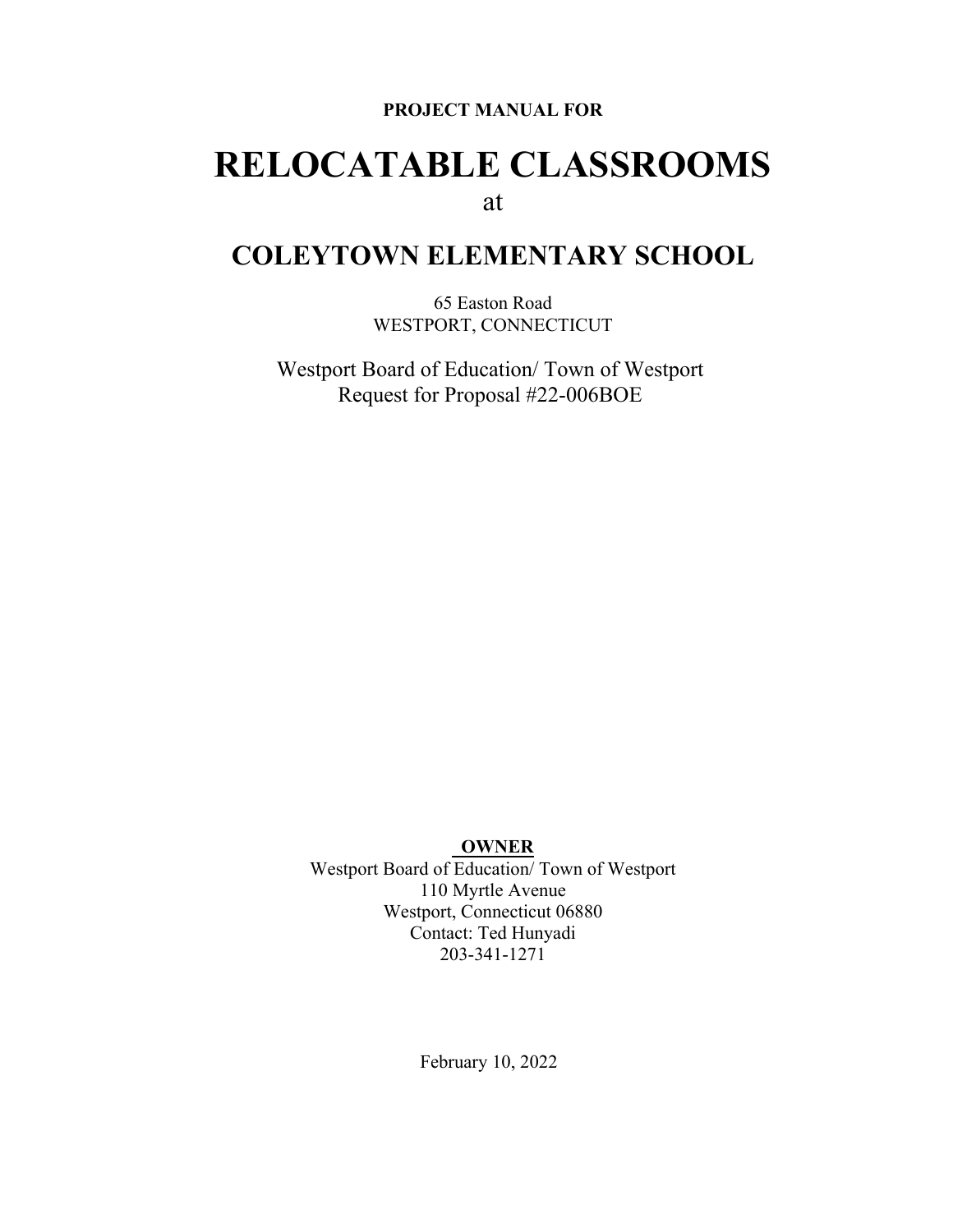## **INDEX**

Index List of Drawings Invitation to Bid Instructions to Bidders Insurance Requirements

#### DIVISION 1 - GENERAL REQUIREMENTS

| 01085 | Applicable Standards          |
|-------|-------------------------------|
| 01300 | Submittals and Substitutions. |
| 01400 | <b>Quality Control</b>        |
| 01500 | <b>Temporary Facilities</b>   |
| 01710 | Cleaning                      |
| 01730 | Operation & Maintenance Data  |
|       |                               |

01800 Project Closeout

#### DIVISION 3 - CONCRETE

03300 Cast-in-place Concrete

#### DIVISION 6 - CARPENTRY

06100 Carpentry

DIVISION 7 – THERMAL & MOISTURE PROTECTION 07900 Sealants

# DIVISION 9 - PAINTING

09900 Painting

## DIVISION 13 - SPECIAL CONSTRUCTION 13122 Relocatable Classrooms

 $Index - 1$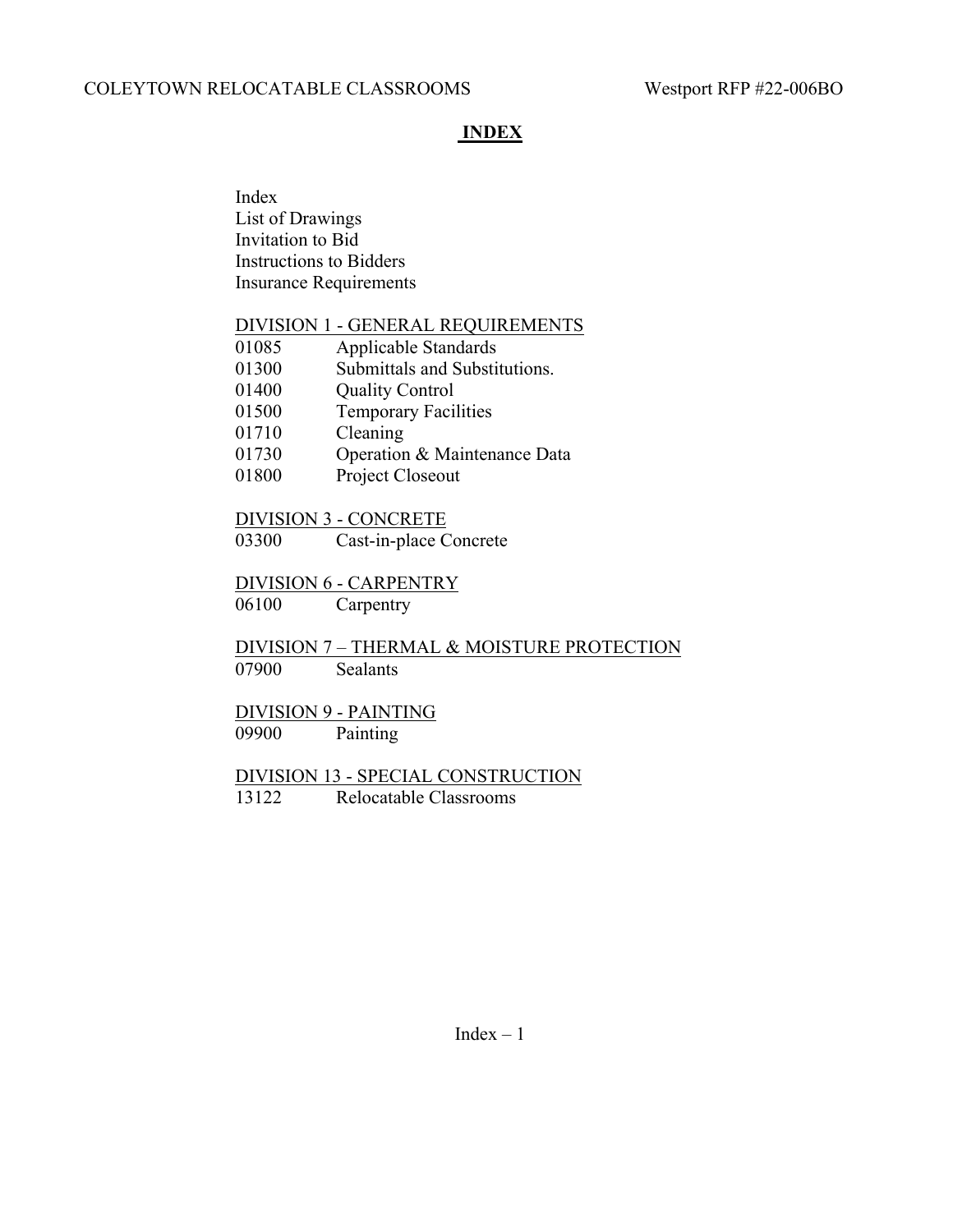COLEYTOWN RELOCATABLE CLASSROOMS Westport RFP #22-006BO **LIST of DRAWINGS**

## **Drawings titled Modular Classrooms at Coleytown Elementary School dated February 10, 2022**

- C-0.0 Cover Sheet
- A-1.0 Site Plan
- A-2.0 Foundation Plan
- A-3.0 Floor Plan
- A-4.0 Elevations
- A-5.0 Building Section & Details
- A-6.0 Reflected Ceiling Plan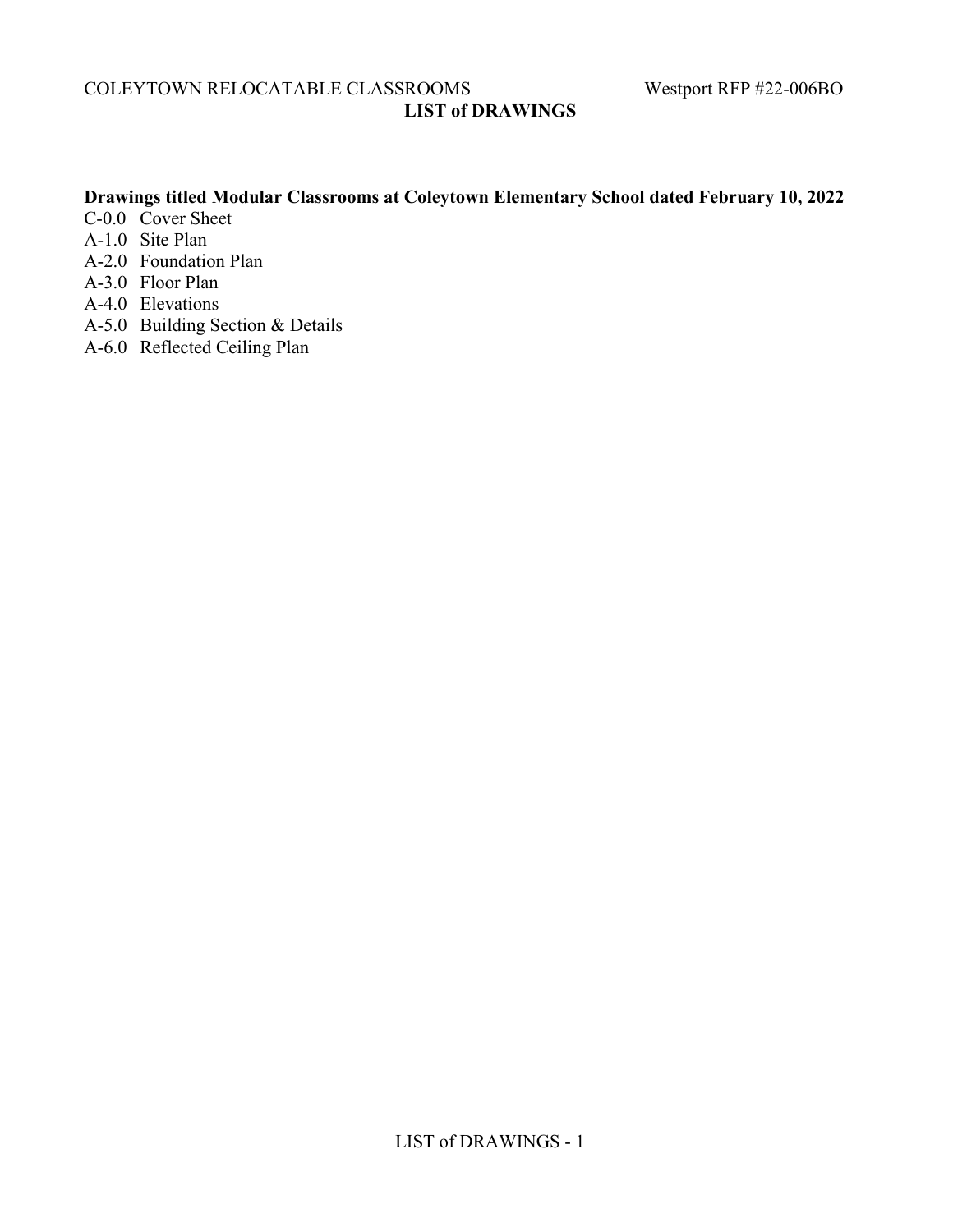## REQUEST FOR PROPOSAL INVITATION

1. Notice is given hereby that: **The Board of Education/ Town of Westport** will accept sealed proposals for: **Design, furnish, deliver, and install a two modular classroom building at Coleytown Elementary School, Westport, Connecticut complete with ramps, stairs, foundations and utilities according to the drawings and specifications. Contract is to include complete removal at the termination of the lease. Different configurations than what is shown in the Bid Documents may be acceptable, but variations must be noted in the Bid.**

**The Owner will be responsible for the installation of fire alarm from the existing building to the relocatable classrooms. The manufacturer must make provisions for all connections and provide all work inside the classroom. Contract is to include complete removal at the termination of the lease.**

**The Owner will be responsible for all data; telephone, proximaty card reader and public address system work wiring and terminations, except that the modular contractor must install all required conduits and junction boxes**

- A. Any sizes or Estimate of Quantities as shown on the attached sheets and/or drawings are approximate and are not guaranteed in any respect. Prospective Bidders are to visit the site to verify scope of the work, measurements, quantities, etc. prior to bidding. The Board of Education reserves the right at all times to increase or decrease the amount of work if deemed in the best interest of the Westport Board of Education.
- B. For relocatable classrooms bidder's price is to include all labor, materials, permits, etc. required to properly manufacture and install the classrooms, including but not limited to the following:
	- 1. All plans, drawings, and specifications as required for permits, approvals, and construction.
	- 2. Local agency's approvals of drawings and specifications prior to construction and installation.
	- 3. Delivery to site.
	- 4. Site & pier layout.
	- 5. Reinforced concrete foundations. Block and level system will be accepted as an alternate.
	- 6. Modular interconnections and finishing.
	- 7. All interior work and finishes.
	- 8. Finish building skirting; including adequate ventilation.
	- 9. Entry steps, ramps and railings. Prefabricated aluminum stairs and ramps will be accepted as an alternate.
	- 10. Final grading and paving of areas specified.
	- 11. Site clean-up.
	- 12. Heating, ventilating and air-conditioning.
	- 13. All electrical work and circuit breaker panels.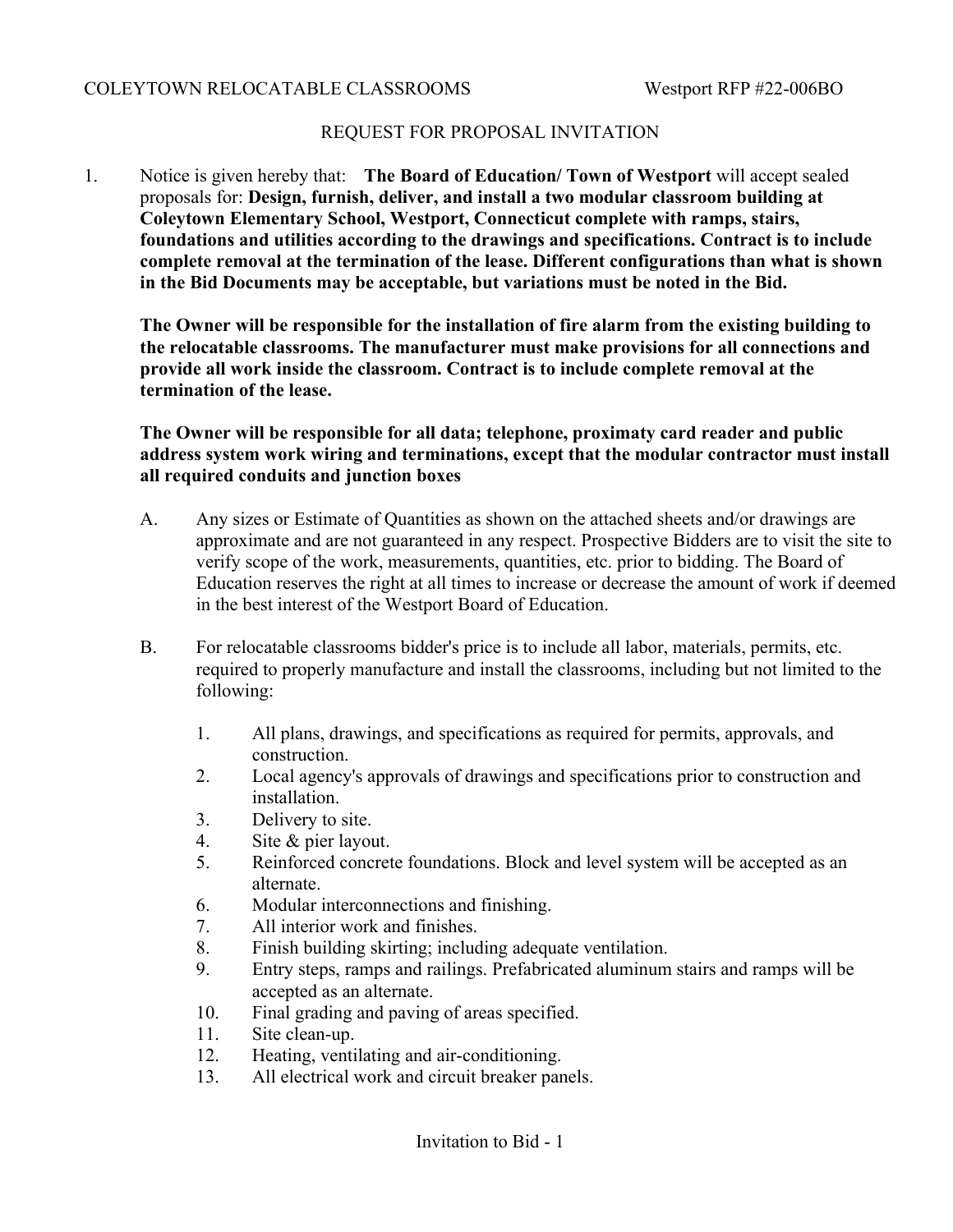- 14. Heat and/or smoke detectors connectable to the existing building detection system
- 15. No plumbing is required as part of this contract.
- 16. All ceilings, walls, floors, and exterior finishes.
- 17. Conduits and empty junction boxes for data, telephone, card reader and PA system.
- 18. Final grading and seeding of site.
- 2. Contract documents may be examined at the office of:

Philip H. Cerrone III, Architect 421 Meadow Street Fairfield, Connecticut 203/333-2066

- 4. Inquiries should be addressed to Mr. Ted Hunyadi, [Thunyadi@westportps.org](mailto:Thunyadi@westportps.org), who will be the Town Representative for the project. Tel: (203) 341-1271.
- 5. The Bidder must not discriminate, nor permit discrimination, against any person on the grounds of race, color, national origin, religion, sex, handicap, or veteran status, in their employment practices, in any of their contractual arrangements, in all service and accommodations they offer to the public, and in any of their other business operations.
- 6. It is a national policy to provide minority and women's business enterprises (M and WBEs) the maximum opportunity to participate in activities carried out under public funding and to award a fair share of contracts to M and WBEs.
- 7. It shall be the responsibility of potential bidders to visit the site and make their own evaluation of the work. Site review and building access may be gained by contacting Mr. Ted Hunyadi, (203) 341- 1271.
- 8. The successful bidder MUST secure all required permits prior to commencing work on the site and MUST obtain a certificate of occupancy prior to receiving the final payment. Upon application for a building permit the Town of Westport will waive the cost of the permit, exclusive of the State of CT Education Fee.
- 9. Contractor must submit a Construction Schedule as part of the Bid. Note that time is of the essence.
- 10. Award of the project is contingent upon funding  $&$  zoning approval by the applicable boards of the Westport Board of Educations and the Town of Westport.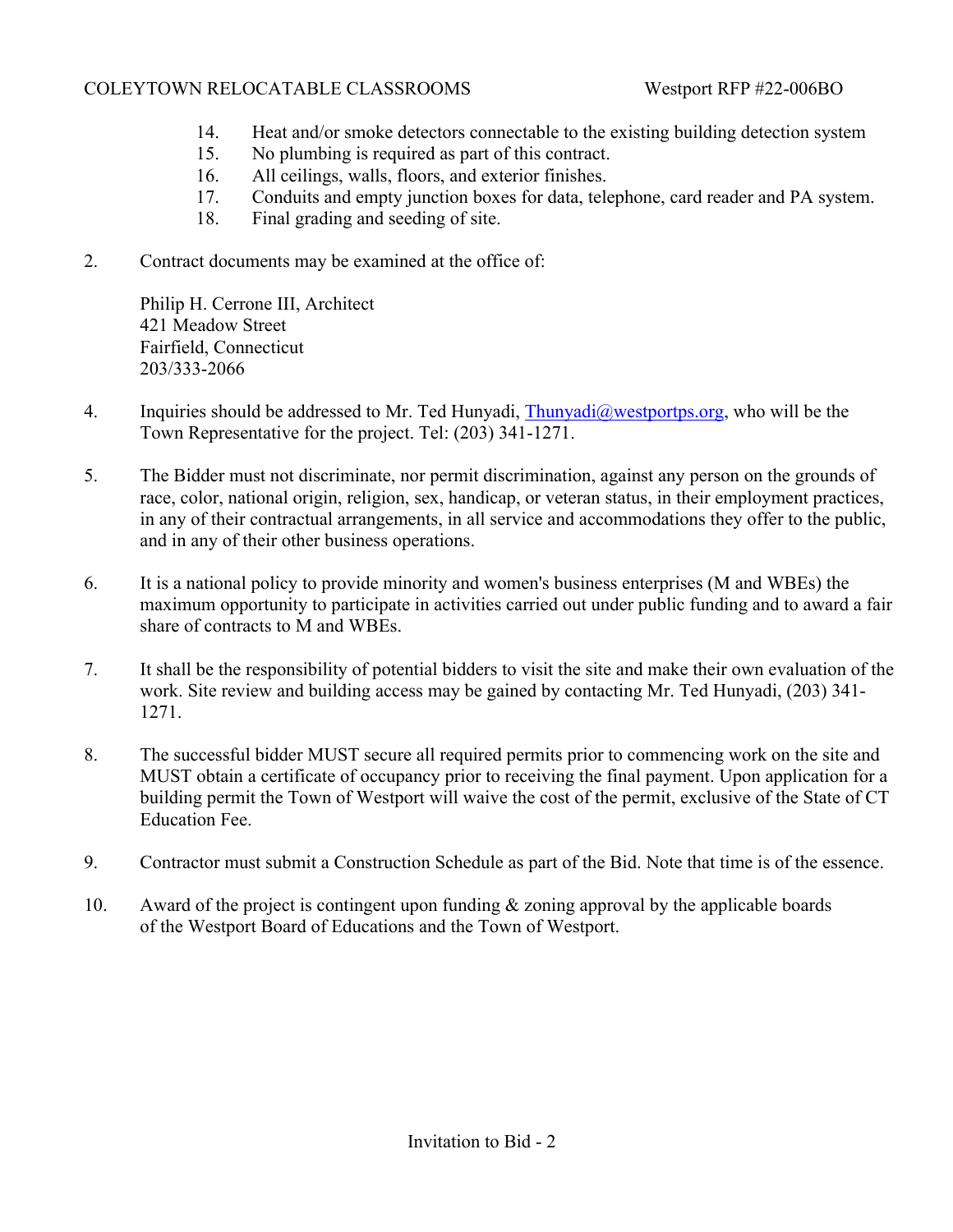#### **INSTRUCTION TO BIDDERS**

#### 1. **THE WORK**

**Design, furnish, deliver and install a two separate modular classroom building at Coleytown Elementary School, Westport, Connecticut complete with ramps, stairs, foundations and utilities according to the drawings and specifications. Contract is to include complete removal at the termination of the lease. Different configurations than what is shown in the Bid Documents may be acceptable, but variations must be noted in the Bid.**

**The Owner will be responsible for the installation of fire alarm from the existing building to the relocatable classrooms. The manufacturer must make provisions for all connections and provide all work inside the classroom. Contract is to include complete removal at the termination of the lease.**

**The Owner will be responsible for all data; telephone, proximity card reader and public address system work wiring and terminations, except that the modular contractor must install all required conduits and junction boxes**

- A. Prospective bidders may bid on one or all of the options as outlined in this document. It is the intent of the Board of Education to award one of the options. Said award will be based on the most cost-effective proposal in conjunction with other considerations.
- B. Note that Bidder's must submit, with his bid, descriptive literature and specifications pertaining to the new Relocatable classrooms which are being proposed.

#### 2**. RIGHT TO ACCEPT / REJECT**

A. After the reserves of all factors, terms, and conditions, including price, the Chief Financial Officer of the Board of Education of the Town of Westport reserves the right to reject any and all bids, or any portion, or waive defects in the same, or accept any proposal deemed to be in the best interest of the Town of Westport, Connecticut

#### 3. **QUESTIONS**

A. Questions concerning conditions and specifications should be directed to Mr. Ted Hunyadi, Telephone: (203)341-1271. Inquiries must reference date of bid opening and requisition or contract number and must be received no later than five (5) business days prior to date of bid opening. Failure to comply with these conditions will result in the bidder waiving his right to dispute the bid specifications and conditions.

#### 4. **PRICES**

- A. Prices quoted must be firm, for acceptance by the Town of Westport, for a period of ninety (90) days. Price shall include all applicable duties. Bidders shall be required to deliver awarded items at prices quoted in their original bid.
- B. The price(s) and amount of the bid will have been arrived at independently and without consultation, communication or agreement with any other contractor, bidder or potential bidder.

Instructions to Bidders -1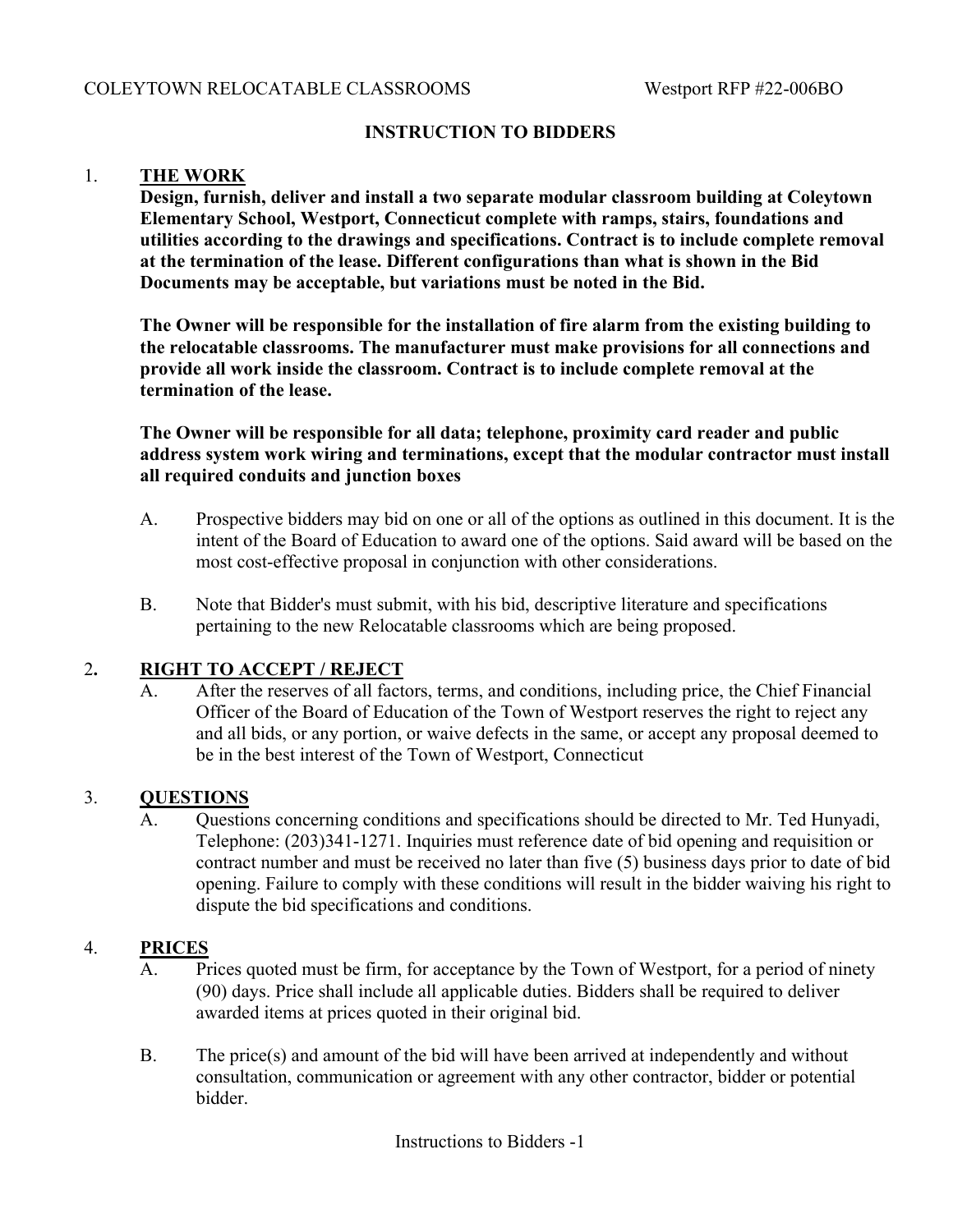## 5. **PAYMENT PROCEDURES**

A. No voucher, claim, or charge against the Westport Board of Education shall be paid without the approval of the Chief Financial Officer for correctness and legality. Appropriate checks shall be drawn by the Chief Financial Officer of the Bd of Education for approved claims or charges

# 6. **THE CONTRACTOR**

A. The Contractor for the work described shall thoroughly familiarize himself with the requirements of all specifications, and the actual physical conditions of various job sites. The submission of a proposal shall be considered as evidence that the Contractor has examined the actual job conditions, requirements, and specifications. Any claim for labor, equipment, or materials required, of difficulties encountered which could have been foreseen had such an examination been carefully made will not be recognized.

## 7. **AWARD OF BIDS**

A. Contracts and purchases will be made or entered into with the lowest responsible bidder meeting specifications, except as otherwise specified in the invitation. If more than one item is specified in the invitation, the Westport Board of Education/ Town of Westport reserves the right to determine the low bidder on an individual basis or on the basis of all items included in the Invitation for Bids, unless otherwise expressed by the Town.

## 8. **TERMS AND CONDITIONS OF BID**

- A. In order to receive consideration, make bids in strict accordance with the following:
- B. Make bids upon the forms provided, properly signed and with all items filled out. Do not change the wording of the bid form, and do not add words to the bid form. Unauthorized conditions, limitations, or provisions attached to the bid may be cause for rejection of the bid. If alterations by erasure or interlineations are made for any reason, explain over such erasure or interlineations with a signed statement from the bidder.

## 9. **OSHA**

A. The bidder must certify all equipment must comply to all regulations and conditions stipulated under the Williams-Steiger Occupational Safety and Health Act of 1971, as amended. The successful bidder must further certify that all items furnished under the project will conform to and comply with Federal and State of Connecticut OSHA standards.

Successful bidder must agree to indemnify and hold harmless the Westport Board of Education/Town of Westport for any and all damages that may be assessed against the Town.

## 10. **FEDERAL, STATE, AND LOCAL LAWS**

A. All applicable Federal, State and local laws, rules and regulations of all authorities having jurisdiction over the locality of the project shall apply to the contracted are deemed to be included herein.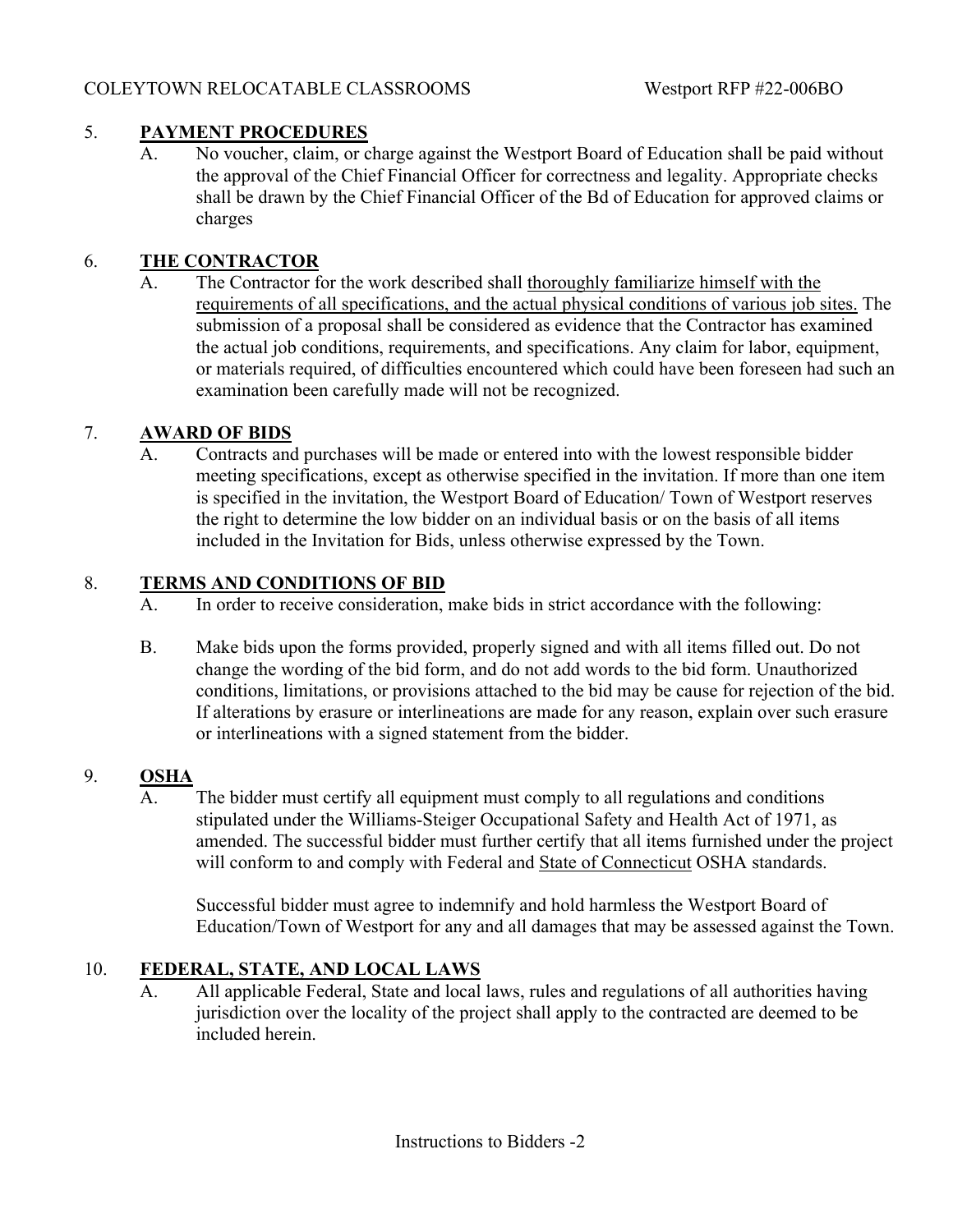# 11. **CONFLICT OF INTEREST**

A. No officer or employee or member of any elective or appointive board, commission, or committee of the town, whether temporary or permanent, shall have or acquire any financial interest gained from a successful bid, direct or indirect, aggregating more than a hundred dollars (\$100), in any project, matter, contract or business within his/her jurisdiction or the jurisdiction of the board, commission or committee of which he is a member. Nor shall the officer/employee/member have any financial interest, direct or indirect, aggregating more than a hundred dollars (\$100) in any contract or proposed contract for materials or services to be furnished or used in connection with any project, jurisdiction of the board, commission or committee of which he/she is a member.

# 12. **SCOPE OF WORK / SITE INSPECTION**

- A. The bidder declares that the scope of the work has been thoroughly reviewed and any questions resolved (see below for name and number of individual to contact for questions).
- B. If applicable, the bidder further declares that the site has been inspected as called for in the specifications.

# 13. **EXCEPTION TO SPECIFICATIONS**

A. No protest regarding the validity or appropriateness of the specifications or of the Invitation for Bids will be considered, unless the protest is filed in writing with the Bd of Education Chief Financial Officer, prior to the closing date for the bids. All bid proposals rendered shall be considered meeting the attached specifications unless exceptions are noted on a separate page dated and signed by the bidder.

## 14. **UNLESS OTHERWISE NOTED**

A. It will be assumed that all terms and conditions and specifications will be complied with and will be considered as part of the Bid Proposal.

# 15. **TAX EXEMPT**

A. Federal Tax Exemption 06-75-0063-K. Exempt from State Sales Tax under State General Statues Chapter 219-Section 12-412 Subsection A. No exemption certificates are required and none will be issued.

# 16. **OBLIGATION OF CONTRACTOR**

A. The Contractor shall do all the work and furnish all the materials, tools, and appliances necessary or proper for performing and completing work required by this contract in a manner specified. All the work, labor, and materials to be done and furnished under this contract shall be done and furnished strictly pursuant to and in conformity with the specifications hereto attached and other directions of the Owner, as given from time to time during the progress of the work under the terms of the contract. The contractor shall complete all work to be done under this contract to the satisfaction of the Board of Education and in accordance with the specifications and drawings herein mentioned at the prices herein agreed upon.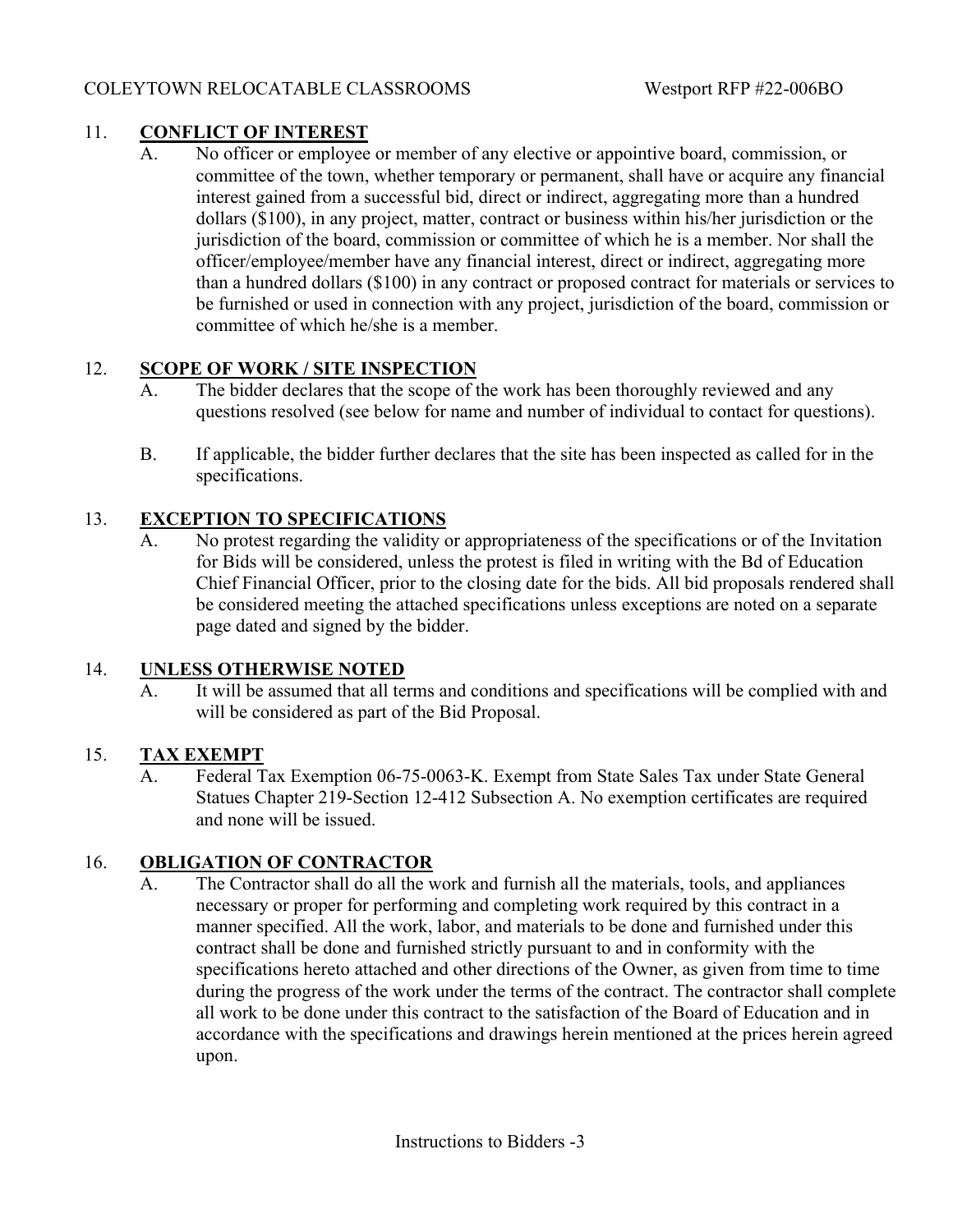## 17. **METHOD OF DOING WORK**

- A. The work must be started and done by the Contractor in such a manner as not to encounter delays to the traveling public owing to delays in doing the work. It must be pushed to completion with all possible speed and no inconvenience to traffic will be permitted where such inconvenience may be avoided.
- B. The Contractor shall conduct the work in such a manner so as not to interfere with or willfully annoy employees and officials of the Board of Education, employees of public utilities, residents adjacent to the work and general public.
- C. The Contractor shall employ only competent employees to do work and whenever the Owner shall notify the Contractor, in writing, that any employee on the work is, in the Owners opinion, incompetent, unfaithful, disorderly and otherwise unsatisfactory, such employee shall be discharged from the work and shall not again be employed on it.
- D. At the site of the work, the Contractor shall employ at all times while work is in progress, a construction superintendent or foreman who shall have full authority to act for the Contractor and who shall be acceptable by the Owner.

## 18. **COMMENCEMENT, COMPLETION & SCHEDULE**

A. The Contractor to whom this contract shall be awarded shall commence work on the premises as soon as possible. Work shall continue to progress on the project every normal working day after commencement. The Contractor shall submit start and completion dates as part of the bid submitted. All work must be completed and a certificate of occupancy obtained prior to November 1, 2022. Time is of the essence.

## 19**. EXAMINATION OF DOCUMENTS AND SITE OF WORK**

- A. Before submitting a bid, each bidder shall examine the Drawings carefully, shall read the Specifications and all other proposed Contract Documents, and shall visit the site of the Work. Each bidder shall be fully informed prior to bidding as to existing conditions and limitations under which the Work is to be performed, and shall include in the bid a sum to cover the cost of items necessary to perform the Work set forth in the proposed Contract Documents. No allowance will be made to a bidder because of lack of such examination or knowledge. The submission of a bid will be considered conclusive evidence that the bidder has made such examination.
- B. Bidders must examine for themselves the plans, profiles, detail drawings, specifications, etc. and the location of the proposed work, and must exercise their judgment as to the nature and difficulty of the whole proposed undertaking. The Contractor must assume all risk or variance in any computation or statement by the contract, by whomsoever made and must agree to furnish all tools, machinery, material and labor to clean up, all debris and to complete fully the said work in accordance with the plans and contained either in the specifications or in any of the drawings but omitted from the other will be considered an essential part of the work. The Contractor whose bid is accepted will be responsible for every loss or error arising from ignorance concerning the requirements of the work of the difficulties to be encountered.

Instructions to Bidders -4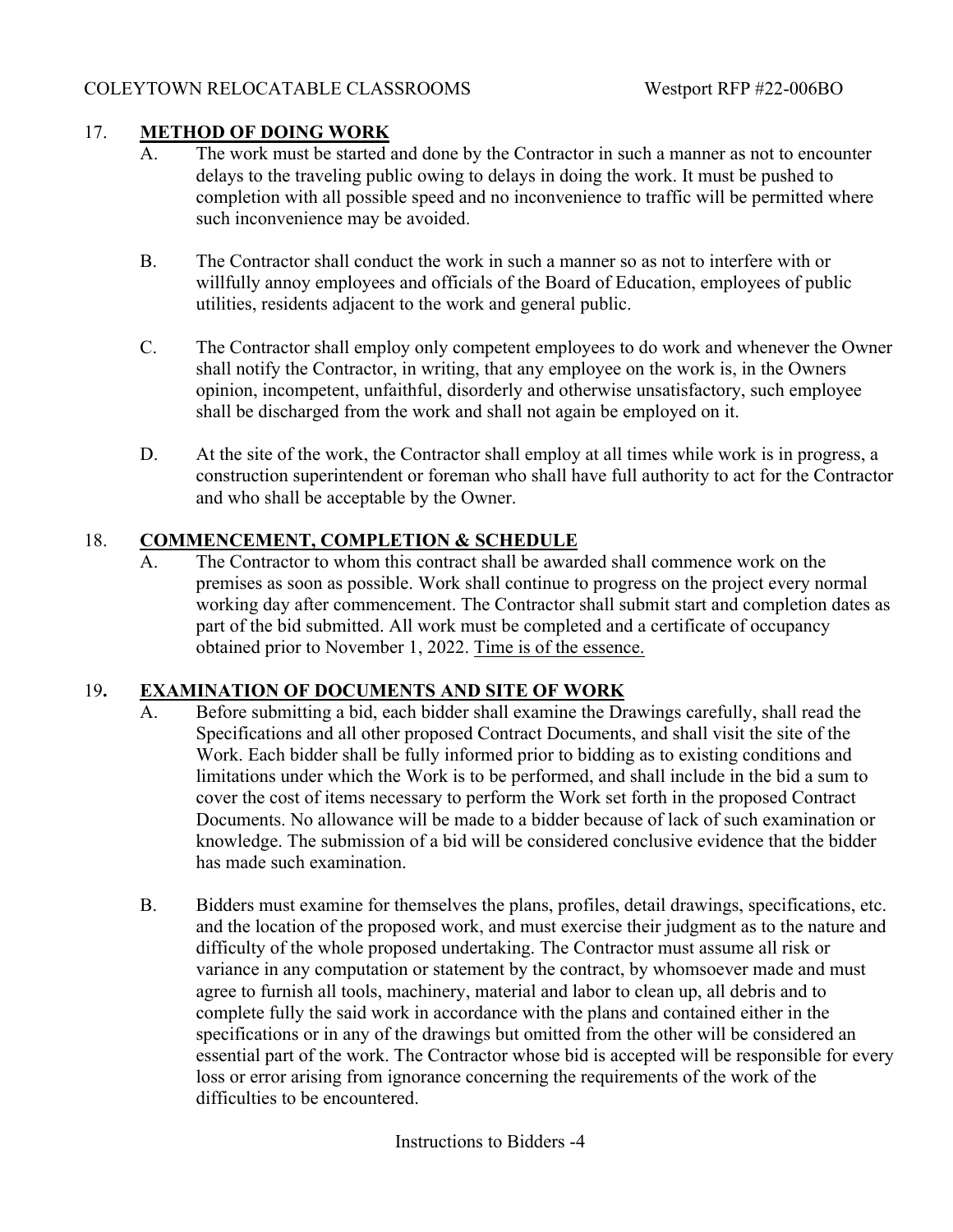- C. Bidders, if requested, must be able to present satisfactory evidence that they have been regularly engaged in the business of constructing such work as they propose to execute and that they are fully prepared with the necessary capital, materials, and machinery to conduct the work to be contracted for the satisfaction of the Board of Education and to begin work promptly when ordered.
- D. The Board of Education, or its designated representative, reserves the right to reject any proposal in whole or in part offering equipment and/or materials and/or construction proposals, which in his/her opinion does not meet the quality standards desired. Such decision will be considered final and not subject to further recourse.
- E. In connection with the execution of the bid, subsequent purchase orders and/or contracts, the Contractor shall not discriminate against any employee or applicant for employment because of age, race, religion, color, sex, or natural origin.
- F. The Westport Board of Education reserves the right to require the successful bidder(s) to enter into such security arrangements and/or written contracts as deemed necessary by the of Westport Board of Education to protect the Board of Education's property and goods and interests.
- G. The award of any contract resulting from the bid will be contingent on the acceptance and approval by State and local authorities of the final drawings to be submitted by the successful bidder.

# 20. **EXECUTION OF AGREEMENT**

- A. The form of Agreement that the successful bidder will be required to execute will be decided by the Owner.
- B. The bidder to whom the Contract is awarded, must sign and deliver required copies to the Owner within seven (7) business after notice of award and receipt of Agreement forms from the Owner.
- C. At or prior to delivery of the signed Agreement, the bidder to whom the contract is awarded shall deliver to the Owner those Certificates of Insurance required by the Contract Documents and such Labor and Materials Payment Bonds and Performance Bonds as required by the Owner.
- D. Bonds and Certificates of Insurance shall be approved by the Owner before the successful bidder may proceed with the work. Failure or refusal to provide Bonds or Certificates of Insurance in a form satisfactory to the Owner shall subject the successful bidder to loss of time from the allowable construction period equal to the time of delay in furnishing the required material.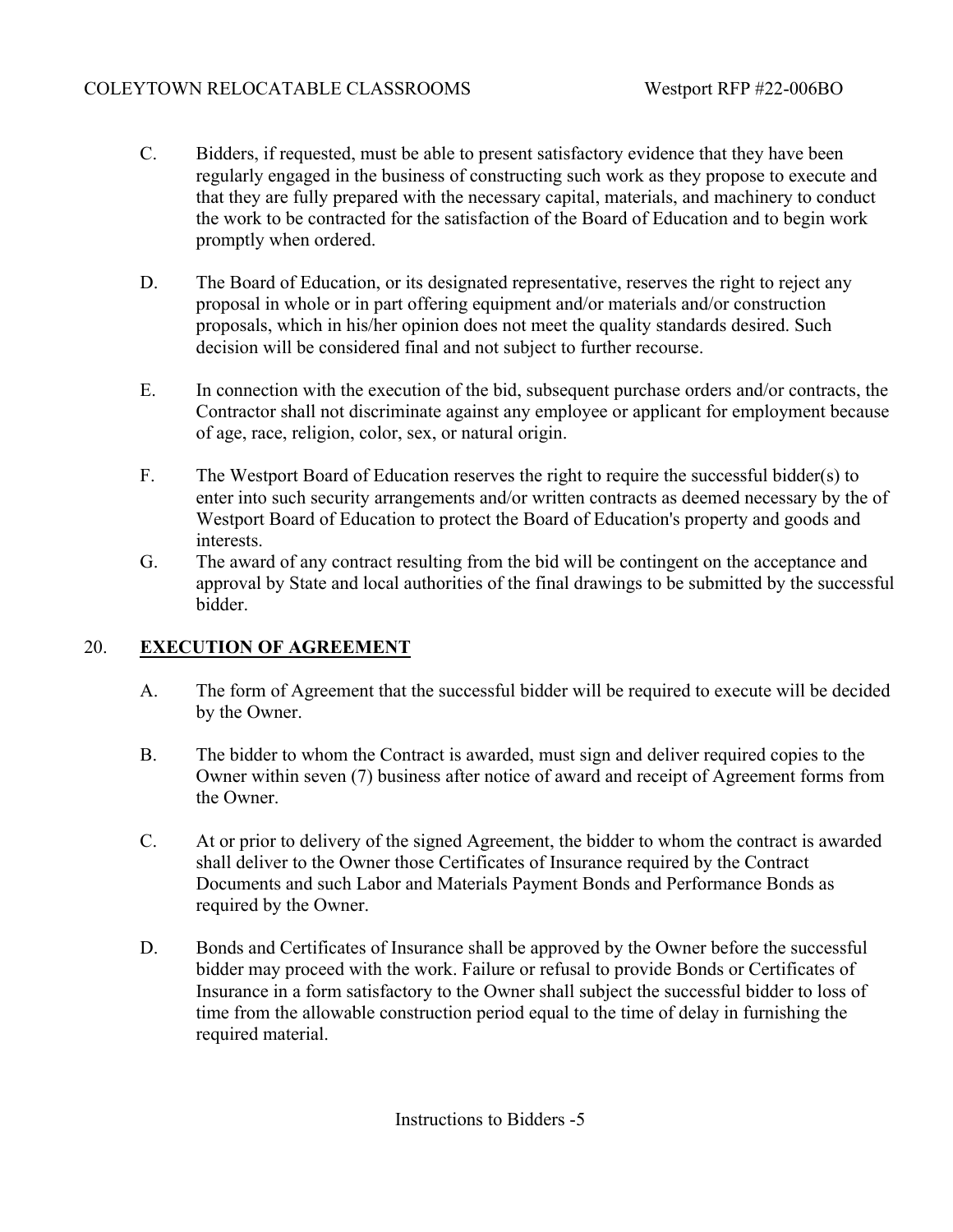## 21. **INTERPRETATION OF CONTRACT DOCUMENTS PRIOR TO BIDDING**

- A. Any person contemplating submitting a bid for the construction of the Work is in doubt as to the true meaning of any part of the proposed Contract Documents, or finds discrepancies in or omissions from any part of the proposed Contract Documents, he/she may submit to the person responsible a written request for interpretation thereof not later than seven days before bids will be opened. The person submitting the request shall be responsible for its prompt delivery.
- B. Interpretation of correction of proposed Contract Documents will be made only by Addendum and will be mailed or delivered to each general contract bidder of record. The Owner will not be responsible for any other explanations or interpretations of the proposed Contract Documents.

## 22. **LIABILITY OF CONTRACTOR**

A. The Contractor shall at all times safely guard the Owner's property from injury or loss in connection with this contract. The Contractor shall at all times safely guard and protect the work and that of adjacent property (as provided by law and the contract documents) from damage. The Contractor shall take all responsibility for the work and take precautions for preventing injuries to persons and property in or about the work. The Contractor shall assume the defense of and indemnify and save harmless the Owner and its officers, agents, and employees from all claims relating to labor and materials furnished for the work, to

inventions, patents, and patent rights used in doing the work, or in consequence of any improper materials, implements, or labor used therein and to any act, omission or neglect of the Contractor and his/her employees therein.

- B. The Contractor shall conduct the work in such a manner as to interfere as little as possible with travel on the highways and observe all ordinances and statutes relating to obstructing the highway. The Contractor shall provide railing or suitable barricades as good safe practice requires as outlined in the latest revised edition of the Manual of Accident Prevention in Construction published by the Associated General Contractors of America and as required by the Owner to prevent accidents or injury to persons, vehicles, or animals.
- C. Signs warning the public of construction in the near vicinity shall be maintained at a reasonable distance from either end of the location of active construction or hazardous condition arising therefrom. All barricades, machinery and other hazards or obstructions to the public use of the highway shall be brightly and properly lighted at night.

## 23. **ASSIGNMENTS**

- A. The Contractor shall not sublet, sell, transfer, assign or otherwise dispose of the contract or any portion thereof or of the work provided for therein, or of his/her right, title, interest therein, to any person, firm, partnership or corporation without the written consent of the Owner. If any part of the work is sublet, sold, transferred, assigned or otherwise disposed of, the Contractor will not be relieved of any responsibility in connection therewith.
- B. The Contractor may not sublet a total of work in excess of 25% of the original total contract value.

Instructions to Bidders -6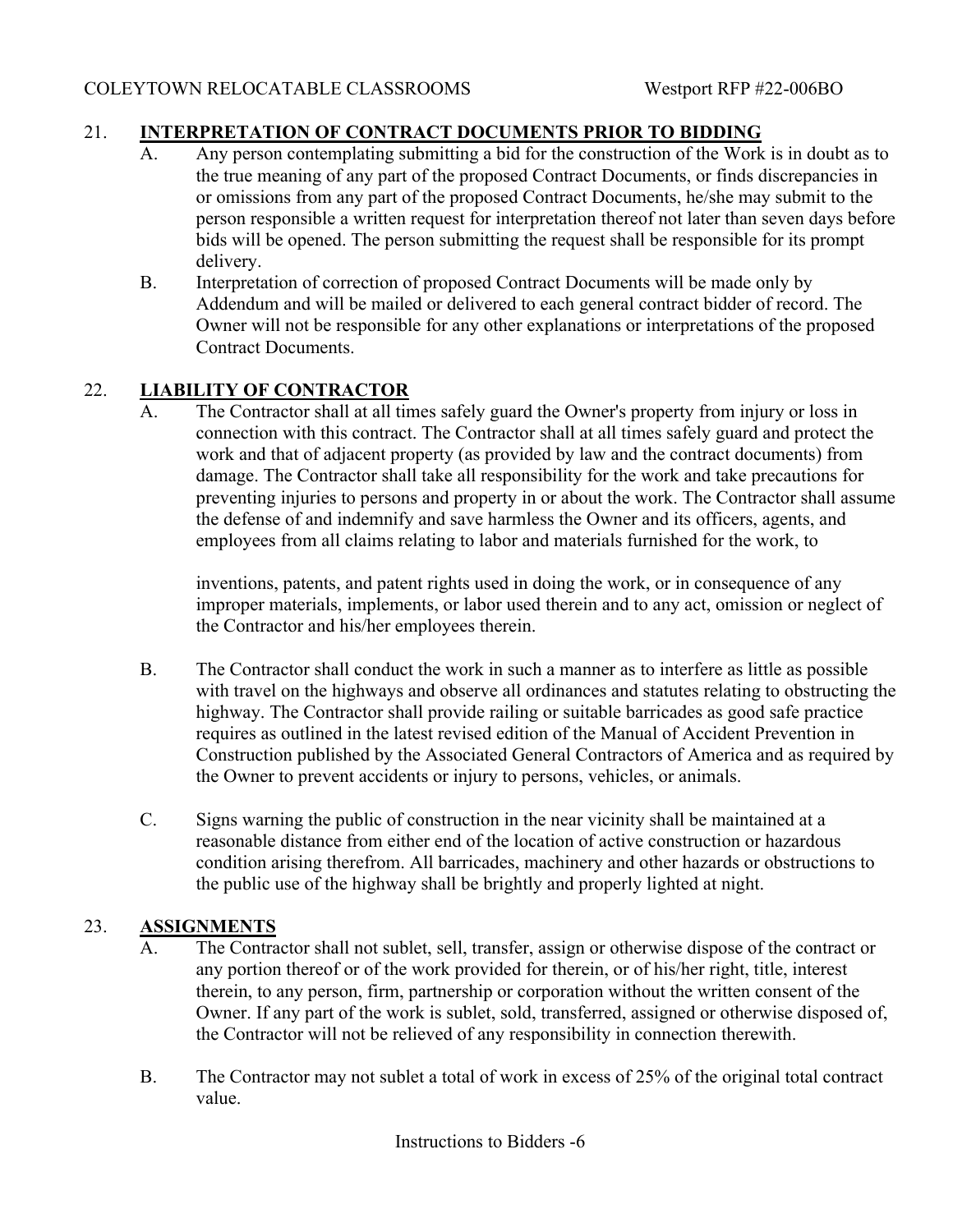# 24. **EXTRA WORK**

- A. The Owner shall notify the Contractor, in writing, of the necessity of such extra work, stipulating its character and extent. Upon receipt of such notification, the Contractor shall advise the Owner, in writing, of the compensation, whether unit price or lump sum as requested, for which he proposes to perform the extra work required. The Owner may accept the compensation proposed by the Contractor, or if the Owner considers the prices submitted to be excessive, the Owner may order the work done on a "Cost Plus" basis. In either case, the character and extent of the extra work together with the accepted basis of compensation shall be communicated to the Contractor by means of a change order which, when signed by the Contractor and the Owner, shall become part of the contract.
- B. Unforeseen work made necessary by changes in plan or work necessary to complete the improvements for which no price is provided in the contract, shall be done in accordance with the requirements of the specifications and as directed by the Owner.

# 25. **RIGHT OF OWNER TO TERMINATE CONTRACT**

- A. If the work to be done under this contract shall be abandoned, or if at any time the Owner is of the opinion that the Contractor is willfully violating any of the conditions of this contract or is not executing said contract in good faith or that the work is unnecessarily delayed and will not be finished within the prescribed time, the Owner may notify the Contractor and Surety, in writing to that effect. If the Contractor does not, within five (5) business days thereafter, take such measures as will, in the judgment of the Owner, insure the satisfactory completion of the work aforesaid, the Owner shall have the power to notify the Contractor to discontinue all work or any portion thereof, under this contract. A copy of this contract shall go to the surety.
- B. Thereupon the Contractor shall cease to continue said work, on such part thereof as the Owner shall designate. The Owner shall thereupon have the power to place such and so many persons as deemed proper, by contract or otherwise, to work at and complete the work herein described and to use such materials, tools, and appliances found upon the work or to procure other materials, tools, and appliances for the completion of the same and charge the expenses of said labor, materials, tools, and appliances to the Contractor; and the expense so charged shall be deducted and paid by the Owner out of such money as may be then due, or may at

any time thereafter grow due to the Contractor under and by virtue of this agreement, or any part thereof; and in case the expense so charged is less than the sum which would have been payable under this contract if the same had been completed by the Contractor, the Contractor shall be entitled to receive the difference; and in case greater, the Contractor shall pay amount of such excess so due.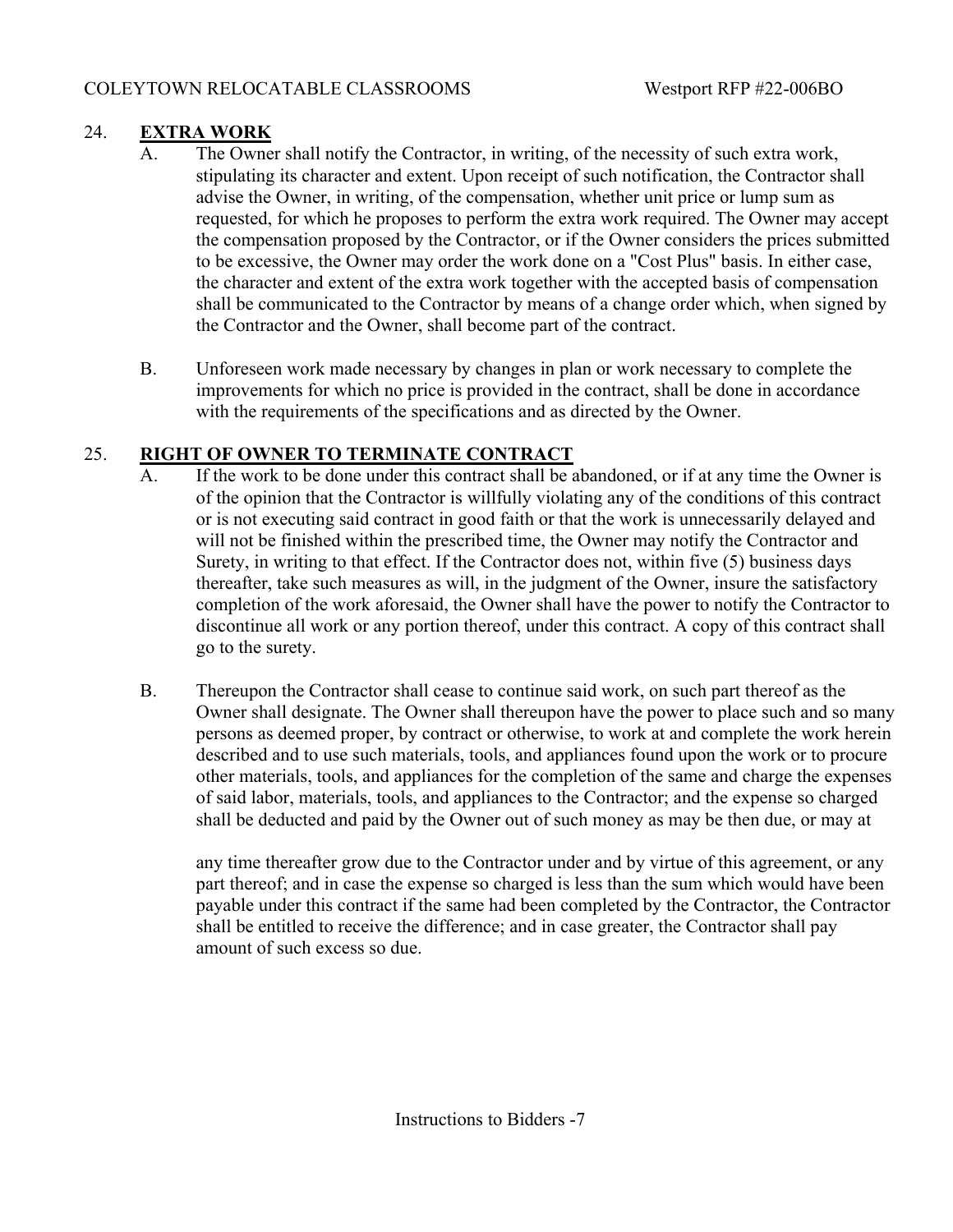## 27. **REMOVAL OF UNITS AT END OF LEASE**

- A. Units are to be removed at the conclusion of a lease term & shall be completely removed from the site with the following exceptions:
	- Note that all foundations and concrete piers shall be removed by the Modular contractor.
	- 1. All data, telephone and fire alarm connections made by the owner shall be removed by the Owner.

#### 28. **CERTIFICATIONS**

Contractor shall submit Certification letter that the project when installed will meet all required structural and wind loads based on the current State of CT Codes and Regulations.

#### 29. **CHANGE ORDERS**

The maximum amount of general conditions, overhead, and profit that will be permitted on any change order is a total of 15% including sub-contractor general conditions, overhead, and profit

#### 30 **DRAWINGS AND SPECIFICATIONS**

 Drawings and Specifications: In the event of a conflict between the drawings and specifications, the more stringent description shall take precedence.

#### **30. HYGIENIST TESTING**

**If refurbished units are proposed, the modular building vendor must submit a report that the proposed classroom units have been tested by a CT licensed Hygienist and must submit test reports for air and tape tests of surfaces. Testing must have been completed within 30 days of the Proposal submittal**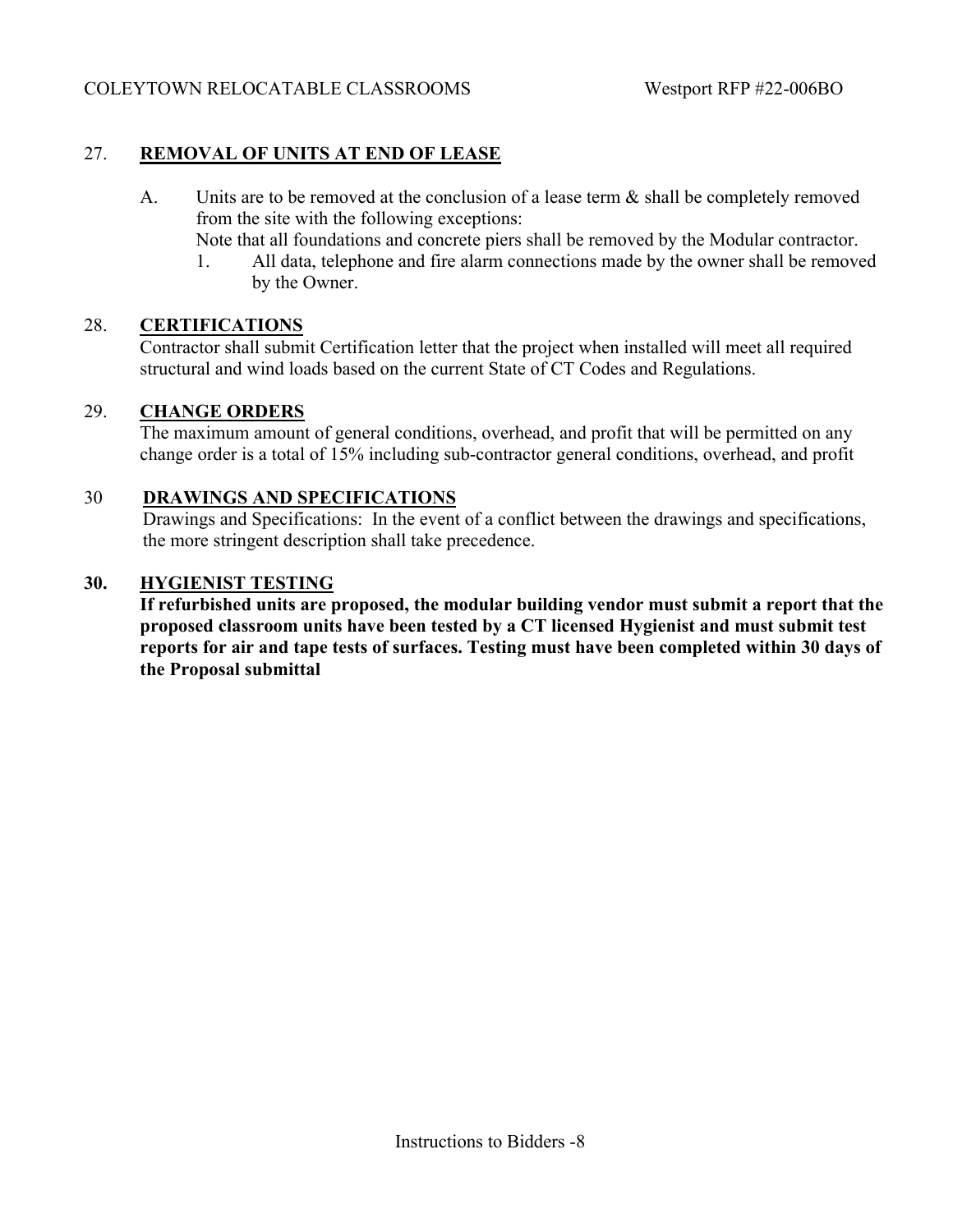## **INSURANCE REQUIREMENTS Vendors/Contractors/Users of Town of Westport Properties**

The Vendor/Contractor/User of Town of Westport Property shall purchase and maintain for the life of the contract, from a company or companies with an A.M. Best rating of A- (VII) or better, insurance as required below. Such insurance will protect the Westport Board of Education and the Town of Westport from claims set forth below which may arise out of or result from the Vendor/Contractor/User of Town of Westport Property obligation under the contract, whether such obligations are those of the Vendor/Contractor/User of Town of Westport Property or those of a subcontractor or any person or entity directly or indirectly employed by said Vendor/Contractor/User of Town of Westport Property or by anyone for whose acts said Vendor/Contractor/User of Town of Westport Property may be liable.

A. Workers Compensation:

Vendor/Contractor/User of Town of Westport Property shall provide workers compensation insurance required by law with employers liability limits for at least the amounts of liability for bodily injury by accident of \$ 500,000 each accident and bodily injury by disease of \$500,000.including a waiver of subrogation. If the work is on the water, the Longshore and Harbor Workers Compensation Act coverage is required.

B. Commercial General Liability Insurance:

Vendor/Contractor/User of Town of Westport Property shall provide commercial general liability insurance policy with an edition date of 1986 or later including products and completed operations. Limits should be at least: Bodily injury & property damage with an occurrence limit of \$1,000,000: Personal & advertising injury limit of \$1,000,000 per occurrence: General aggregate limit of \$2,000,000 (other than products and completed operations): Products and completed operations aggregate limit of \$2,000,000. Coverage will continue three years after the completion of the work.

- The policy shall name Westport Board of Education and the Town of Westport as an additional insureds and include ISO Form CG 2010 (07/04) and CG 2037 (07/04).
- Such coverage will be provided on an occurrence basis and will be primary and shall not contribute in any way to any insurance or self-insured retention carried by Westport Board of Education and/or the Town of Westport.
- The policy shall contain a waiver of liability in favor of the Westport Board of Education and the Town of Westport.
- Such coverage shall contain a broad form contractual liability endorsement or wording within the policy form to comply with the hold harmless and indemnity provision of the contract
- A per project aggregate limit of liability endorsement shall apply for any construction contract.
- Deductible and self-insured retentions shall be declared and are subject to the approval of the Westport Board of Education and/or the Town of Westport.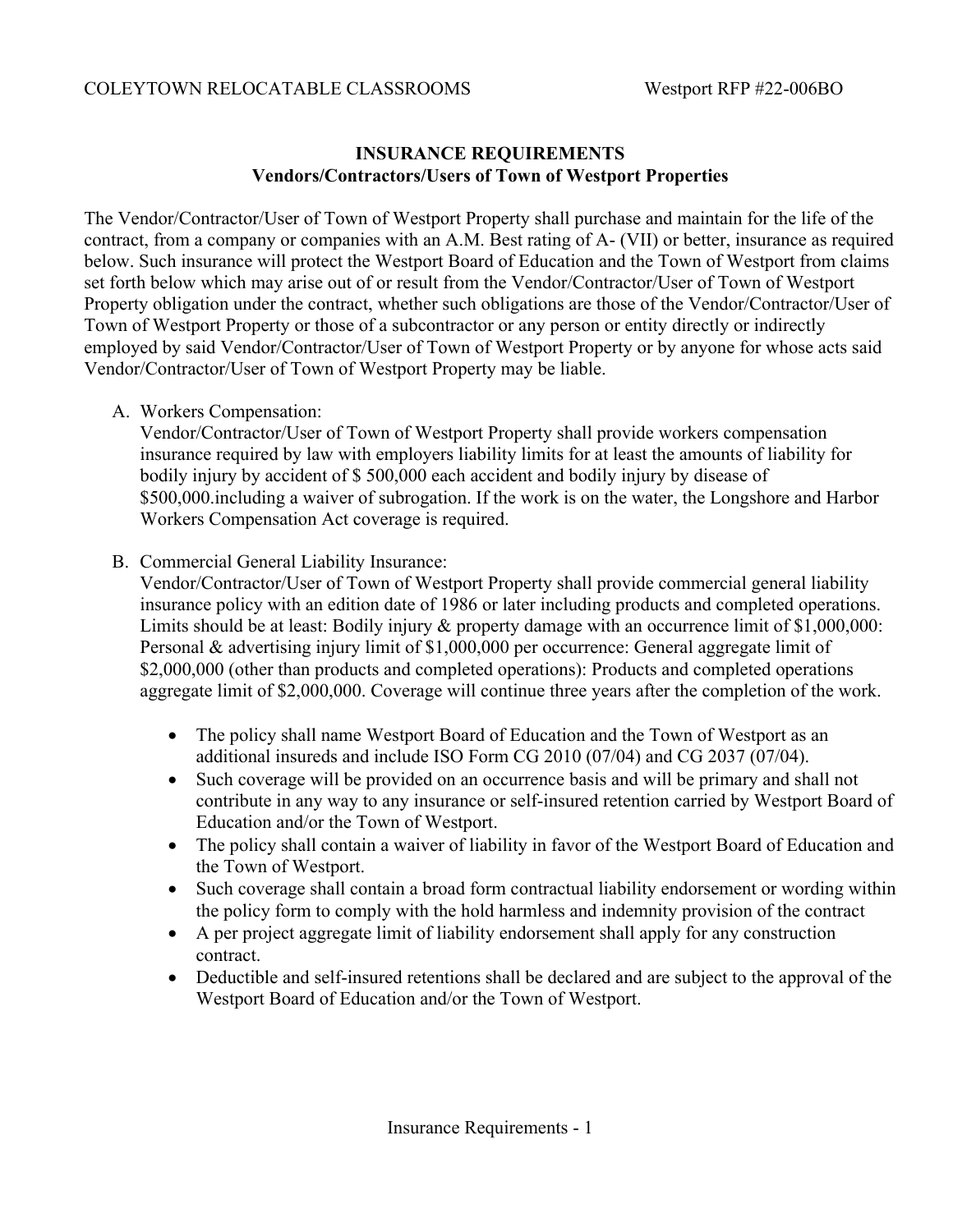C. Commercial Automobile Insurance:

Vendor/Contractor/User of Town of Westport Property shall provide commercial automobile insurance for any owned autos (symbol 1 or equivalent) in the amount of \$1,000,000 each accident covering bodily injury and property damage on a combined single limit basis. Such coverage shall also include hired and non-owned automobile coverage. Policy shall name Westport Board of Education and the Town of Westport as additional insureds.

D. Umbrella or Excess Liability Insurance:

Vendor/Contractor/User of Town of Westport Property shall provide an umbrella or excess liability policy in excess (without restriction or limitation) of those limits and coverages described in items (A) through (C). Such policy shall contain limits of liability in the amount of \$5,000,000 each occurrence and \$5,000,000 in the aggregate.

E. Errors & Omissions Insurance:

If the agreement is for professional services, the Vendor/Contractor/User of Town of Westport Property shall provide errors & omissions insurance for liability resulting from the negligent performance of professional duties or operations. Such policy shall contain limits of liability in the amount of \$1,000,000 each occurrence and \$3,000,000 in the aggregate. The policy shall name Westport Board of Education, the Town of Westport, and the Architect as additional insureds.

F. Educators Errors & Omissions Insurance:

If the agreement is for educational services, the Vendor/Contractor/User of Town of Westport Property shall provide educator errors & omissions for liability resulting arising out of any breach of duty, neglect, error, misstatement, or omission committed in the course of their duties. Such policy shall contain limits of liability in the amount of \$1,000,000 each occurrence and \$1,000,000 in the aggregate. The policy shall name Westport Board of Education and the Town of Westport as additional insureds.

G. Contractors Pollution Liability:

If the agreement includes work involving abatement, removal, clean-up or handling of any pollutant or hazardous material, the Vendor/Contractor/User of Town of Westport Property shall provide pollution liability insurance, including products and completed operations and contractual liability coverage of not less than \$5,000,000 each occurrence and \$5,000,000 in the aggregate for this project. The policy shall name Westport Board of Education and the Town of Westport as additional insureds and waive subrogation in favor of Westport Board of Education and the Town of Westport.

As to the insurance required, the insurer(s) and/or their authorized agents shall provide Westport Board of Education with certificates of insurance prior to execution of the contract by Westport Board of Education and the successful bidder, describing the coverage and prior to 30 days of any renewal. The certificate will include a copy of the additional insured and contractual liability endorsements.

## **END OF SECTION**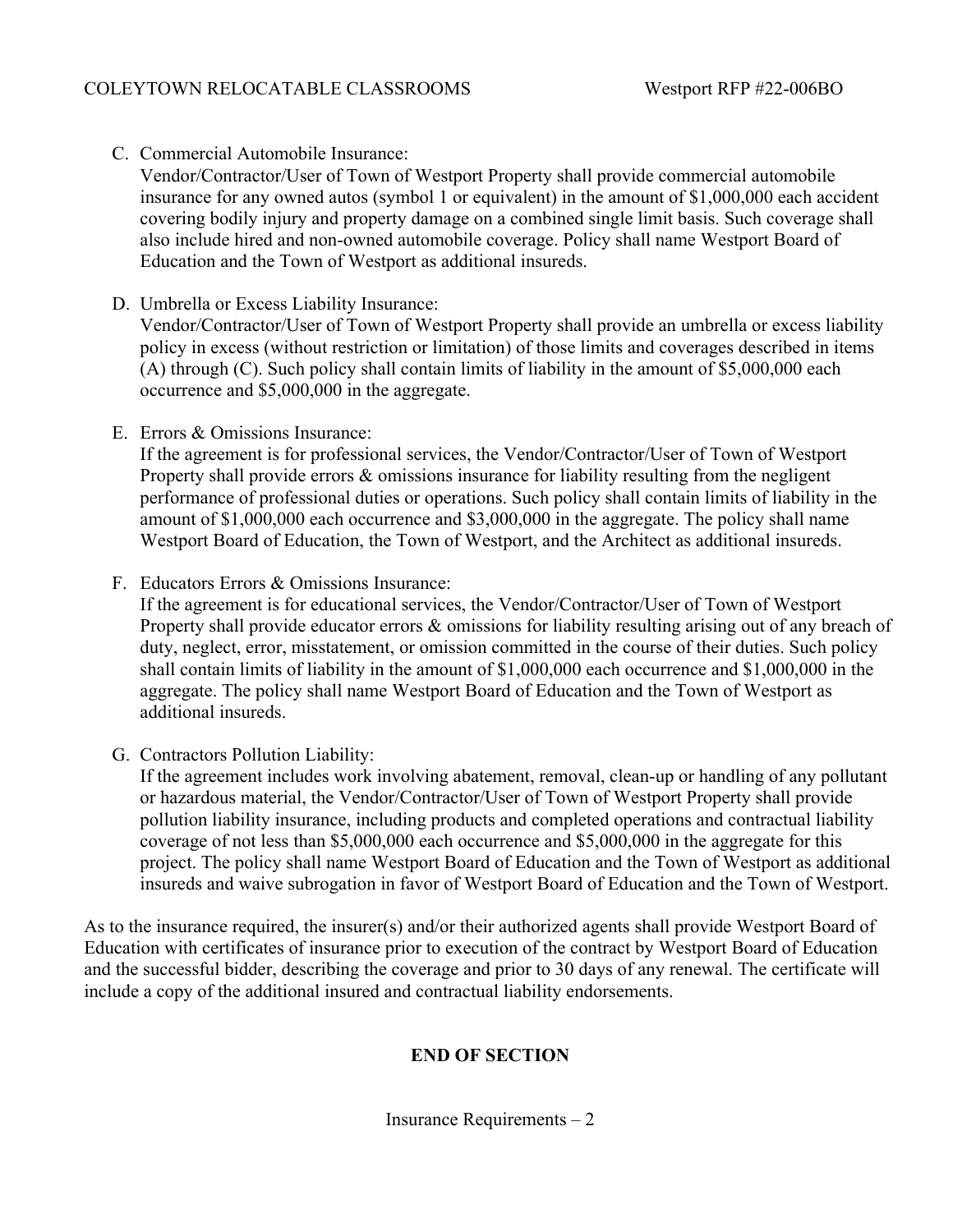## COLEYTOWN RELOCATABLE CLASSROOMS Westport RFP #22-006BO SECTION 01085 APPLICABLE STANDARDS

## PART ONE - GENERAL

#### 1.1 DESCRIPTION

#### Work Included:

Throughout the Contract Documents, reference is made to codes and standards which establish qualities and types of workmanship and materials, and which establish methods for testing and reporting on the pertinent characteristics.

Where materials or workmanship are required by these Contract Documents to meet or Exceed the specifically named codes or standards, it is the Contractor's responsibility to provide materials and workmanship which meet or exceed the specifically named code or standard.

It is also the Contractor's responsibility, when so required by the Contract Documents or by written request from the Architect, to deliver to the Architect all required proof that the materials or workmanship, or both, meet or exceed the requirements of the specifically named code or standard. Such proof shall be in the form required to be copies of a certified report of tests conducted by a testing agency approved for that purpose by the Architect.

#### 1.2 QUALITY ASSURANCE

Familiarity with pertinent codes and standards: In procuring all items used in this work, it is the Contractor's responsibility to verify the detailed requirements of the specifically named codes and standards and to verify that the items procured for use in this work meet or exceed the specified requirements.

Rejection of non-complying items: The Architect reserves the right to reject items incorporated into the work which fail to meet the specified minimum requirements. The Architect further reserves the right, and without prejudice to other recourse the Architect may take, to accept non-complying items subject to an adjustment in the Contract Amount as approved by the Architect and the Owner.

Applicable standards: Listed in these Specifications include, but are not necessarily limited to, standards produced by the following agencies and organizations: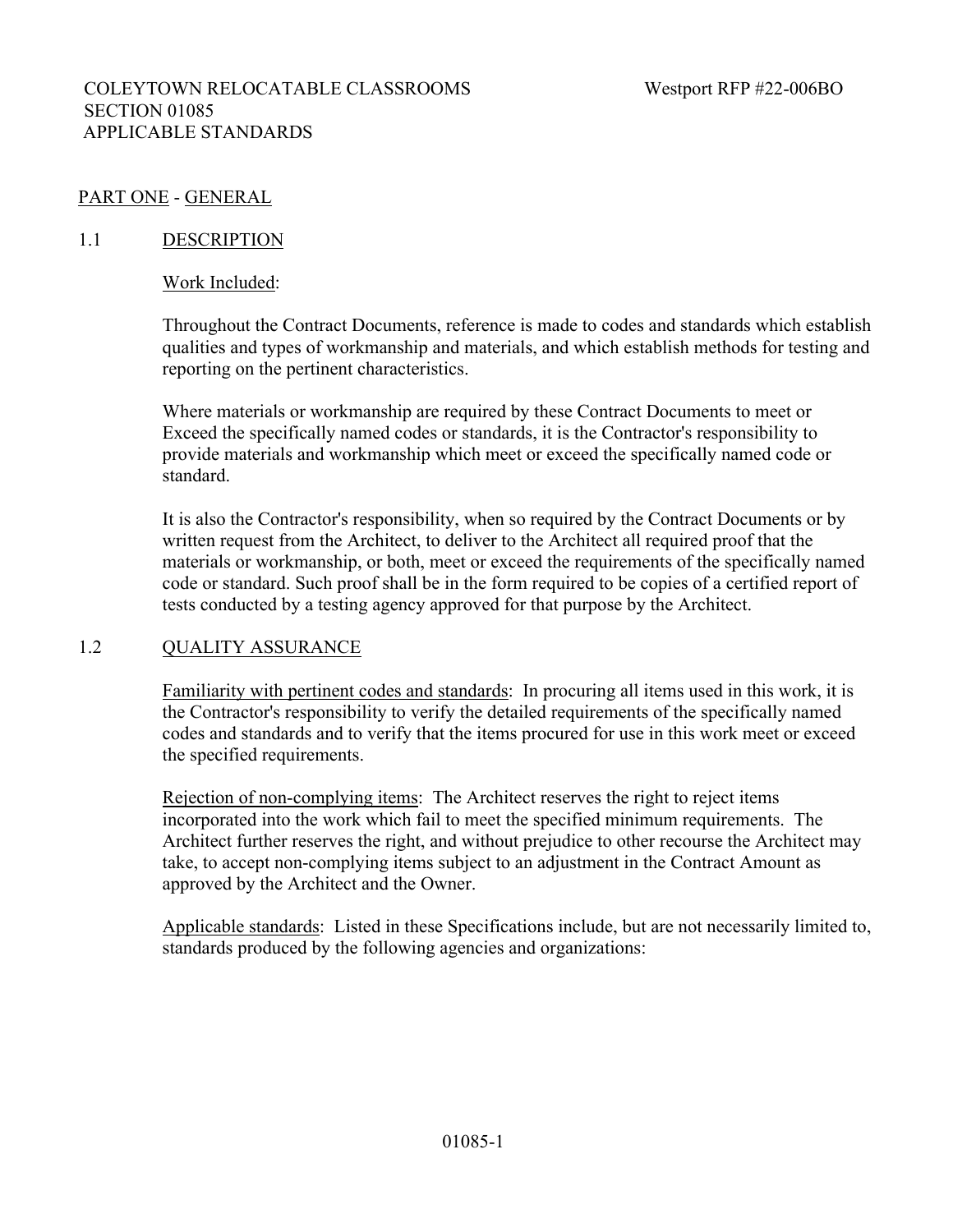| 1.  | <b>ACI</b>  | American Concrete Institute, Box 18150, Redford Station, Detroit, MI 48219.                                                                                 |
|-----|-------------|-------------------------------------------------------------------------------------------------------------------------------------------------------------|
| 2.  | <b>AISC</b> | American Institute of Steel Construction, Inc., 1221 Avenue of the Americas, New<br>York, NY 10020.                                                         |
| 3.  | <b>ANSI</b> | American National Standards Institute                                                                                                                       |
| 4.  | <b>ASTM</b> | American Society for Testing and Materials, 1916 Race Street, Philadelphia, PA<br>19111.                                                                    |
| 5.  | <b>NEC</b>  | National Electrical Code (see NFPA).                                                                                                                        |
| 6.  | <b>NEMA</b> | National Electrical Manufacturers Association, 155 East 44th Street, New York, NY<br>10017.                                                                 |
| 7.  | <b>NFPA</b> | National Fire Protection Association, 470 Atlantic Avenue, Boston, MA 02210.                                                                                |
| 8.  | <b>SDI</b>  | Steel Deck Institute, 135 Addison Avenue, Elmhurst, IL 60125.                                                                                               |
| 9.  | <b>TCA</b>  | Tile Council of America, Inc., P.O. Box 326, Princeton, NJ 08540.                                                                                           |
| 10. | UL          | Underwriter's Laboratories, Inc., 207 East Ohio Street, Chicago, IL 60611.                                                                                  |
| 11. |             | Fed. Specs. and Fed. Standards<br>Specifications Sales (3FRI), Building 197 Washington Navy Yard, General Services<br>Administration, Washington, DC 20407. |
| 12. | BC          | State of Connecticut, Basic Building Code.                                                                                                                  |
| 13. | <b>CDOT</b> | State of Connecticut Department of Transportation - Standard Specification for Road,<br>Bridges and Incidental Construction.                                |
| 14. | <b>NBFU</b> | National Bureau of Fire Underwriters                                                                                                                        |
| 15. | <b>ASME</b> | American Society of Mechanical Engineers, United Engineering Center, 345 East 47th<br>Street, New York, NY 10017.                                           |
| 16. | ASHRAE      | American Society of Heating, Refrigerating, and Air Conditioning Engineers, 345 East<br>47th Street, New York, NY 10017.                                    |
| 17. |             | SMACNA Sheet Metal and Air Conditioning Contractors National Association, Inc., 1611 North<br>Kent Street, Arlington, VA 22209.                             |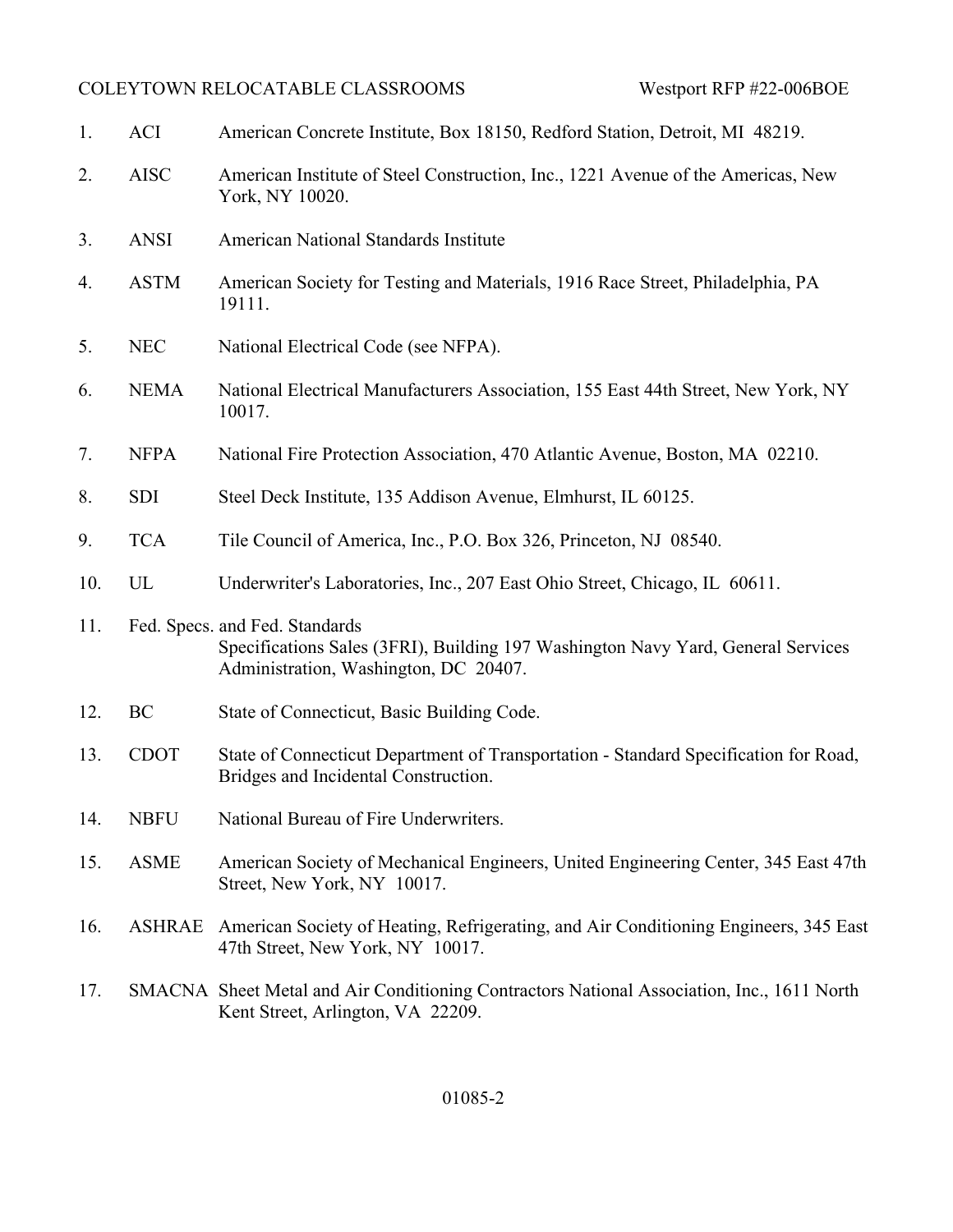18. AMCA Air Moving and Conditioning Association, 205 West Touhy Avenue, Park Ridge, IL. 19. ADA Americans with Disabilities Act 20. NCAA National Collegiate Athletic Association 21. UFAS Uniform Federal Accessibility Standards 22. CT Connecticut 23. IBC International Building Code 24. BSF State of Connecticut Bureau of School Facilities 25. Applicable Codes 2018 Connecticut State Building Code including the following: Connecticut Supplement, 2018 2015 International Building Code 2015 International Existing Building Code 2015 International Energy Code 2015 International Mechanical Code 2015 International Plumbing Code 2017 NFPA 70 National Electric Code 2015 International Fire Code 2015 Connecticut State Fire Safety Code

## ICC/ANSI A117.1 – 2009

# **END OF SECTION**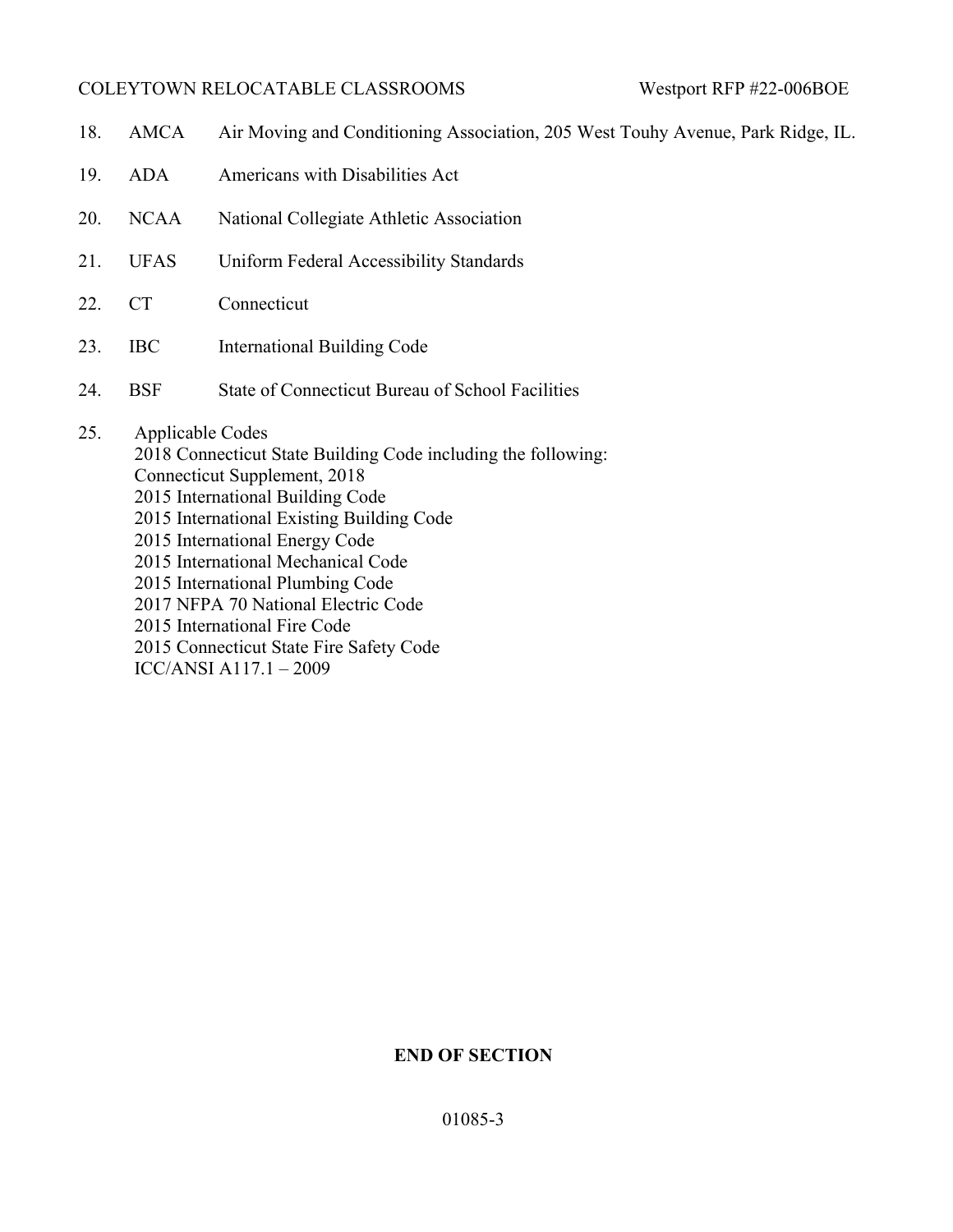## COLEYTOWN RELOCATABLE CLASSROOMS Westport RFP #22-006BOE SECTION 01300 SUBMITTALS & SUBSTITUTIONS

# PART ONE - GENERAL

#### 1.1 DESCRIPTION

#### Work Included:

Wherever possible throughout the Contract Documents the minimum acceptable quality of workmanship and materials has been defined by manufacturer's name and catalogue number, reference to recognized industry and government standards, or description of required attributes and performance.

To ensure that the specified products are furnished and installed in accordance with design intent, procedures have been established for advance submittal of design data and for their review by the Architect.

Make all submittals required by the Contract Documents, and revise and resubmit as necessary to establish compliance with the specified requirements.

Related Work Described Elsewhere: Individual requirements for submittals are described in pertinent other Sections of these Specifications.

#### 1.2 QUALITY ASSURANCE

Coordination of Submittals: Prior to each submittal, carefully review and coordinate all aspects of each item being submitted and verify that each item and the submittal for it conforms in all respects with the requirements of the Contract Documents. By affixing the Contractor's signature to each submittal, certify that this coordination has been performed.

#### Certificates of Compliance:

Certify that all materials used in the work comply with all specified provisions thereof, certification shall not be construed as relieving the Contractor from furnishing satisfactory materials if, after tests are performed on selected samples, the material is found to not meet specified requirements.

#### 1.3 SUBMITTALS

Make all submittals of shop drawings, samples, requests for substitution and other items in strict accordance with this Section.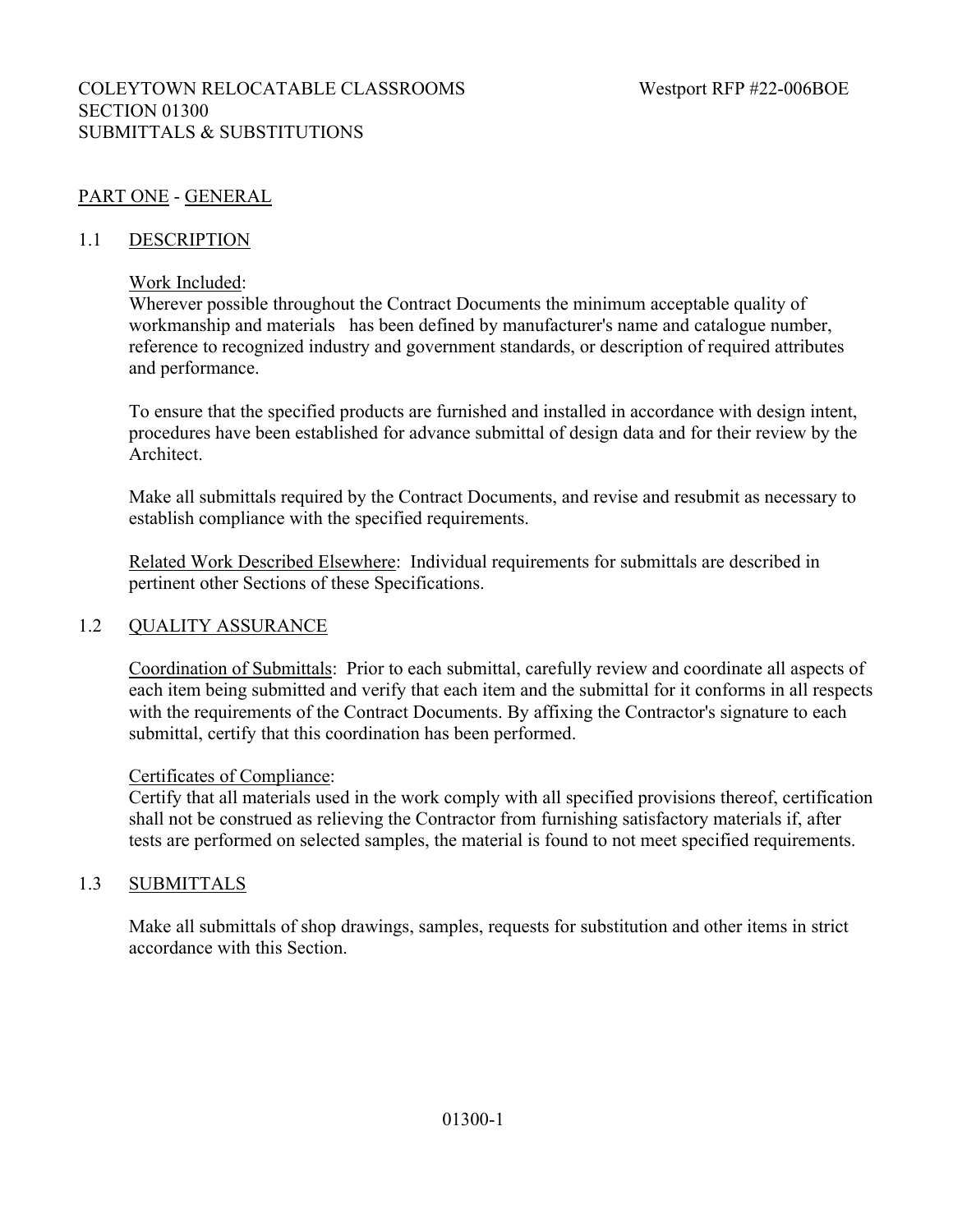## PART TWO - PRODUCTS

#### 2.1 SUBMITTAL SCHEDULE

General: Compile a complete and comprehensive schedule of all submittals anticipated to be made during progress of the work. Include a list of each type of item for which Contractor's Drawings, Shop Drawings, Certificates of Compliance, Material Samples, Guarantees, or other types of submittals are required.

#### 2.2 SHOP DRAWINGS AND COORDINATION DRAWINGS

#### Shop Drawings:

- a. Scale and Measurements: Make all shop drawings accurately to a scale sufficiently large to show all pertinent aspects of the item and its methods of connection to the work.
- b. Type of prints required: Electronic submittals with the approved stamp and signature of the contractor on them.
- c. Reproduction of reviewed shop drawings: Printing and distribution of reviewed shop drawings for the Architect's use will be by the Contractor.

#### 2.3 MANUFACTURER'S LITERATURE

General: Where contents of submitted literature from manufacturers includes data not pertinent to the submittal, clearly indicate which portion of the contents is being submitted for review.

Number of Copies Required: Submit the number of copies which are required to be returned plus one copy which will be retained by the Architect.

## 2.4 SAMPLES

Accuracy of Samples: Samples shall be of the precise article proposed to be furnished.

Number of Samples Required: Unless otherwise specified, submit all samples in the quantity which is required to be returned plus one which will be retained by the Architect.

Reuse of Samples: In situations specifically so approved by the Architect, the Architect's retained sample may be used in the construction as one of the installed items.

Rejected Sample: Rejected samples will not be returned. A letter of rejection will be issued.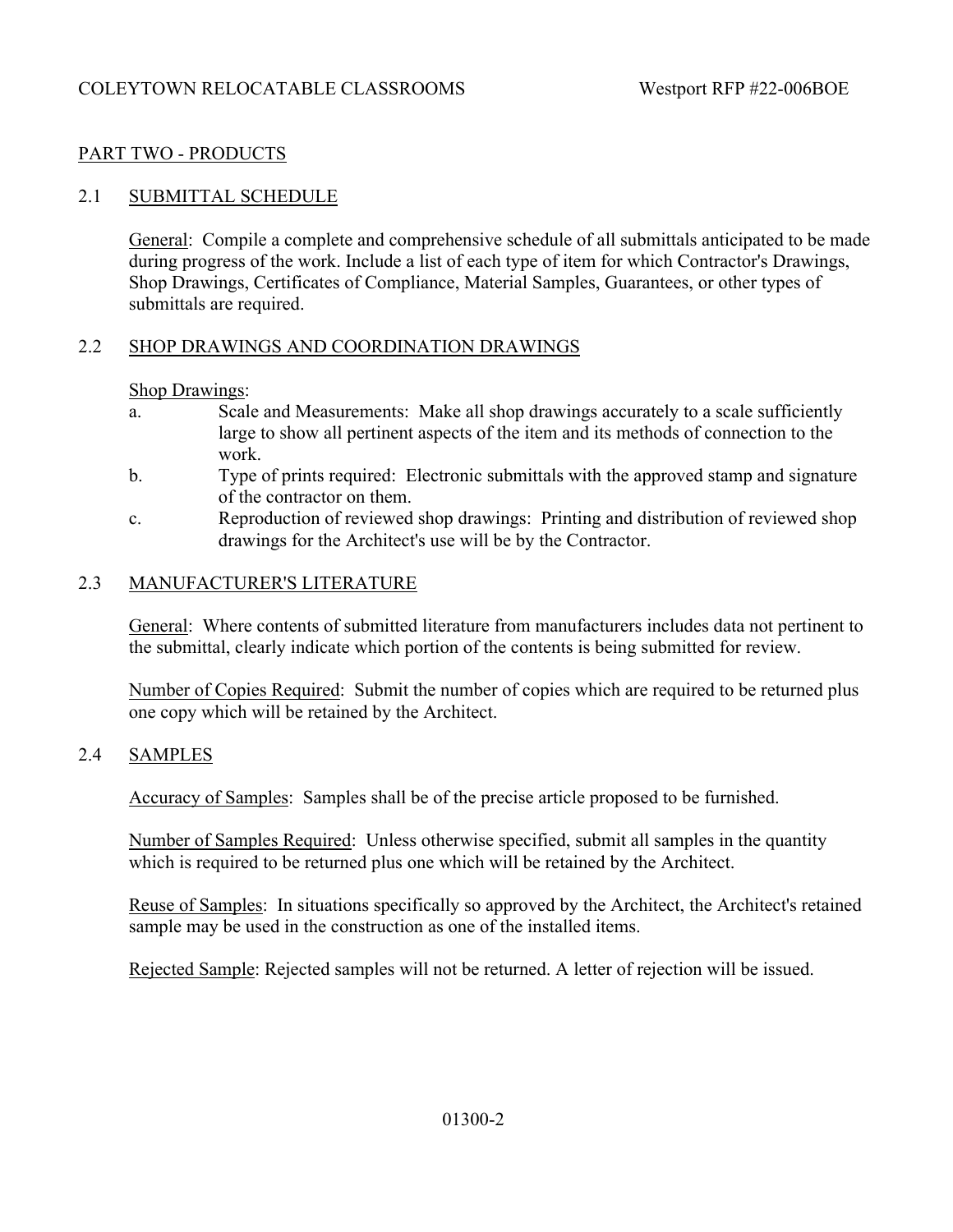## 2.5 COLORS AND PATTERNS

Unless the precise color and pattern is specifically described in the Contract Documents, and whenever a choice of color or pattern is available in a specified product, submit accurate color and pattern charts to the Architect for review and selection.

#### 2.6 SUBSTITUTIONS

#### Approval Required:

- a. The Contract is based on the standards of quality established in the Contract Documents.
- b. All products proposed for use, including those specified by required attributes and performance shall require approval by the Architect before being incorporated into the work.
- c. Do not substitute materials, equipment, or methods unless such substitution has been specifically approved for this work by the Architect.

#### "Or Equal":

- a. Where the phrase "or equal" or "or equal as approved by the Architect" occurs in the Contract Documents, do not assume that materials, equipment, or methods will be approved as equal unless the items has been specifically approved for this work by the Architect.
- b. The decision of the Architect shall be final.

#### PART THREE - EXECUTION

#### 3.1 IDENTIFICATION OF SUBMITTALS

General: Consecutively number all submittals. Accompany each submittal with a Letter of Transmittal containing all pertinent information required for identification and checking of submittals.

Identify each sample and shop drawing with the project name. Contractors name, producer name and brand and the specification section number.

Re-submittals: When material is resubmitted for any reason, transmit under a new Letter of Transmittal.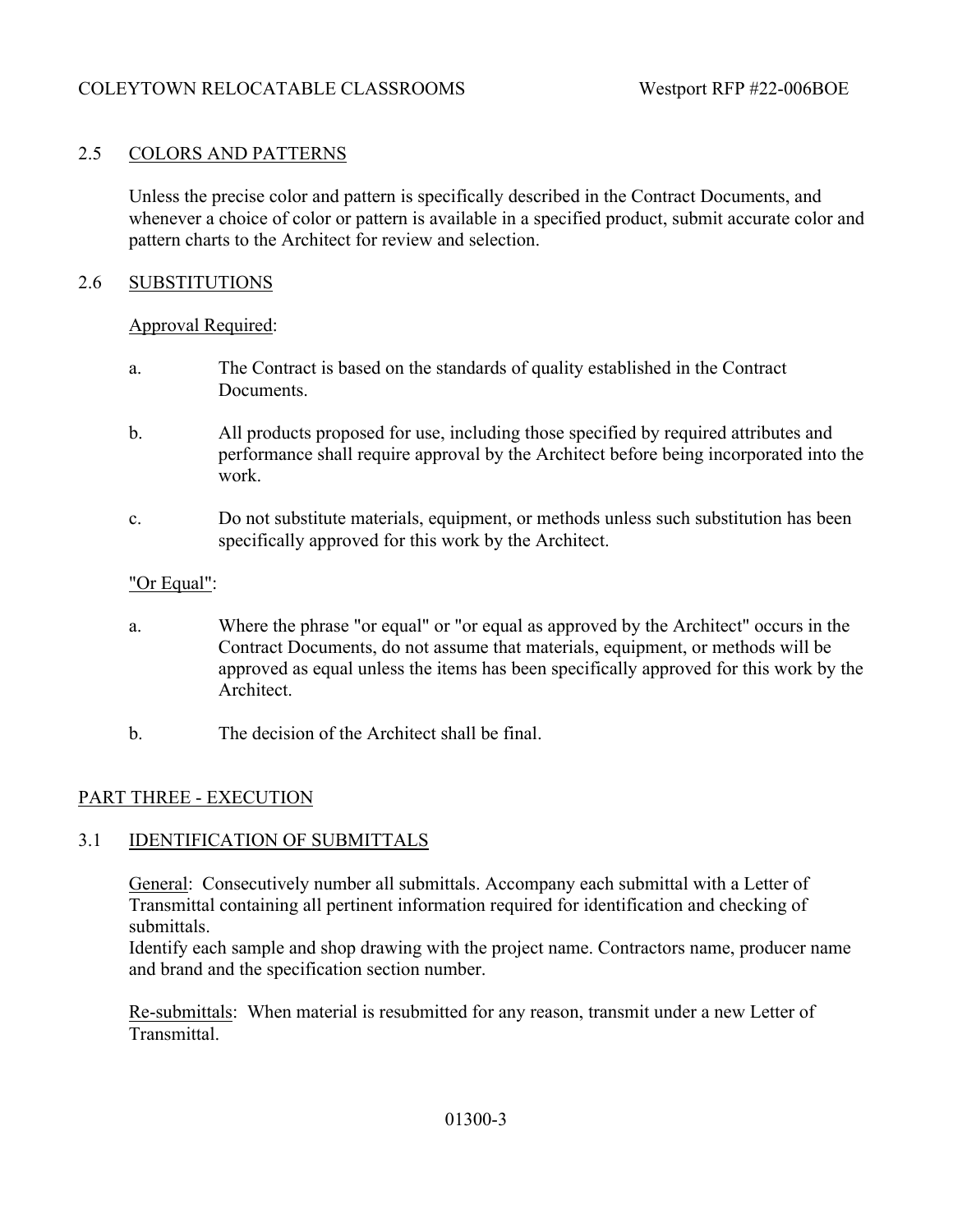## 3.2 COORDINATION OF SUBMITTALS

General: Prior to submittal for approval use all means necessary to fully coordinate all material including, but not necessarily limited to:

- 1. Determine and verify all interface conditions, catalog numbers, and similar data.
- 2. Coordinate with other trades as required.
- 3. Clearly indicate all deviations from requirements of the Contract Documents.

Grouping Submittals: Unless otherwise specified, make all submittals in groups containing all associated items to ensure that information is available for checking each item when it is received. Partial submittals may be rejected as not complying with the provisions of the Contract Documents and the Contractor shall be strictly liable for all delays so occasioned.

## 3.3 TIMING OF SUBMITTALS

General: Make all submittals far enough in advance of scheduled dates for installation to provide all time required for reviews, for securing necessary approvals, for possible revisions and resubmittals, and for placing orders and securing delivery.

Architect's review time: In scheduling, allow at least ten calendar days for review by the Architect following his receipt of the submittal.

Delays: Delays caused by tardiness in receipt of submittals will not be an acceptable basis for extension of the contract completion date.

## 3.4 ARCHITECT'S REVIEW

General: Review by the Architect shall not be construed as a complete check; but only that the general method of construction and detailing is satisfactory. Review shall not relieve the Contractor from responsibility for errors which may exist.

Revisions: Make all revisions required by the Architect. If the Contractor considers any required revision to be a change, he shall so notify the Architect as provided for under "Changes" in the General Conditions. Show each drawing revision by number, date, and subject in a revision block on the drawing. Make only those revisions directed or approved by the Architect.

## 3.5 CONTRACTORS REVIEW

The Contractor MUST review, approve and sign the shop drawings prior to submittal to the Architect. The Contractor is responsible for quantities, dimensions and verification of field conditions.

#### 3.6 RESUBMITTALS

When any shop drawing or sample is required to be submitted more than two times for review the Contractor shall pay the cost for the Engineer and/or architect to review the additional submittals. The Architect/Engineer will bill the Owner for the extra cost and the Owner will backcharge the contractor for this expense.

#### **END OF SECTION** 01300-4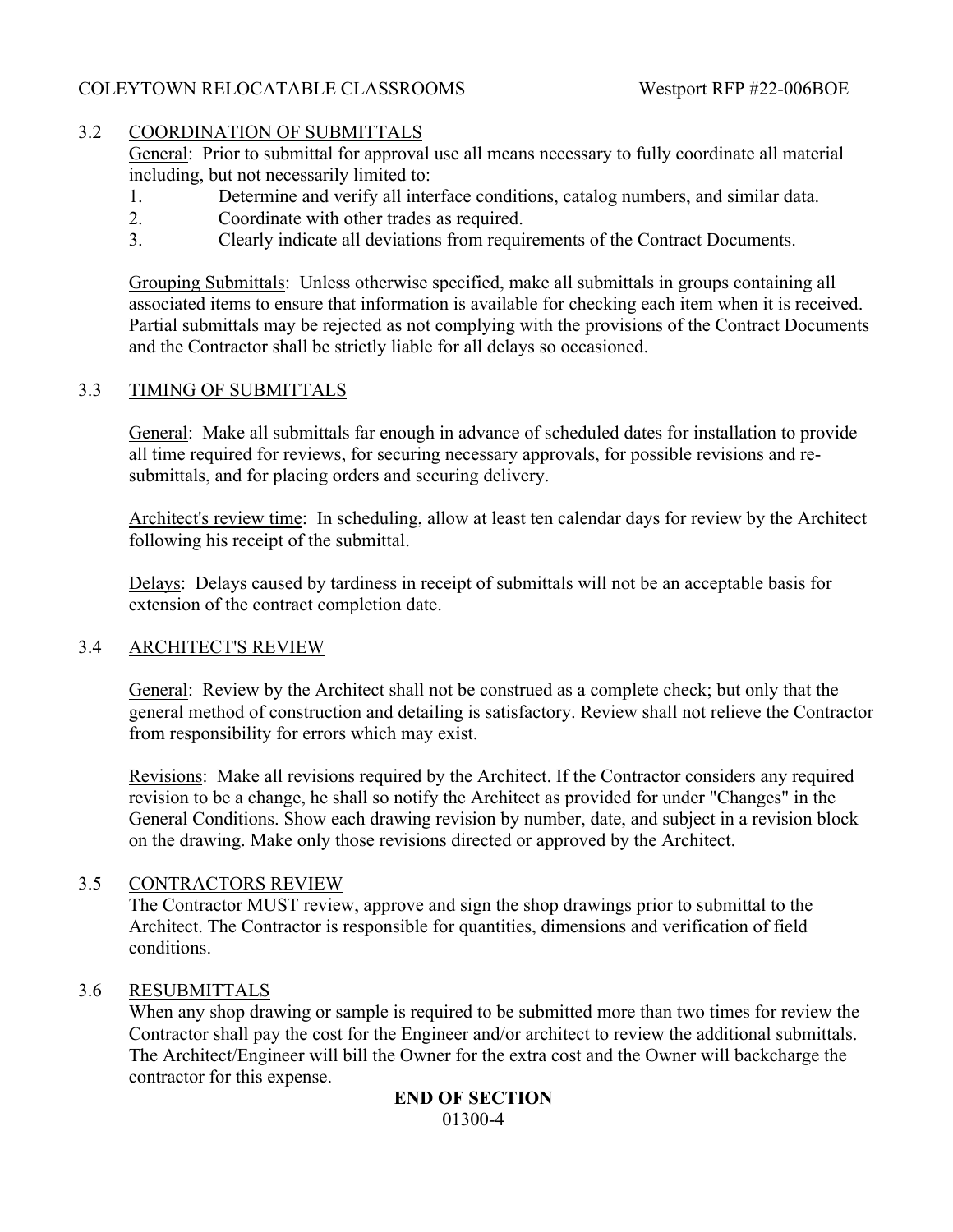## COLEYTOWN RELOCATABLE CLASSROOMS Westport RFP #22-006BOE QUALITY CONTROL SECTION 01400

## PART 1 - GENERAL

## 1.1 LABORATORY TESTING

The Owner will select and pay costs of all initial tests and reports listed in the various Sections.

## 1.2 QUALIFICATION OF LABORATORY

The construction inspection and materials testing laboratory selected will substantially comply with the basic requirements of ASTM E329-77, "Recommended Practice for Inspection and Testing Agencies for Concrete, Steel, and Bituminous Materials as Used in Construction" and will submit to the Architect a copy of the report of inspection of their facilities made by the Materials Reference Laboratory of the National Bureau of Standards during the most recent tour of such inspection, together with a memorandum stating steps taken to remedy deficiencies reported by this inspection.

Testing machines and instrumentation employed by the laboratory shall be calibrated at intervals not exceeding 12 months by devices of accuracy traceable to the National Bureau of Standards; and the laboratory will submit to the Architect applicable documentation of calibration.

## 1.3 AUTHORITY AND DUTIES OF THE LABORATORY

The Laboratory will not be authorized to revoke, alter, relax, enlarge, or release any requirements of the Contract Documents or to approve or accept any portion of the work. When it appears that the material furnished or work performed by the Contractor fails to fulfill Contract Document requirements, the laboratory will promptly direct the attention of the Architect and the Contractor to such deficiencies.

Results of all testing specified will be documented in report form and 4 copies of each report will be issued promptly and directly to the Architect for review and distribution.

#### 1.4 RESPONSIBILITIES AND DUTIES OF CONTRACTOR

The use of laboratory services shall in no way relieve the Contractor of his responsibility to furnish materials and construction in full compliance with the requirements of the Contract Documents.

To facilitate testing services, the Contractor shall cooperate with the laboratory and secure and deliver to the Architect or to the laboratory, without extra cost to the Owner,

Preliminary representative samples of the materials he proposes to use and which are required to be tested.

01400-1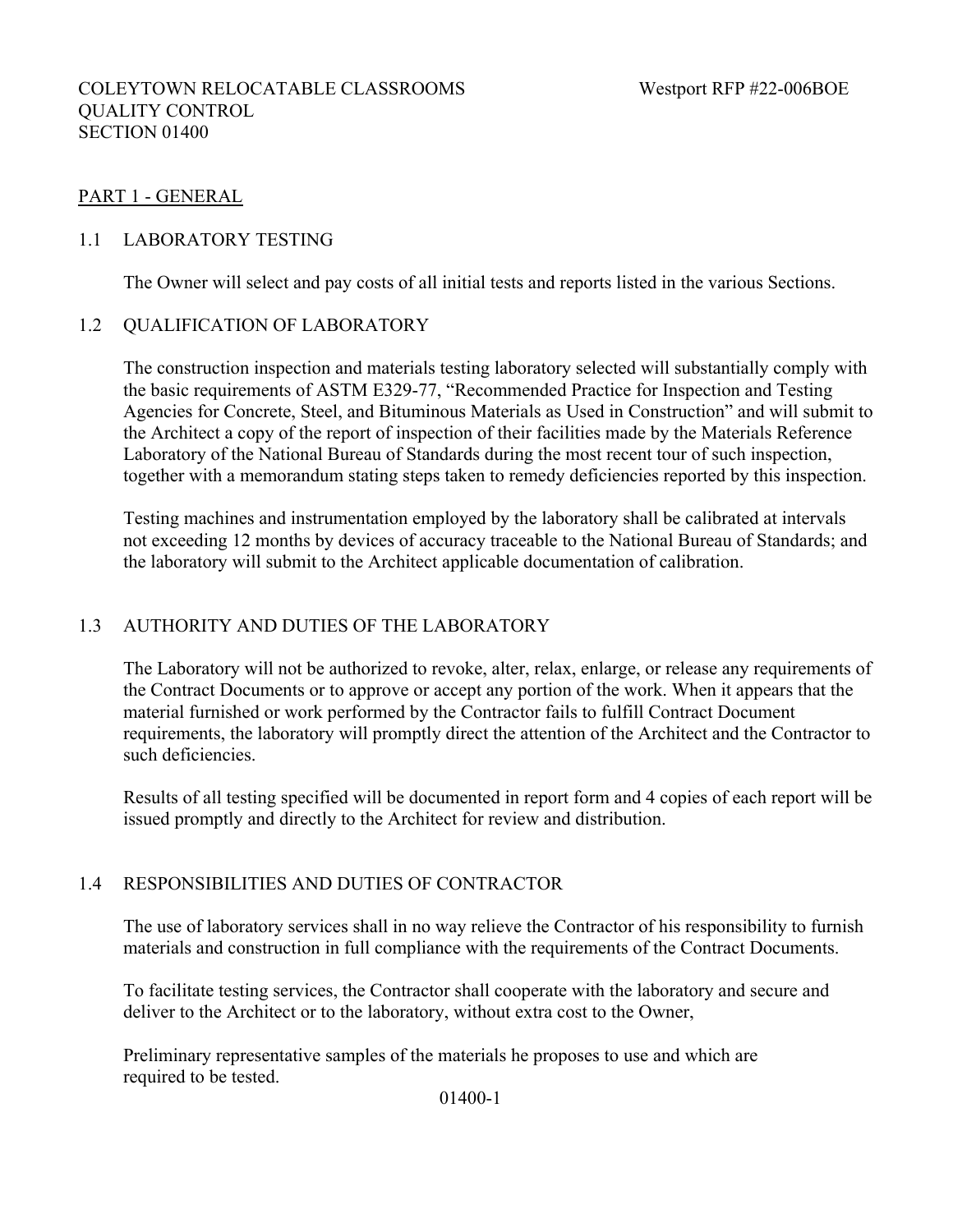Furnish such casual labor and all facilities which are necessary to obtain and handle samples at the project and to facilitate the specified inspections.

Advise the laboratory sufficiently in advance of operations to allow for completion of tests and for the assignment of personnel.

Provide and maintain for the sole use of the laboratory adequate facilities for safe storage and proper curing of such test specimens which must remain on the project sire prior to testing.

Pay the laboratory for such tests or inspections as are performed exclusively for the Contractor's convenience, and for such retests as may be occasioned by initial nonconformance of the materials with the Contract Documents.

# **END OF SECTION**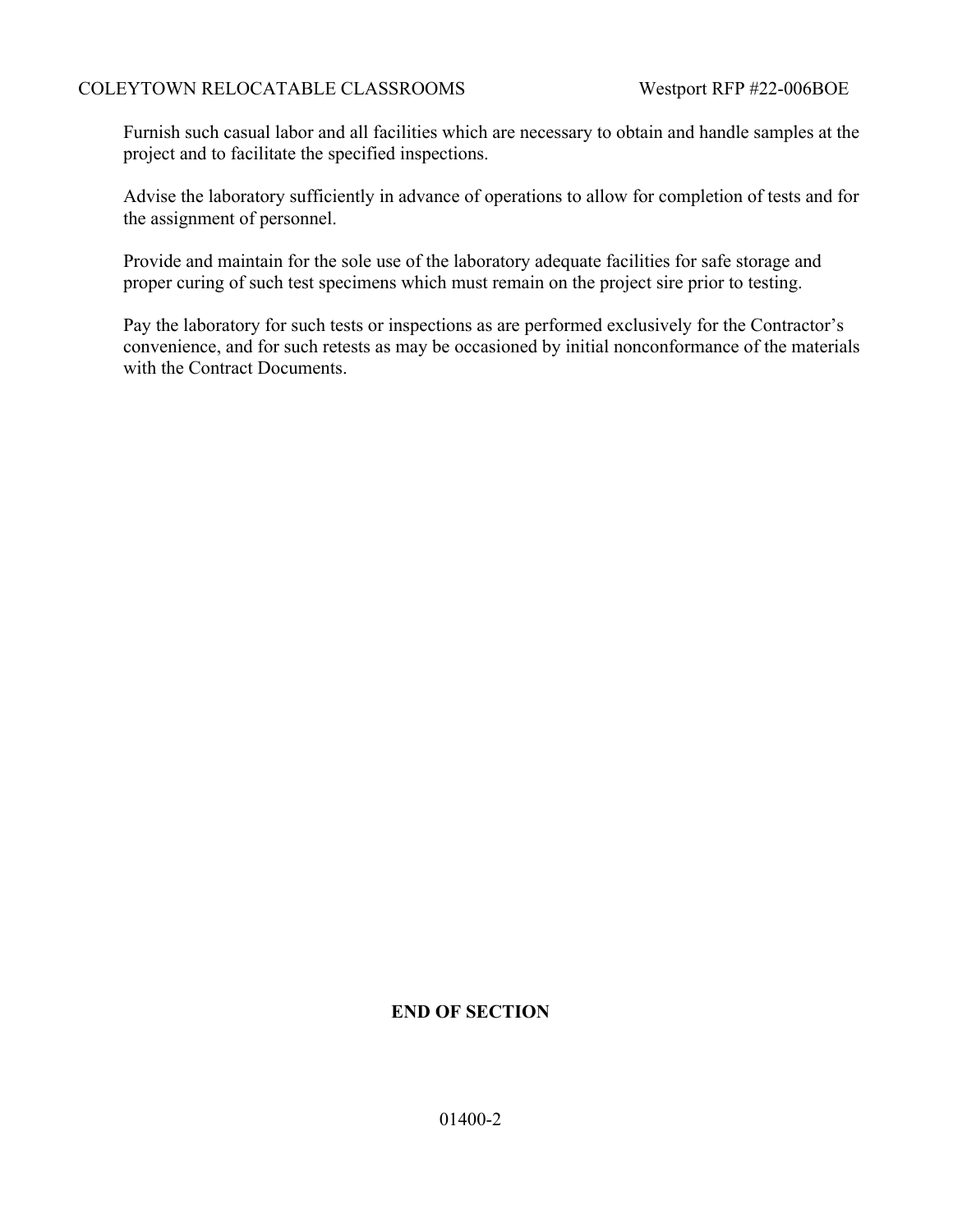## COLEYTOWN RELOCATABLE CLASSROOMS Westport RFP #22-006BOE SECTION 01500 TEMPORARY FACILITIES

## PART ONE - GENERAL

#### 1.1 DESCRIPTION

Work Included: Temporary facilities and controls required for this work include, but are not necessarily limited to:

- 1. Enclosures such as tarpaulins, barricades, and canopies including those required to provide a separation between the area of construction and the remaining areas.
- 2. All pertinent safety regulations; ladders, planks, hoists, barricades, and similar items normally furnished by the individual trades in execution of their own portions of the work.
- 3. Temporary electricity for construction.
- 4. Temporary sanitary (toilet) facilities
- 5. Construction fence around the perimeter of the construction area. Minimum 5ft high.

#### 1.2 PRODUCT HANDLING

Use all means necessary to maintain temporary facilities and controls in proper and safe condition throughout progress of the work.

## PART TWO - PRODUCTS

#### 2.1 UTILITIES

General: All temporary facilities shall be subject to the Architect's approval and shall be provided by the contractor as required.

Electricity: Electrical contractor shall furnish and install all necessary temporary wiring, as required to provide adequate power and artificial lighting at all points where required for work and safety.

#### 2.2 ENCLOSURES

Furnish, install and maintain for the duration of construction all required scaffolds, tarpaulins, barricades, canopies, warning signs, steps, bridges, platforms, and other temporary construction necessary for proper completion of the work in compliance with all safety and other regulations.

Furnish and install a construction fence around the perimeter of the construction area. Fence to be a minimum of 5 ft high.

#### PART THREE - EXECUTION

#### 3.1 MAINTENANCE AND REMOVAL

Maintain all temporary facilities and controls as long as needed for the safe and proper completion of the work. Remove all facilites at the completion of the project.

## **END OF SECTION** 01500-1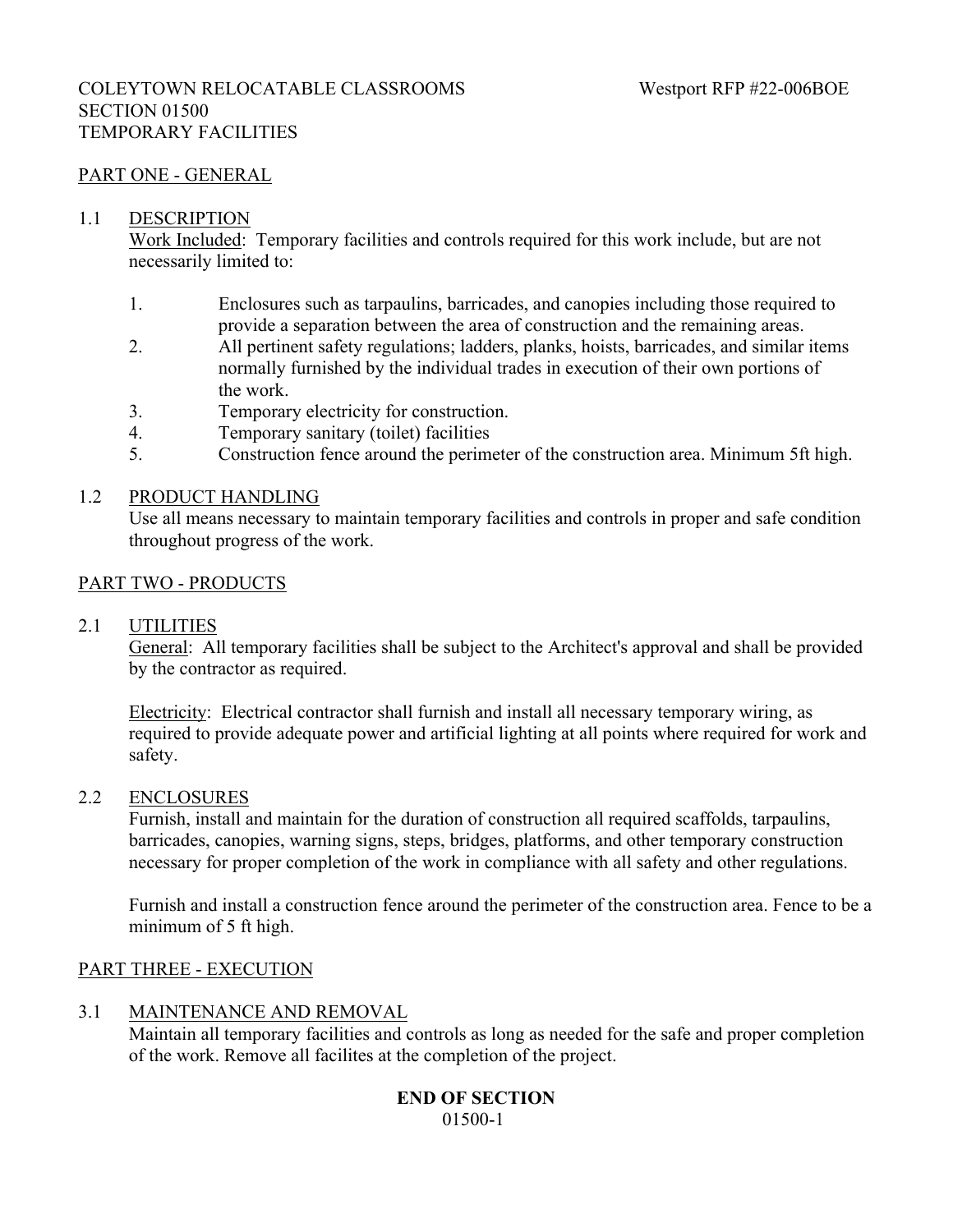## PART ONE - GENERAL

#### 1.1 DESCRIPTION

Work Included: Throughout the construction period, maintain the building and site in a standard of cleanliness as described in this Section.

Related Work Described Elsewhere: In addition to standards described in this Section, comply with all requirements for cleaning up as described in various other sections of these Specifications.

#### 1.2 QUALITY ASSURANCE

Inspection: Conduct daily inspection, to verify that requirements of cleanliness are being met.

Codes and Standards: In addition to the standards described in this Section, comply with all pertinent requirements of governmental agencies having jurisdiction.

## PART TWO - PRODUCTS

#### 2.1 CLEANING MATERIALS AND EQUIPMENT

Provide all required personnel, equipment, and materials needed to maintain the specified standard of cleanliness.

#### 2.2 COMPATIBILITY

Use only the cleaning materials and equipment, which are compatible with the surface being cleaned, as recommended by the manufacturer of the material.

#### PART THREE - EXECUTION

#### 3.1 PROGRESS CLEANING

Retain all stored items in an orderly arrangement allowing maximum access, not impeding drainage or traffic, and providing the required protection of materials.

Do not allow the accumulation of scrap, debris, water material and other items not required for construction of this work.

Maintain the site and building in a neat and orderly condition at all times.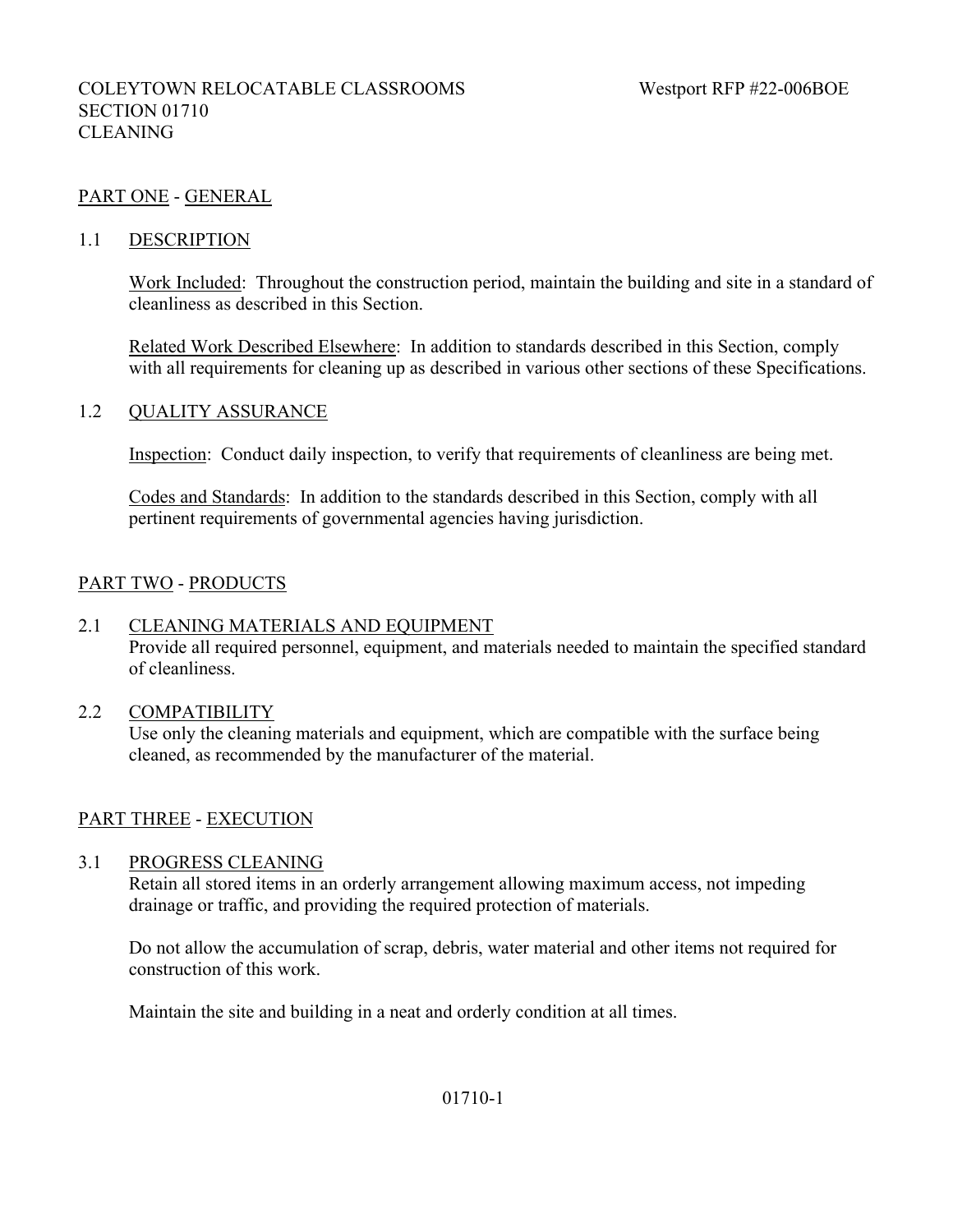Daily, and more often if necessary, inspect the structures and pick up all scrap, debris, and waste material. Remove all such items to the place designated for their storage.

As required preparatory to installation of succeeding materials, clean the structures or pertinent portions thereof to the degree of cleanliness recommended by the manufacturer of the succeeding materials, using all equipment and materials required to achieve the required cleanliness.

## 3.2 FINAL CLEANING

General: Prior to completion of the work, remove from the job site all tools, surplus materials, equipment, scrap, debris, and waste.

Site: Unless otherwise specifically directed by the Architect, broom clean all paved areas on the site directly adjacent to the area of construction. Completely remove all resultant debris.

Exterior: Visually inspect all exterior surfaces and remove all traces of soil, waste materials, smudges, and other foreign matter. Remove all traces of splashed materials from adjacent surfaces.

Interior: Visually inspect all interior surfaces and remove all traces of soil, waste material, smudges, and other foreign matter. Remove all traces of splashed materials from adjacent surfaces. Remove all paint droppings, spots, stains, and dirt from finished surfaces. Leave area "Broom Clean".

Windows: Wash and clean all windows. Remove all stickers on glass.

## **END OF SECTION**

01710-2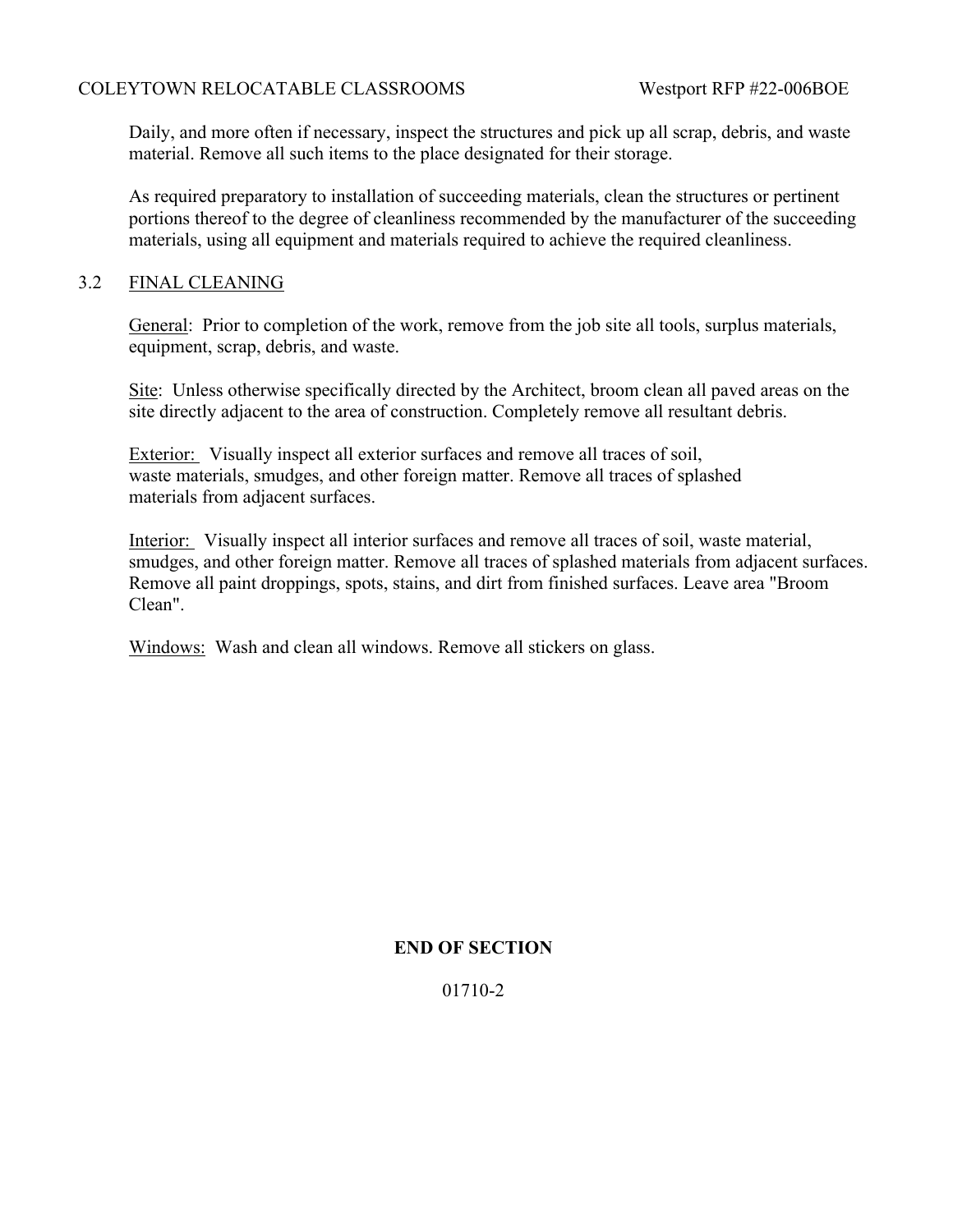## PART ONE - GENERAL

#### 1.1 DESCRIPTION

Work Included: To aid in the continued instruction of operating and maintenance personnel, and to provide a positive source of information regarding the products incorporated in the work, furnish and deliver the data described in this Section and in pertinent Sections of these Specifications.

#### Related Work Described Elsewhere:

Make all submittals in strict accordance with the provisions of Sections 01300.

Required contents of submittals may also be amplified in the pertinent other Sections.

#### 1.2 QUALITY ASSURANCE

In preparation of data required by this Section, use only personnel who are thoroughly trained and experienced in operation and maintenance of the described items, completely familiar with the requirements of this Section, and skilled in technical writing to the degree needed for communicating the essential data.

#### 1.3 SUBMITTALS

Manual: Submit three copies of all manuals to the Architect prior to the final acceptance of the work.

#### PART TWO - PRODUCTS

#### 2.1 INSTRUCTION MANUALS

General: Submit instruction and maintenance manuals in the following form: 8-1/2" X 11" paper, typewritten, with front cover that clearly identifies the manual.

Contents: Include at least the following information in all manuals:

- a. Name and model number of equipment.
- b. Complete instructions regarding operation and maintenance of all equipment involved, including lubrication, disassembly, and reassembly.
- c. Complete nomenclature and part number of all replacement parts, name, and address of nearest vendor, and all other pertinent data regarding procurement procedure.
- d. Copy of all guarantees and warranties issued.
- e. Such other data as required in pertinent other Sections of these specifications.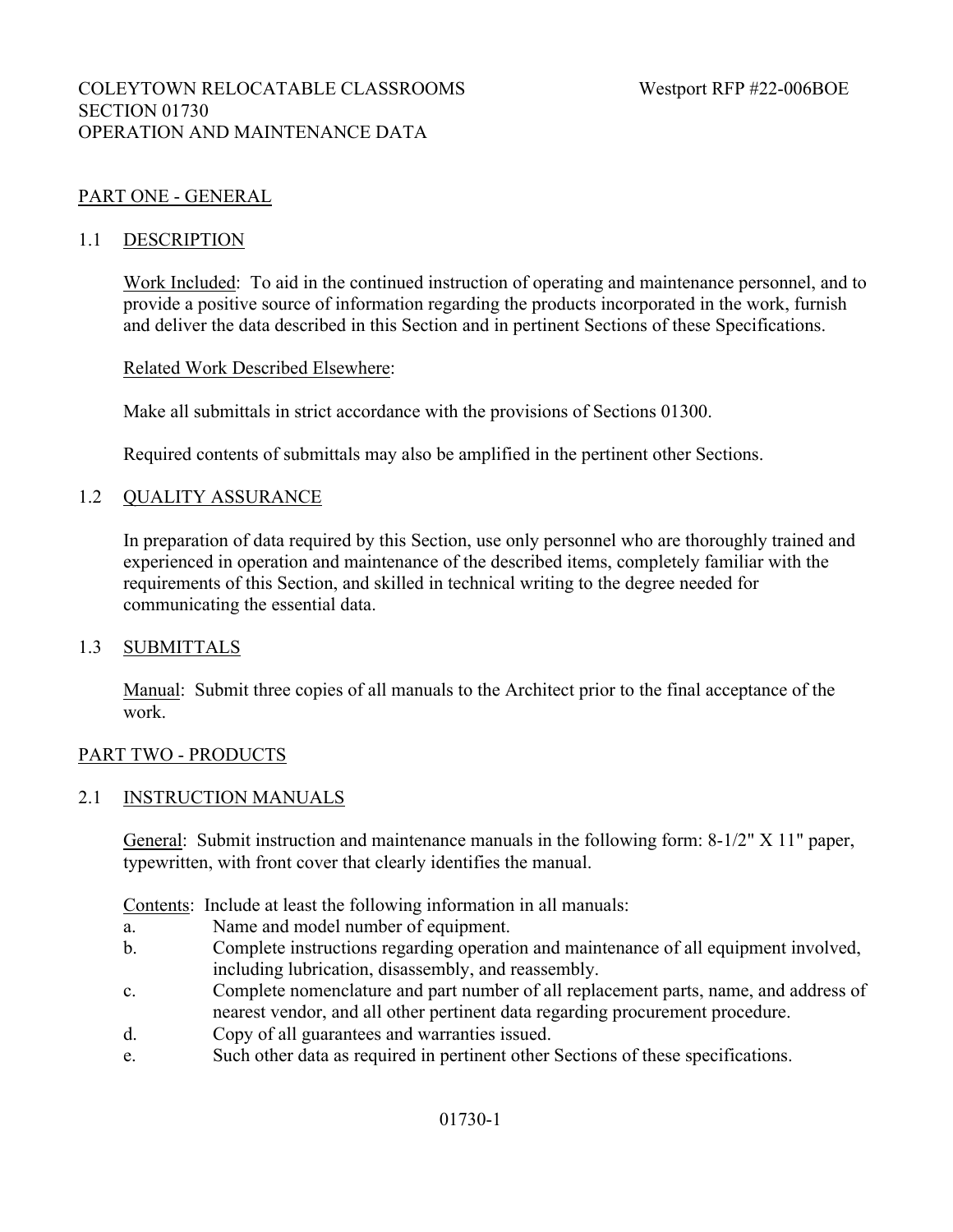## PART THREE - EXECUTION

# 3.1 INSTRUCTION MANUALS

All manuals shall be prepared to make the Owner aware of all required maintenance of equipment.

# **END OF SECTION**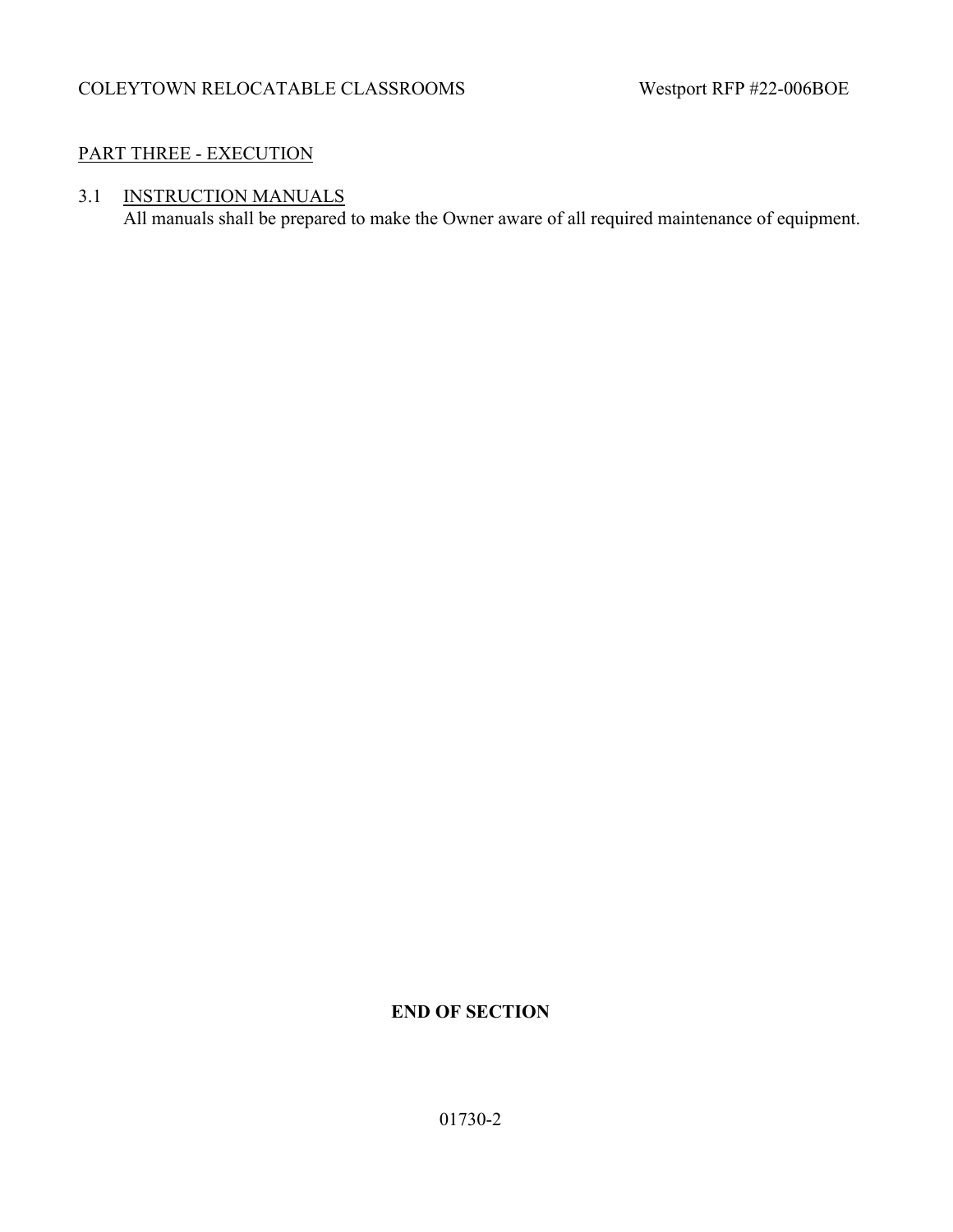## COLEYTOWN RELOCATABLE CLASSROOMS Westport RFP #22-006BOE SECTION 01800 PROJECT CLOSEOUT

## PART ONE - GENERAL CLEAN-UP

Remove all temporary utilities including the construction fence from the site.

At substantial completion of the project clean all surfaces, remove all labels, clean the construction area of the site and remove all debris from the site.

## GUARANTEE & WARRANTY

In addition to the warranty  $\&$  guarantees stipulated in the general conditions the following shall apply;

Warrant and guaranty all work for a period of one year from the date of the certificate of occupancy obtained from the Town of Westport, CT. This shall include all work performed by subcontractors, and material supplied by subcontractors.

Guaranty the building, including the roof of the modular classroom building to be watertight and free of leaks for a period of ten years from the date of the final payment.

Guaranty the roof and walls area of the existing school building where the new conduits are installed on or through, are watertight and the contractor shall guaranty that they will remain watertight and free of leaks for a period of five years from the date of the final payment.

#### MAINTENANCE MANUALS

Submit three copies of maintenance and operating manuals that specify full details for care and maintenance of all new equipment and visible surfaces.

#### SIESMIC DOCUMENTATION

Provide documentation from a CT licensed structural engineer that the modular classrooms are properly anchored to the foundation system in accordance with all codes and regulations, including all seismic requirements.

#### CONNECTICUT STATE DEPARTMENT OF EDUCATION FORMS

Provide fully executed Connecticut Department of Education (SDE) Siesmic Certification Forms for Ceiling Systems, Structural Systems, Mechanical Systems and Electrical Systems. Modification or substitution of the SDE forms will not be acceptable.

Provide fully executed SDE Acoustical Performance Certification. No modifications or substitution will be accepted.

## END OF SECTION 01800-1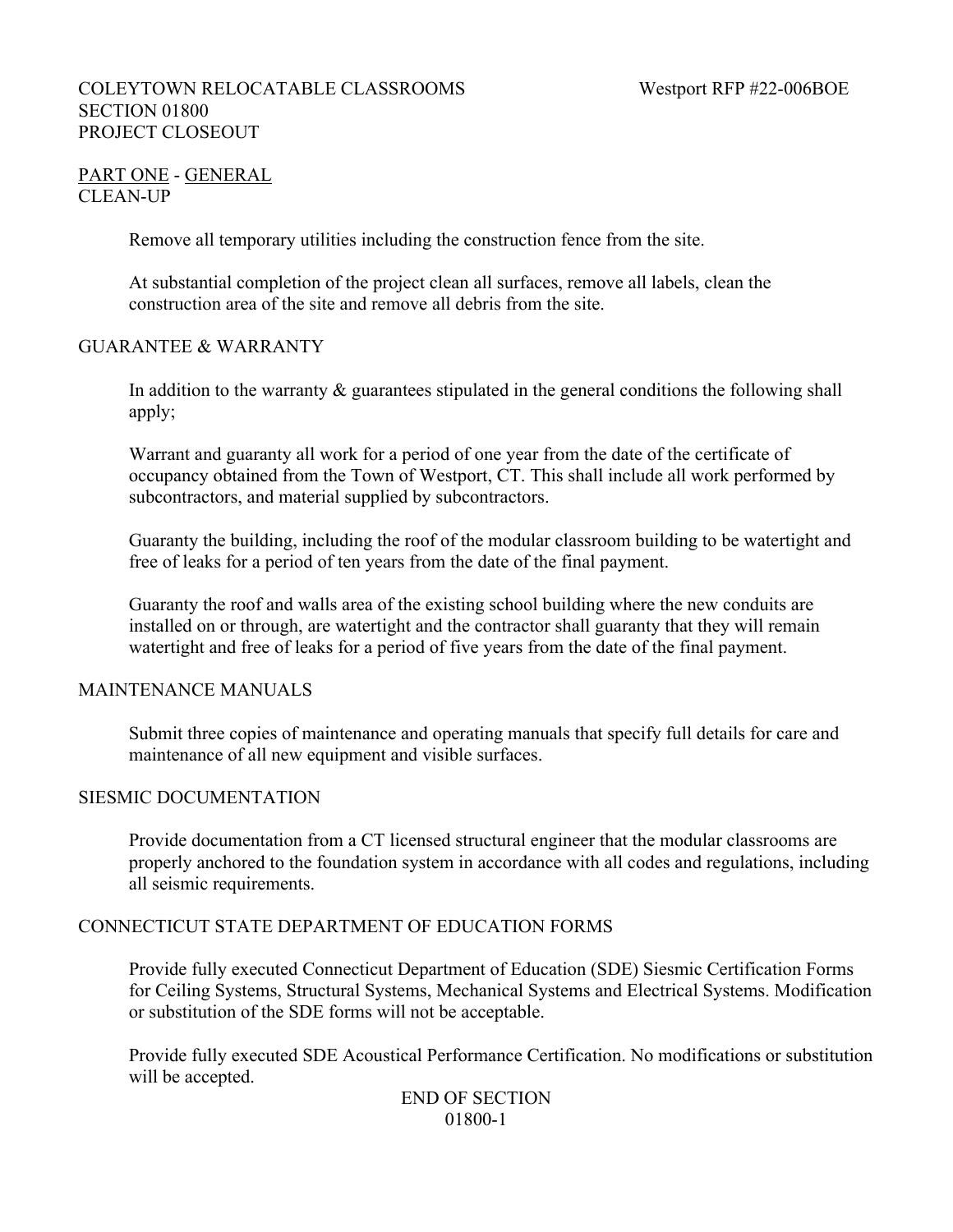## COLEYTOWN RELOCATABLE CLASSROOMS Westport RFP #22-006BOE SECTION 03300 CAST-IN-PLACE CONCRETE

## PART 1 - GENERAL

#### 1.1 RELATED DOCUMENTS

Drawings and general provisions of the Contract, including General and Supplementary Conditions and Division-1 Specification sections, apply to the work of this section. Refer to Section 13122 for additional information.

#### 1.2 DESCRIPTION

Furnish all labor, materials, tools, equipment, transportation and services to complete all concrete work. Scope of work to include foundation for modular building and new concrete stairs. Contractor must verify the height of the foundation piers prior to submitting a bid.

#### 1.3 STANDARDS

Applicable portions of the following codes and standards are hereby made part of this specification in their entirety as though fully set forth herein.

ACI 301-96 *"Standard Specification for Structural Concrete."*

ACI 318-95 *"Building Code Requirements For Reinforced Concrete"* and commentary.

ACI 315-80 *"Details and Detailing of Concrete Reinforcement."*

#### 1.4 DELIVERY, STORAGE, AND HANDLING

Reinforcing steel shall be stored off of the ground on wood sleepers.

1.5 Install concrete pier foundation system at new location for modular units. Provide foundation plan prepared by Structural Engineer based on structural system of existing modular units.

#### PART 2 - PRODUCTS

2.1 MATERIALS

Concrete shall be in accordance with ASTM C94-80 "*Standard Specification for Ready-Mixed Concrete*."

Cement: ASTM C150 TYPE I or II. Only one brand of cement shall be used.

Normal weight aggregates: ASTM C33, aggregates shall be from a single source.

Air entraining admixtures: ASTM C260.

Water-reducing and retarding: ASTM C494, and containing not more than 1% chloride

Mix water shall be clean, fresh, and potable.

Non-shrink grout: Five Star Grout.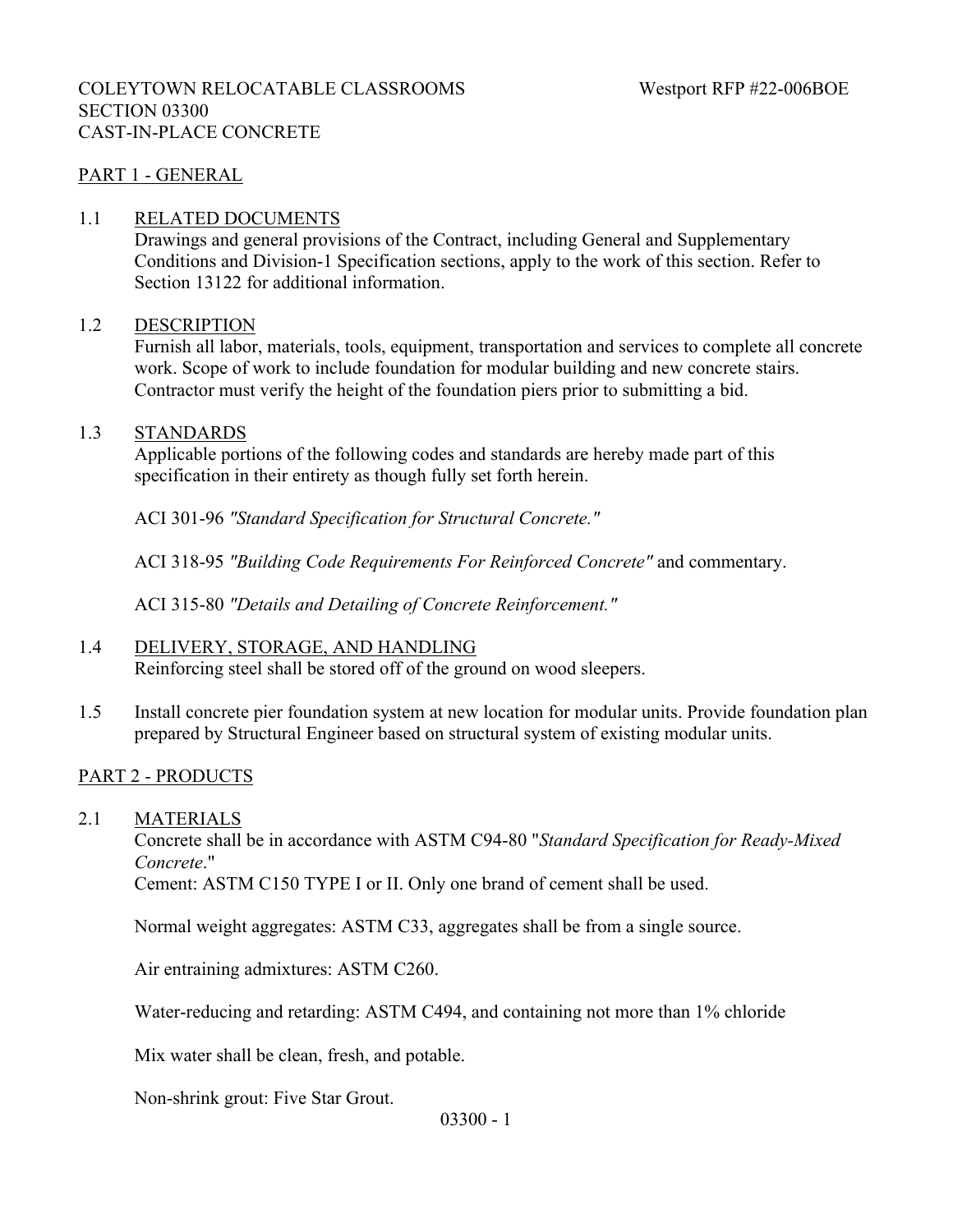## 2.2 PROPORTIONING

Concrete compressive strength at 28 days: 3000 psi for footings & foundations.

Concrete proportions shall be selected in accordance with ACI 211.1-89.

All concrete shall be air-entrained, except concrete for interior slab-on-grade. Total air content shall be not less than 4% and not more than 8% by volume.

Water-cement ratio shall not exceed 0.50.

Maximum slump: 5 inches for all other concrete. Minimum slump: 2 inches.

The nominal maximum size of coarse aggregate shall be not larger than:

- 1. 1/5 the narrowest dimension between sides of forms
- 2. 3/4 the minimum clear spacing between reinforcing bars.

Calcium chloride shall not be used.

## PART 3 - EXECUTION

## 3.1 FORMWORK

Forms shall result in a final structure that conforms to shapes, lines, and dimensions as required by the design drawings and specifications.

Forms shall be substantial and sufficiently tight to prevent leakage of mortar.

Before placing the reinforcing steel or the concrete, the surface of the forms shall be covered with an acceptable form release coating material that will effectively prevent absorption of moisture, prevent bond with the concrete, and not stain the concrete surfaces.

Clean forms prior to concrete placement. Remove all chips, wood, sawdust, dirt, rubbish, or other debris.

Chamfer strips shall be placed in the corners of forms to produce beveled edges on surfaces exposed to view.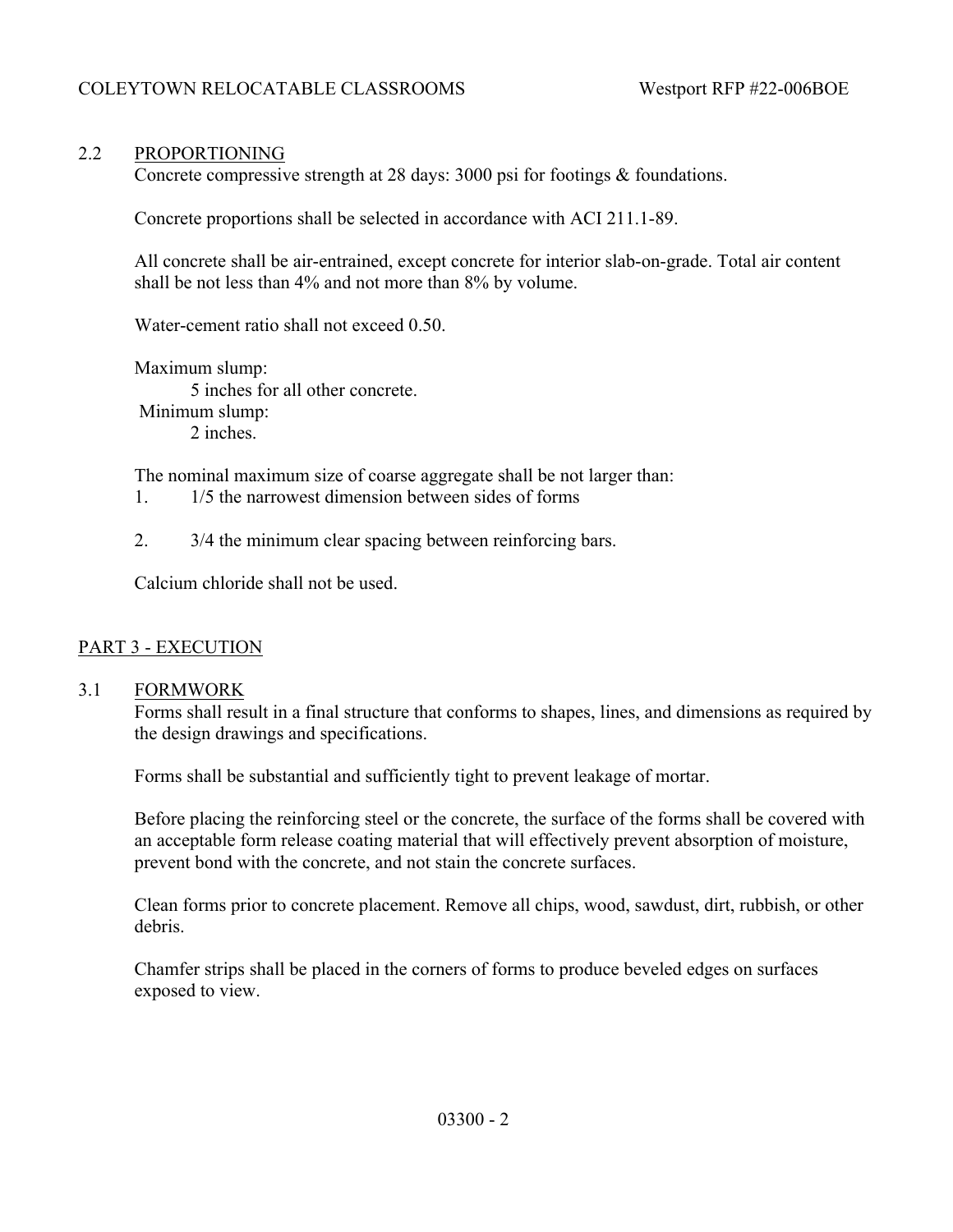## 3.2 REINFORCEMENT

Reinforcing bars: ASTM A615 grade 60 except beam stirrups and column ties may be grade 40.

Reinforcement shall be maintained free from dust, mud, rust, oil or ice.

Fabrication and placement of reinforcing steel shall be in accordance with CRSI "*Manual of Standard Practice*" and CRSI "*Placing Reinforcing Bars*".

Reinforcing bars shall not be welded.

Minimum cover on reinforcement:

| 1. | concrete cast against earth:          | 7"               |
|----|---------------------------------------|------------------|
| 2. | concrete exposed to earth or weather: |                  |
|    | $#6$ and larger                       | 2"               |
|    | #5 and smaller                        | $1\frac{1}{2}$ " |
| 3. | interior surfaces:                    |                  |
|    | slabs, walls, joists                  | $\frac{3}{4}$ !  |

Splices shall be lapped 40 bar diameters and securely tied.

Heat shall not be used to bend reinforcing bars.

Reinforcing steel shall be securely wired together at all intersections.

#### 3.3 PRODUCTION OF CONCRETE

Concrete shall be batched, mixed and transported in accordance with ASTM C94 and ACI 304R-89.

Batching plant equipment and facilities shall conform to "*Certification of Ready Mixed Concrete Production Facilities*" of the National Ready Mixed Concrete Association.

Admixtures shall be charged into the mixer as solutions and shall be measured by means of an acceptable mechanical dispensing device. The liquid shall be considered a part of the mixing water.

If more than one admixture is used in the concrete, they shall be added separately.

Ready-mixed concrete trucks shall not be loaded in excess of their rated capacity.

#### 3.4 PLACING

Do not pour concrete until forms and subgrade have been thoroughly cleaned and are free of frost, mud, ice, or water.

Convey concrete from truck to forms as rapidly as possible by methods which will prevent segregation or loss of ingredients. Place in forms as nearly as practicable to its final position.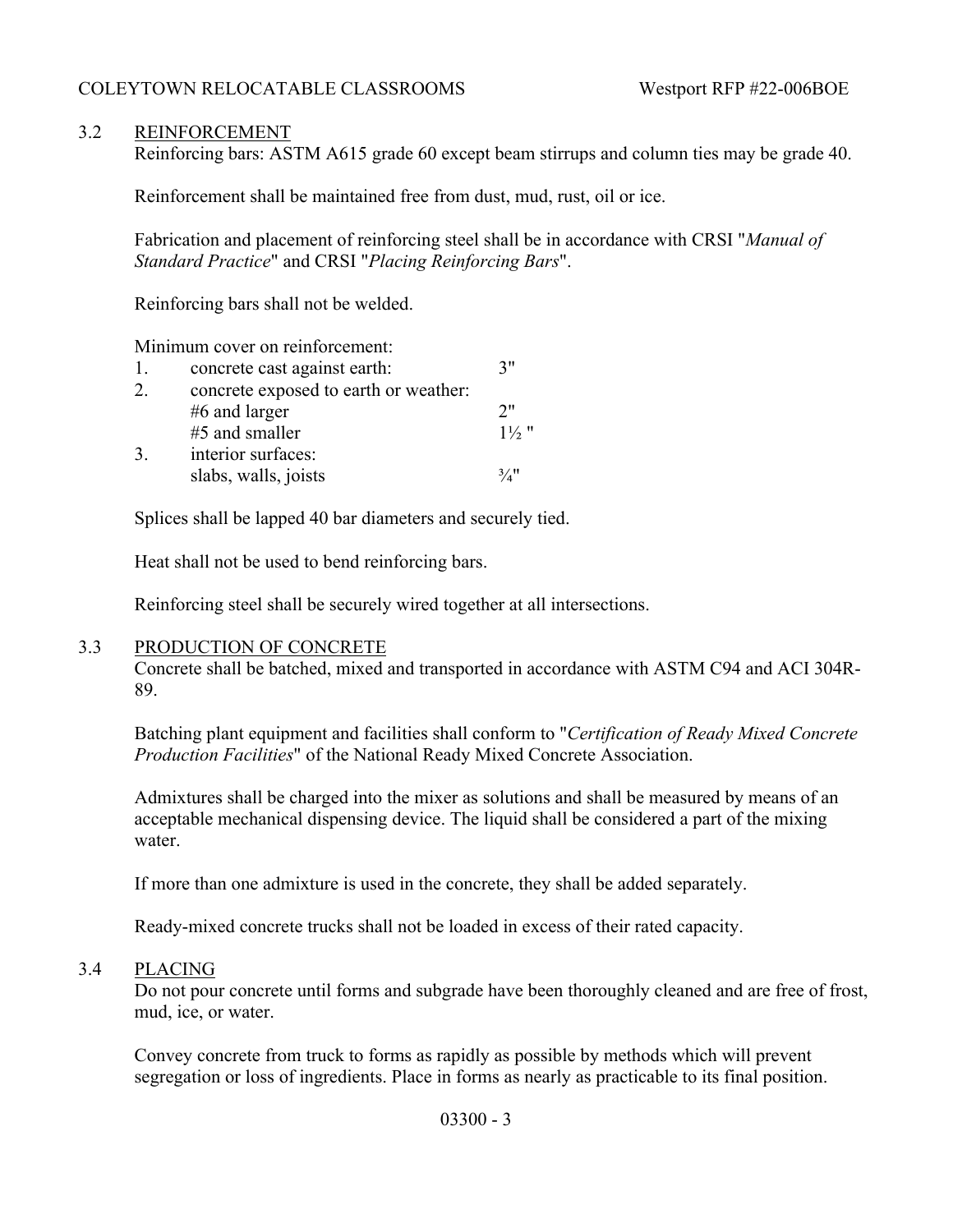When placement is started, carry on as a continuous operation until the placing of a section is complete. Cold joints are not permitted.

Consolidate concrete by mechanical vibration. Do not use vibrators to transport concrete in forms.

No concrete shall be placed in freezing weather or when freezing weather is forecast by Weather Bureau to occur within 36 hours, unless special measures and precautions are taken to heat the water and aggregates and to protect concrete from freezing after being placed.

No concrete shall be placed when the temperature is greater than 90 degrees F unless special measures are taken to cool the water and aggregate and to protect the concrete from rapid drying.

No concrete shall be placed during rain, sleet, or snow unless protection is provided. The maximum elapsed time between introduction of water and placing shall be one hour.

#### 3.5 CURING AND PROTECTION

Concrete shall be maintained above 50 degrees F and in a moist condition for at least the first 7 days after placement.

In cold weather, concrete shall be protected in accordance with ACI 306R-88.

In hot weather, concrete shall be protected in accordance with ACI 305R-89.

#### 3.6 FOUNDATION

All classroom units must be supported on concrete piers with bulb type footing at 42" below finished grade. Block and level method is acceptable. Anchor structure to meet all applicable seismic requirements.

All foundations must bear on suitable soil with the capacity to support the building load. Bearing capacity and design load to be determined by the Structural Engineer retained by the Modular Contractor.

## **END OF SECTION**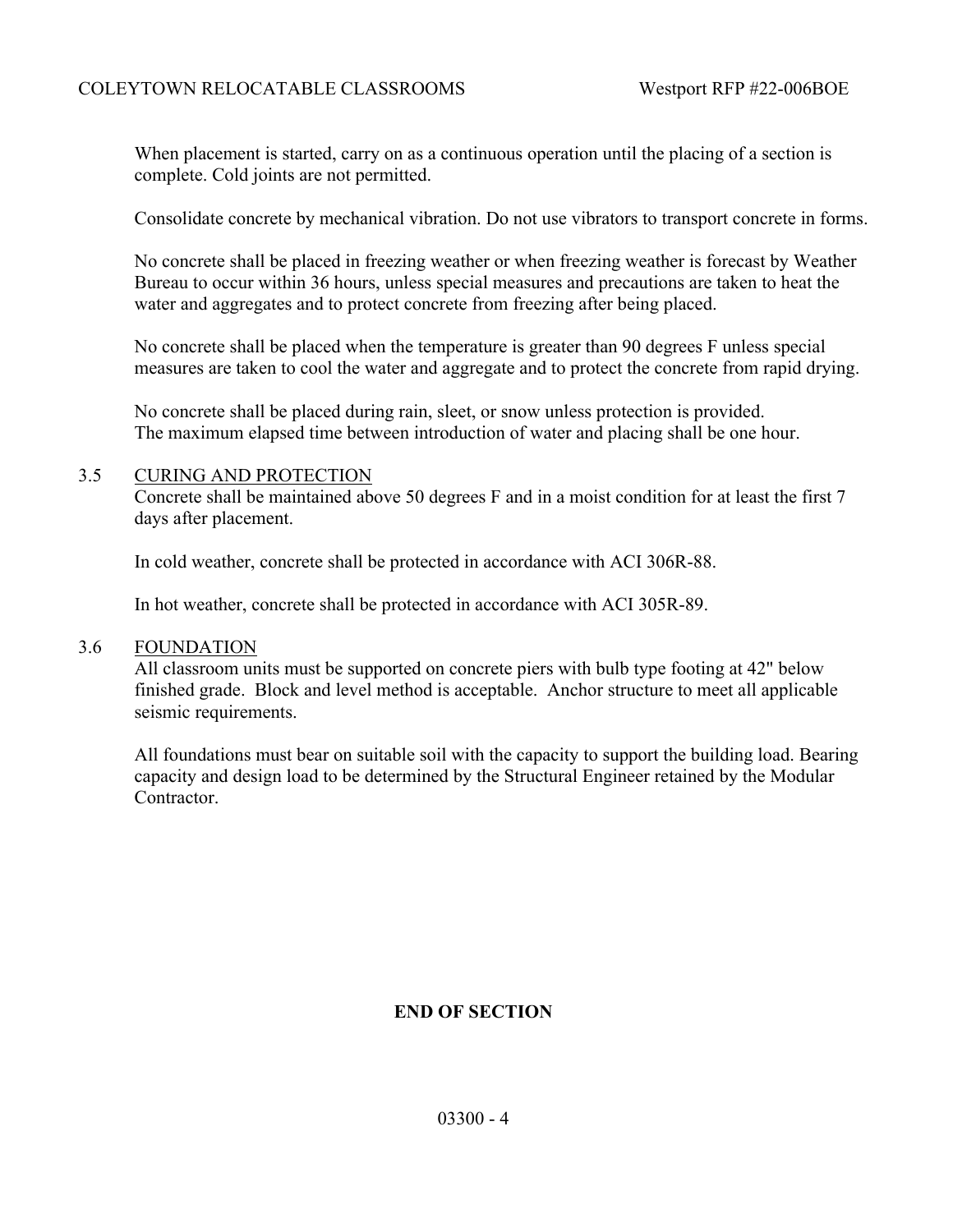## PART 1 - GENERAL

#### 1.1 DESCRIPTION

 Furnish all labor and materials, tools, equipment, transportation and services to complete all work for the ramps and decks. Work of this section shall include stairs, ramps, guards, posts and railings. Note that aluminum stairs and ramps will be acceptable as an alternate if submitted with Bid.

#### 1.2 RELATED DOCUMENTS

Drawings and general provisions of the Contract, including General and Supplementary Conditions and Division-1 Specification sections, apply to this section.

Related work described elsewhere; Concrete Section 03000 Relocatable Classrooms Section 13122

#### 1.3 PRODUCT HANDLING

Delivery and Storage: Keep materials under cover and dry. Protect against exposure to weather and contact with damp or wet surfaces. Stack lumber and plywood and other panels; provide air circulation within and around stacks and under temporary coverings including polyethylene and similar material.

#### PART TWO - PRODUCTS

#### 2.1 GENERAL

Lumber Standards: Manufacture lumber to comply with PS 20 "American Softwood Lumber Standard" and with applicable grading rules of inspection agencies certified by American Lumber Standards Committee's (ALSC) Board of Review.

Grade Stamps: Factory-mark each piece of lumber with grade stamp of inspection agency evidencing compliance with grading rule requirements and identifying grading agency, grade, species, moisture content at time of surfacing, and mill.

Nominal sizes are indicated, except as shown by detail dimensions. Provide actual sizes as required by PS 20, for moisture content specified for each use.

Provide dressed lumber, S4S, unless otherwise indicated.

Provide lumber with 19% maximum moisture content at time of enclosure for sizes 2" or less in nominal thickness, unless otherwise indicated.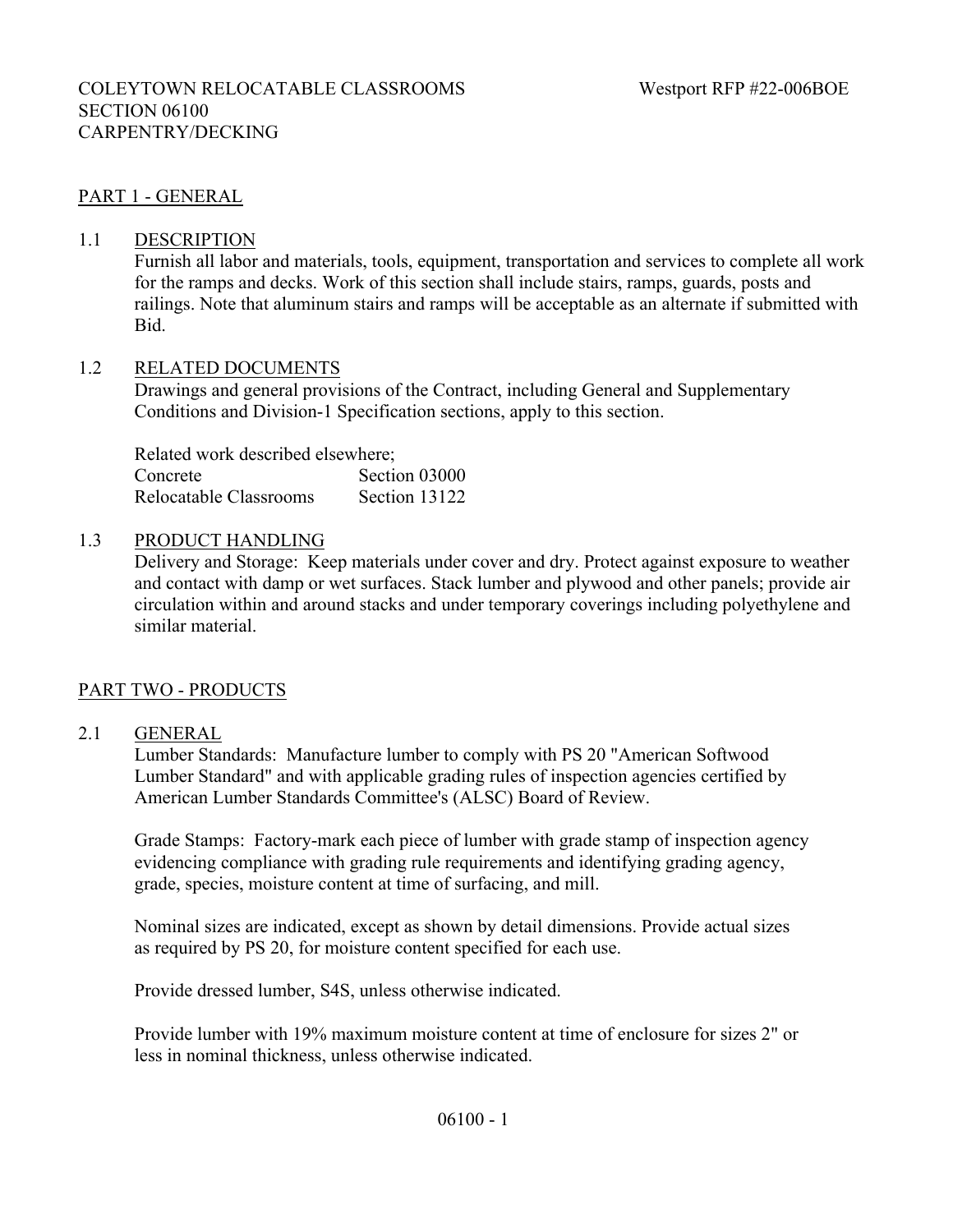# 2.2 LUMBER

All framing lumber (2" to 4" thick, 5" and wider), shall be preservative treated lumber, Southern Pine No. 2 or better.

Preservative Treatment: Where lumber or plywood is indicated as "Pressure Treated," or is specified herein to be treated, comply with applicable requirements of AWPA Standards. Pressure-treat wood members in contact with ground with water-borne preservatives compound ACQ Type B & D or CBS-A, CA-B. Treatment with arsenate (CCA) will not be permitted. Mark each treated item with the AWPB Quality Mark Requirements.

Pressure-treat above ground items with water-borne preservatives to comply with AWPB For non-arsenate treatment. After treatment, kiln-dry lumber and plywood to a maximum moisture content, respectively, of 19% and 15%. Treat indicated items and the following:

1. All stair and ramp framing including stringers.

# 2.3 DECKING

Decking shall be 5/4" x 6" Trex wood-polymer composite lumber manufactured by Trex Company.

Treads shall be constructed with 2 - 2" x 6" Trex decking with tapered nosing.

## 2.4 RAILINGS & GUARDS

All guards at the stairs and ramps shall be constructed with clear cedar balusters, posts, caps and other members indicated. All lumber used shall have eased edges.

Handrails for stairs and ramps shall be 1-1/4" NPS (National Pipe Standards) diameter Schedule 40 hollow metal pipe railings with code required extensions and returns.

# 2.5 MISCELLANEOUS MATERIALS

Fasteners and Anchorages: Provide size, type, material and finish as indicated and as recommended by applicable standards, complying with applicable Federal Specifications for nails, staples, screws, bolts, nuts, washers and anchoring devices. Provide metal hangers and framing anchors of the size and type recommended by the manufacturer for each use including recommended nails.

Joist hangers, beam hangers, and framing anchors shall be manufactured by Teco, Simpson, or Kant-Sag.

All fasteners and anchorages used for the exterior shall be stainless steel or have a hot-dip galvanized G-185 coating with 1.85 oz. of zinc per foot (ASTM 153).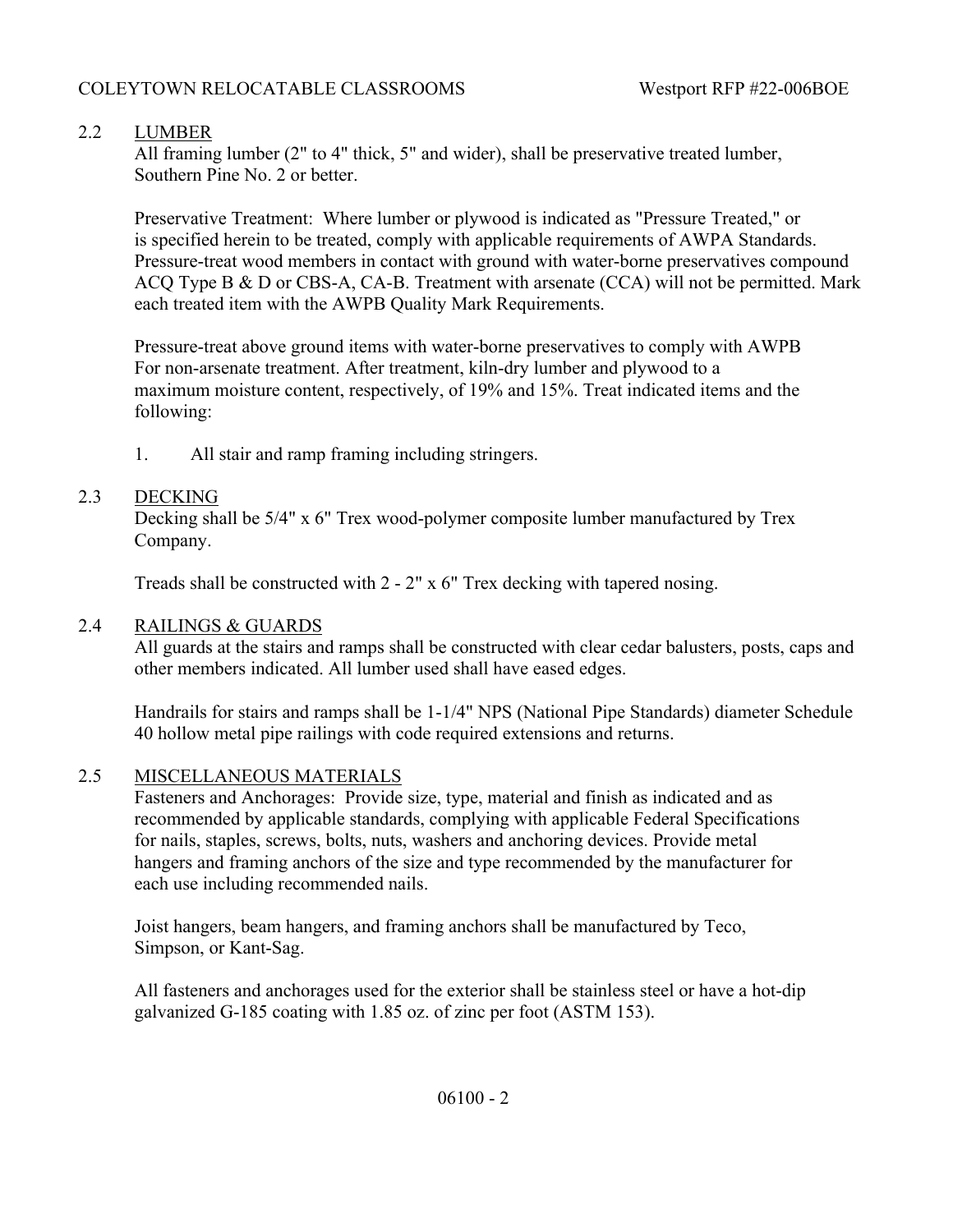# 2.6 SIDING/SKIRT See Section 13122; 1.5, Exterior Design Criteria.

## PART THREE - EXECUTION

#### 3.1 WORKMANSHIP

All rough carpentry shall produce joints true, tight, and well nailed with all members assembled in accordance with the drawings and with all pertinent codes and regulations.

Carefully select all members. Select individual pieces so that knots and obvious defects will not interfere with placing bolts or proper nailing or making connections.

Cut out and discard all defects which will render a piece unable to serve its intended function. Lumber may be rejected by the Engineer, whether or not it has been installed, for excessive warp, twist, bow, crook, mildew, fungus, or mold, as well as for improper cutting and fitting. Do not shim sills, joists, studs, or other framing components.

Set carpentry work to required levels and lines, with members plumb and true and cut and fitted.

#### 3.2 FASTENING

Securely attach carpentry work to substrate by anchoring and fastening as shown and as required by recognized standards.

Countersink nail heads on exposed carpentry work and fill holes.

Use common wire nails or spikes of the dimensions shown on the nailing schedule, except as otherwise indicated. Use finishing nails for finish work. Select fasteners of size that will not penetrate members where opposite side will be exposed to view or will receive finish materials. Make tight connections between members. Install fasteners without splitting of wood; predrill as required.

Bolting: Drill holes 1/16 inch larger in diameter than the bolts being used. Drill straight and true from one side only. Use washers under head and nut.

#### 3.3 WOOD FRAMING

Provide framing members of sizes and on spacings shown, and frame openings as shown, or if not shown, comply with recommendations of "Manual for House Framing" of National Forest Products Association (N.F.P.A.). Do not splice structural members between supports.

Make all bearings full. Furnish all bearing surfaces on which structural members are to rest so as to give sure and even support. Where framing members slope, cut or notch the ends as required to give a uniform bearing surface.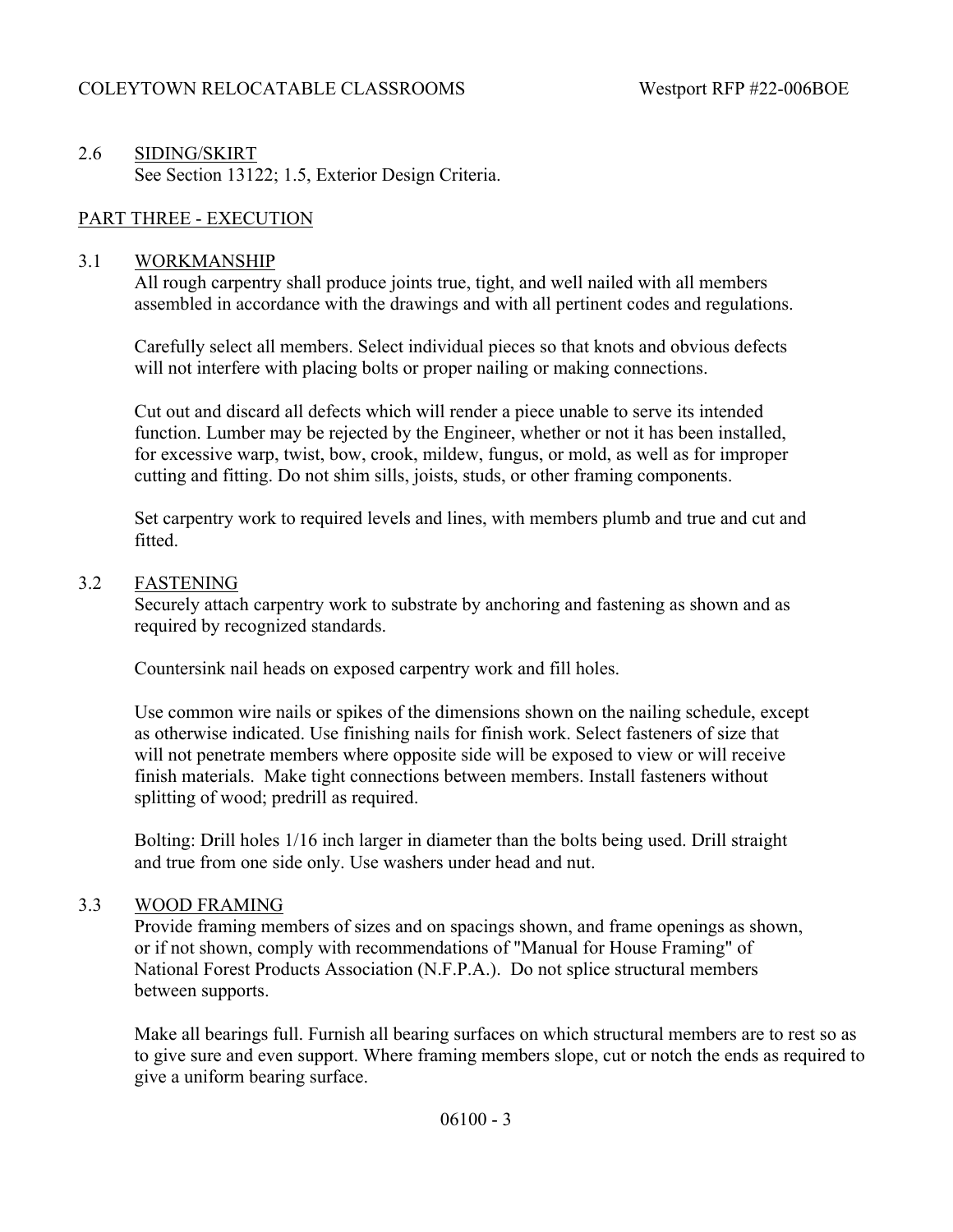## 3.4 DECKING

Install wood decking with stainless steel ringed annular nails or screws. Install decking with a boards touching, but not tightly butted together.

## 3.5 HANDRAILS

Install handrails with corrosion resistant brackets spaced a maximum of 48" on center and securely attached to the framing. to withstand the anticipated daily abuse and in accordance with the code requirements.

## **END OF SECTION**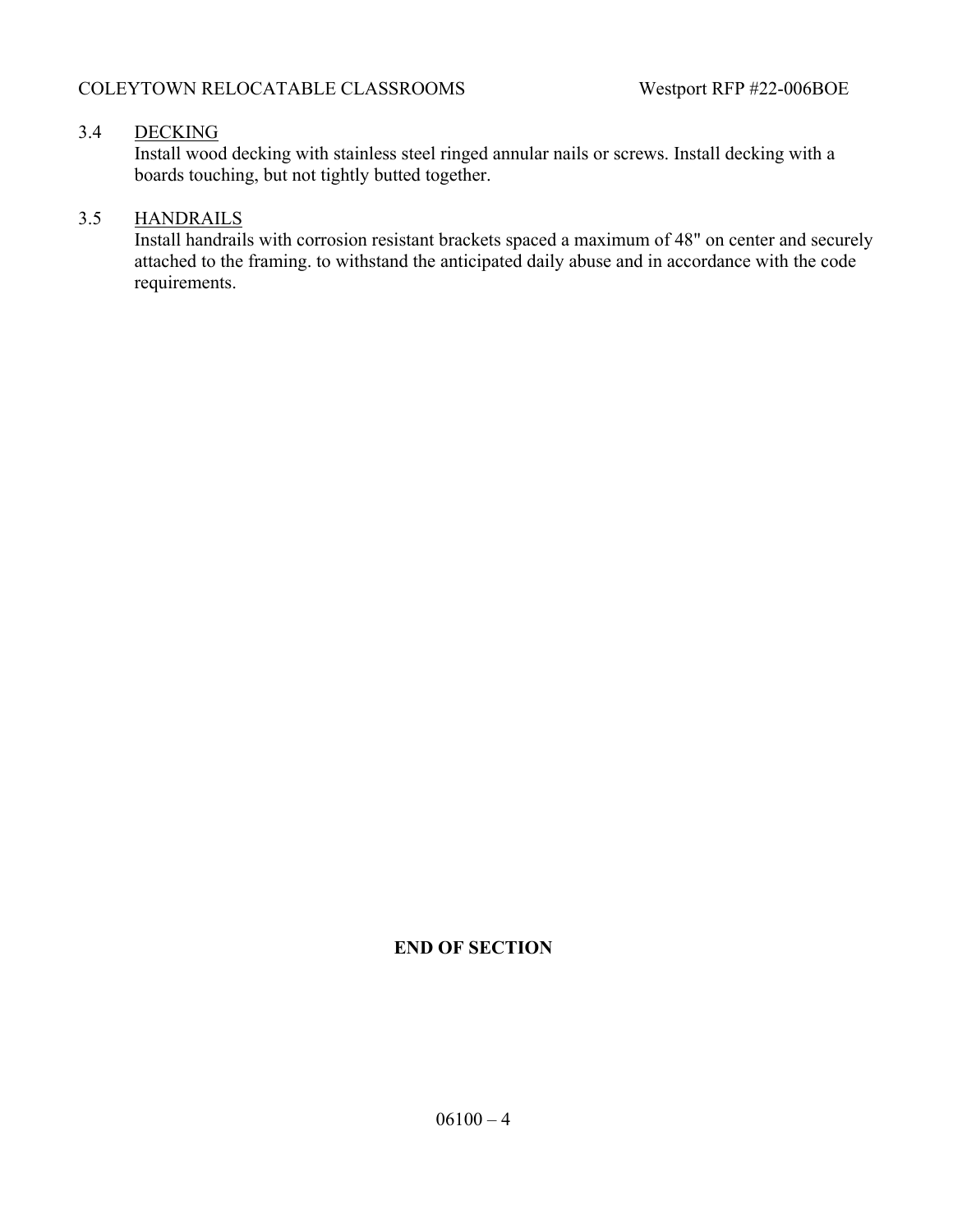#### PART ONE - GENERAL

#### 1.1 DESCRIPTION

Work Included:

Throughout the work, caulk and seal all joints where shown on the drawings and elsewhere as required to provide a positive barrier against passage of air, smoke & fire. This shall include all existing penetrations and openings in corridor walls, stair walls and all fire and smoke separation walls.

#### 1.2 QUALITY ASSURANCE

Qualifications of Installers:

Use adequate numbers of skilled workmen who are thoroughly trained and experienced in the necessary crafts and who are completely familiar with the specified requirements and methods needed for proper performance of the work of this Section.

#### 1.3 SUBMITTALS

General:

Comply with the provisions of Section 01300.

Product Data:

Prior to proceeding with the work of this Section, provide the following for the Architect's review:

- a. Complete materials list showing all items proposed to be furnished and installed under this Section, including color chart for Architect's color selection.
- b. Sufficient data to demonstrate that all such materials meet or exceed the specified requirements.

#### 1.4 PRODUCT HANDLING

Protection:

Use all means necessary to protect the materials of this Section, before, during and after installation and to protect the work and materials of all other trades.

#### Replacements:

In the event of damage, immediately make all repairs and replacements necessary to the approval of the Architect and at no additional cost to the Owner.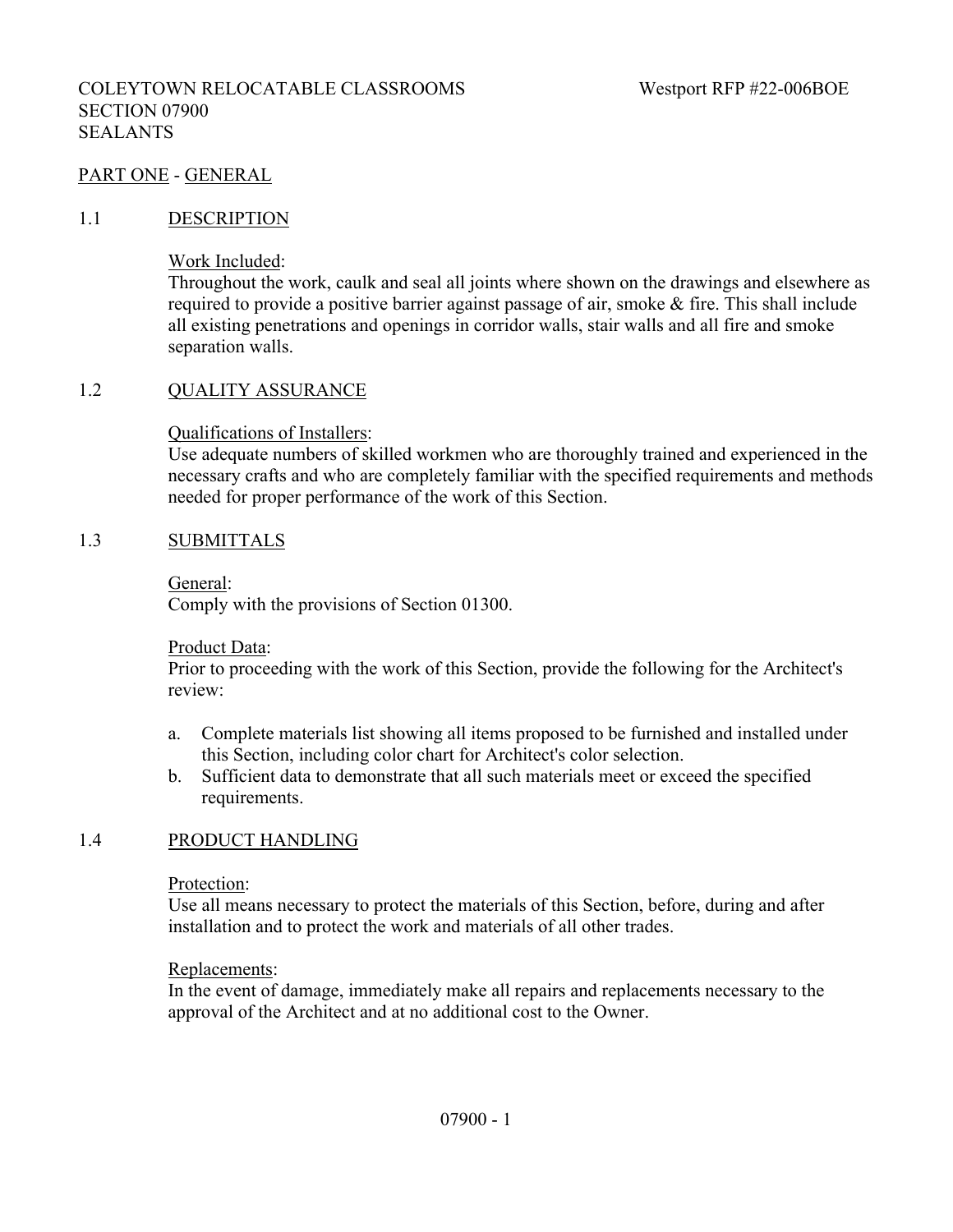## Delivery and Storage:

Deliver all materials of this Section to the job site in the original unopened containers with all labels intact and legible at time of use. Store only under conditions recommended by the manufacturers. Do not retain on the job site any material which has exceeded the shelf life recommended by the manufacturer.

## PART TWO - PRODUCTS

#### 2.1 CAULKING

Caulk all exterior joints where work is being performed and two different materials meet with G.E. Gesil –2600 Silicone Sealant. Color as selected by the Architect.

Caulk all penetrations in existing and new fire rated and smoke barrier partitions and through all floors with 3M Brand Fire Barrier CP 25WB Caulk. Fire Barrier Caulking must be in strict conformance with ASTM E119, ASTM E814 and ASTM E84.

## PART THREE - EXECUTION

#### 3.1 INSPECTION

Examine the areas and conditions under which work of this Section will be performed. Correct conditions detrimental to the proper and timely completion of the work. Do not proceed until unsatisfactory conditions have been corrected.

#### 3.2 PREPARATION

All surfaces in contact with sealant shall be dry, sound and well brushed and wiped free from dust, oil, grease, etc. Use solvent to remove oil and grease, wiping the surfaces with clean rags. Remove all laitance and mortar from the joint cavity.

Where backstop is required, insert the approved back-up material in the joint cavity to the depth required.

Use only such solvents to remove protective coatings as are recommended for that purpose by the manufacturer of the material that it is being used on.

#### 3.3 INSTALLATION OF BACKUP MATERIAL

Use only the backup material recommended by the manufacturer of the sealant and approved by the Architect for the particular installation, compressing the backup material 25% to 50% to secure a positive and secure fit. When using backup of tube or red stock, avoid lengthwise stretching of the material. Do not twist or braid hose or rod backup stock.

#### 3.4 BOND-BREAKER INSTALLATION

Install an approved bond-breaker where recommended by the manufacturer of the sealant and where directed by the Architect, adhering strictly to the installation recommendations as approved by the Architect.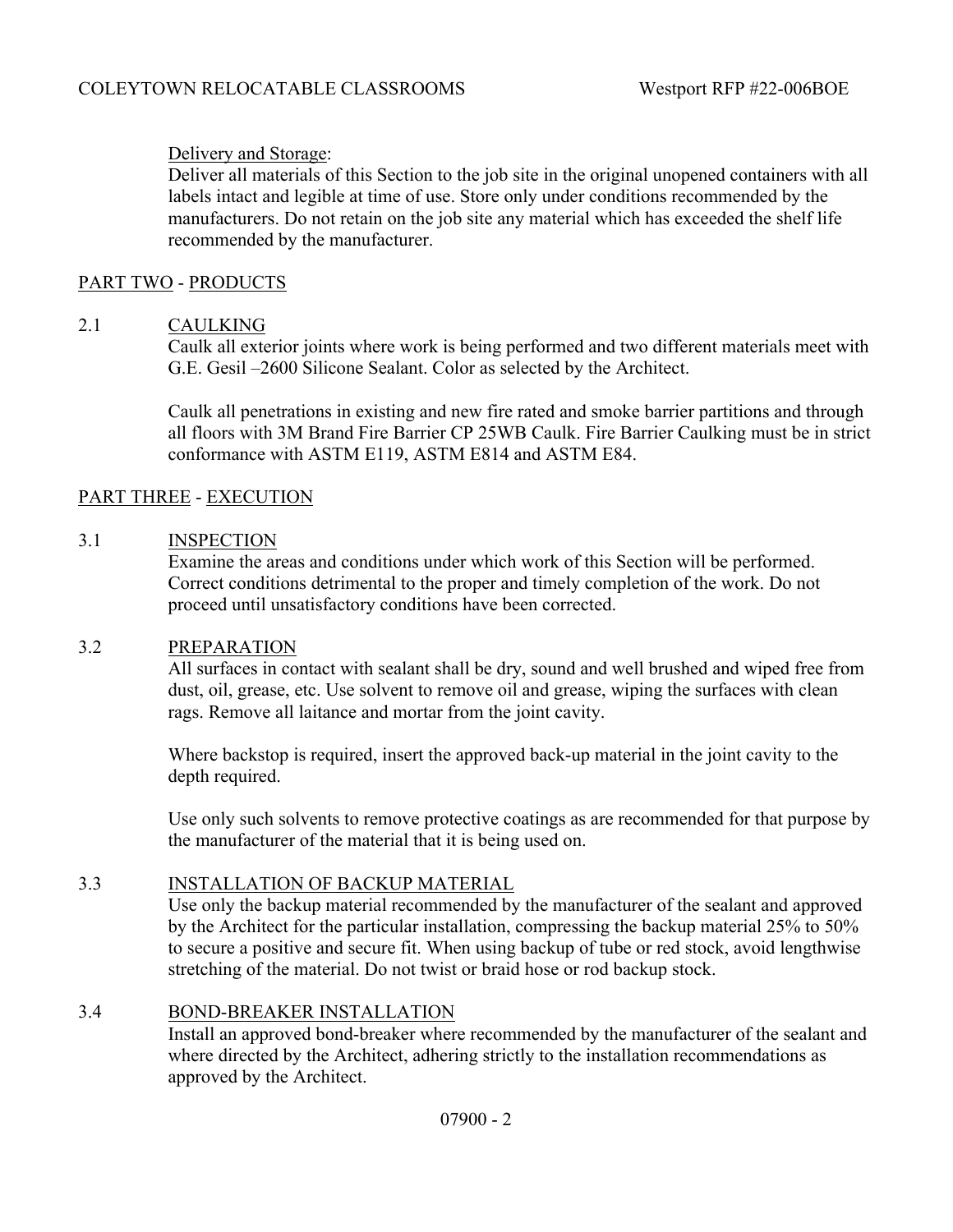## 3.5 INSTALLATION OF SEALANTS

Install the sealant in strict accordance with the manufacturer's recommendations as approved by the Architect, thoroughly filling all joints to the recommended depth.

## 3.6 CLEANING UP

Clean adjacent surfaces free from sealant as the installation progresses. Use solvent or cleaning agent as recommended by the sealant manufacturer.

# **END OF SECTION**

07900 - 3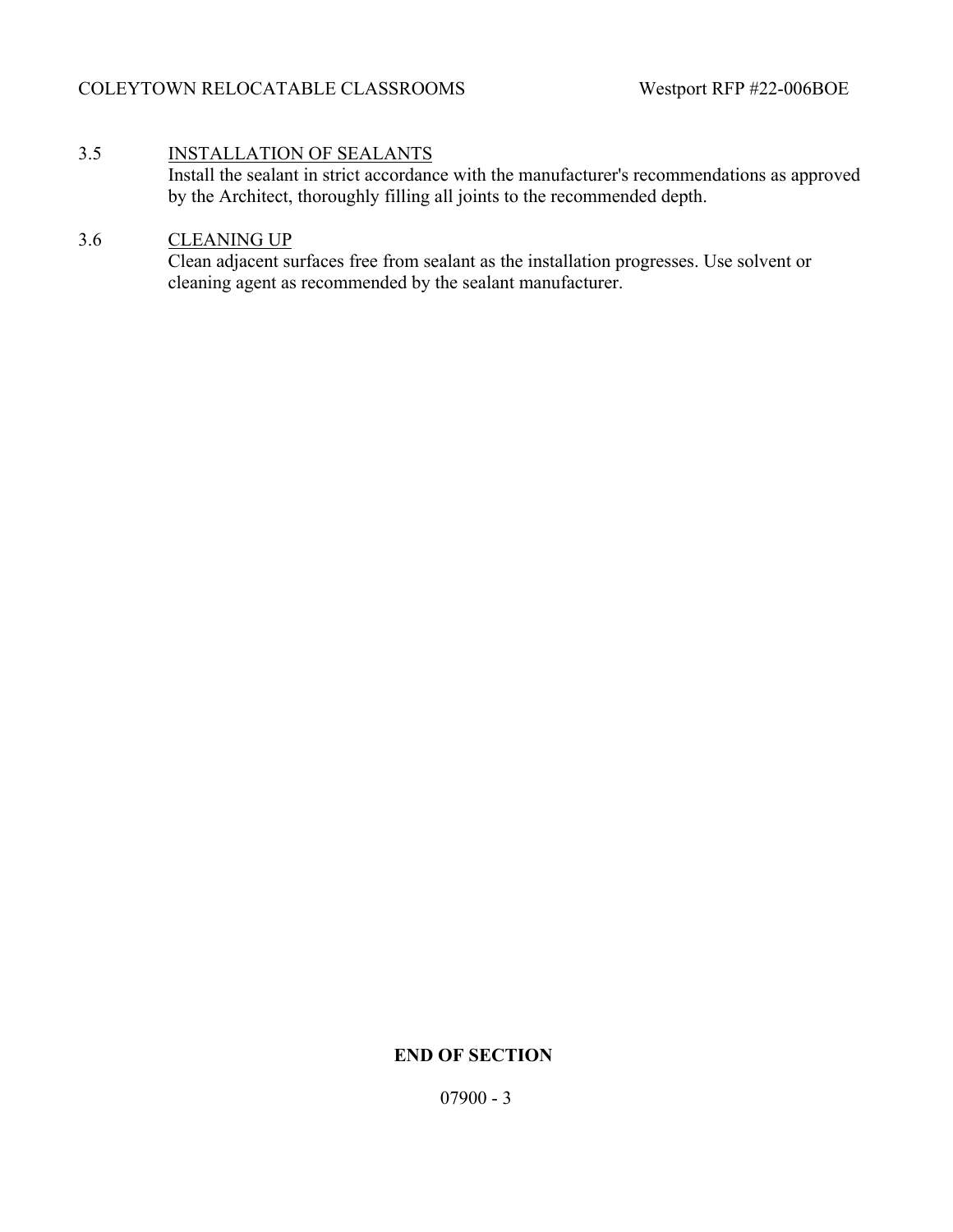## COLEYTOWN RELOCATABLE CLASSROOMS Westport RFP #22-006BOE SECTION 09900 PAINTING

## PART ONE - GENERAL

#### 1.1 DESCRIPTION

#### Work Included:

Paint and finish all new and existing exterior surfaces on relocated modular unit.

#### Work Not Included:

Metal surfaces of anodized aluminum, stainless steel, chromium plate, copper, bronze, and similar finished materials will not require painting under this Section except as may be specified herein.

Do not paint any moving parts of operating units, mechanical or electrical parts such as valve operators, linkages, sinkages, sensing devices, and motor shafts, unless otherwise indicated.

Do not paint over any required labels or equipment identification, performance rating, name or nomenclature plates.

#### Definitions:

The term "paint" as used herein means all coating systems materials including primers, emulsions, epoxy, enamels, sealers, fillers and other applied materials whether used as prime, intermediate or finish coats.

## 1.2 QUALITY ASSURANCE

#### Qualifications of Manufacturer:

Products used in the work of this Section shall be produced by manufacturers regularly engaged in manufacture of similar items and with a history of successful production acceptable to the Architect.

#### Qualifications of Workmen:

Provide at least one person who shall be present at all times during execution of the work of this Section, who shall be thoroughly familiar with the specified requirements and the materials and methods needed for their execution, and who shall direct all work performed under this Section.

#### Paint Coordination:

Provide finish coats which are compatible with the prime coats used. Review other sections of these Specifications as required, verifying the prime coats to be used and ensuring compatibility of the total coating system for the various substrata.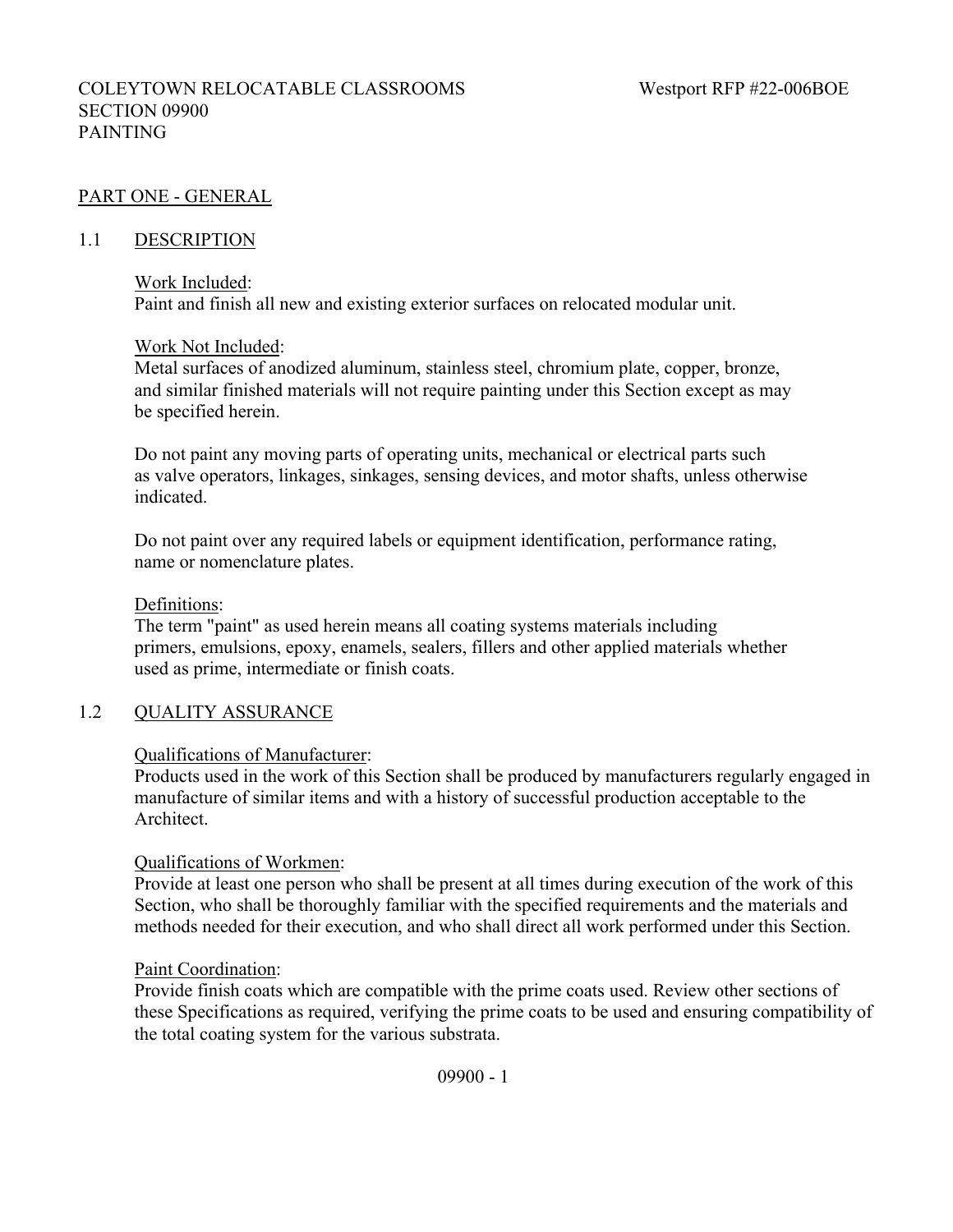Notify the Architect in writing of anticipated problems in using the specified coating systems over prime-coating supplied under other sections.

## 1.3 SUBMITTALS

Comply with the provisions of Section 01300.

#### Product Data:

Prior to proceeding with the work of this Section, provide the following for the Architect's review:

- a. Sufficient data to demonstrate that all materials being used meet or exceed the specified requirements.
- b. Samples of available colors and finishes for the Architect's selection.

#### Samples:

Following the selection of colors and finishes by the Architect as described in Paragraph 2.1.2 below, submit samples for the Architect's review as follows:

- a. Provide sample of each color and each finish for each material on which the finish is specified to be applied.
- b. Revise and resubmit each sample as required to ensure selection of finish, color and texture is achieved.

#### 1.4 PRODUCT HANDLING

## Delivery of Materials:

Deliver all materials to the job site in original, new and unopened containers bearing the manufacturer's name and label showing the following information:

- 1. Name or title of material.
- 2. Fed. Spec. number, if applicable.
- 3. Manufacturer's stock number.
- 4. Manufacturer's name.
- 5. Contents by volume for major constituents.
- 6. Thinning instructions.
- 7. Application instructions.

#### Protection:

Use all means necessary to protect the materials of this Section, before, during and after installation and to protect the work and materials of all other trades.

#### Replacements:

In the event of damage, immediately make all repairs and replacements necessary to the approval of the Architect and at no additional cost to the Owner.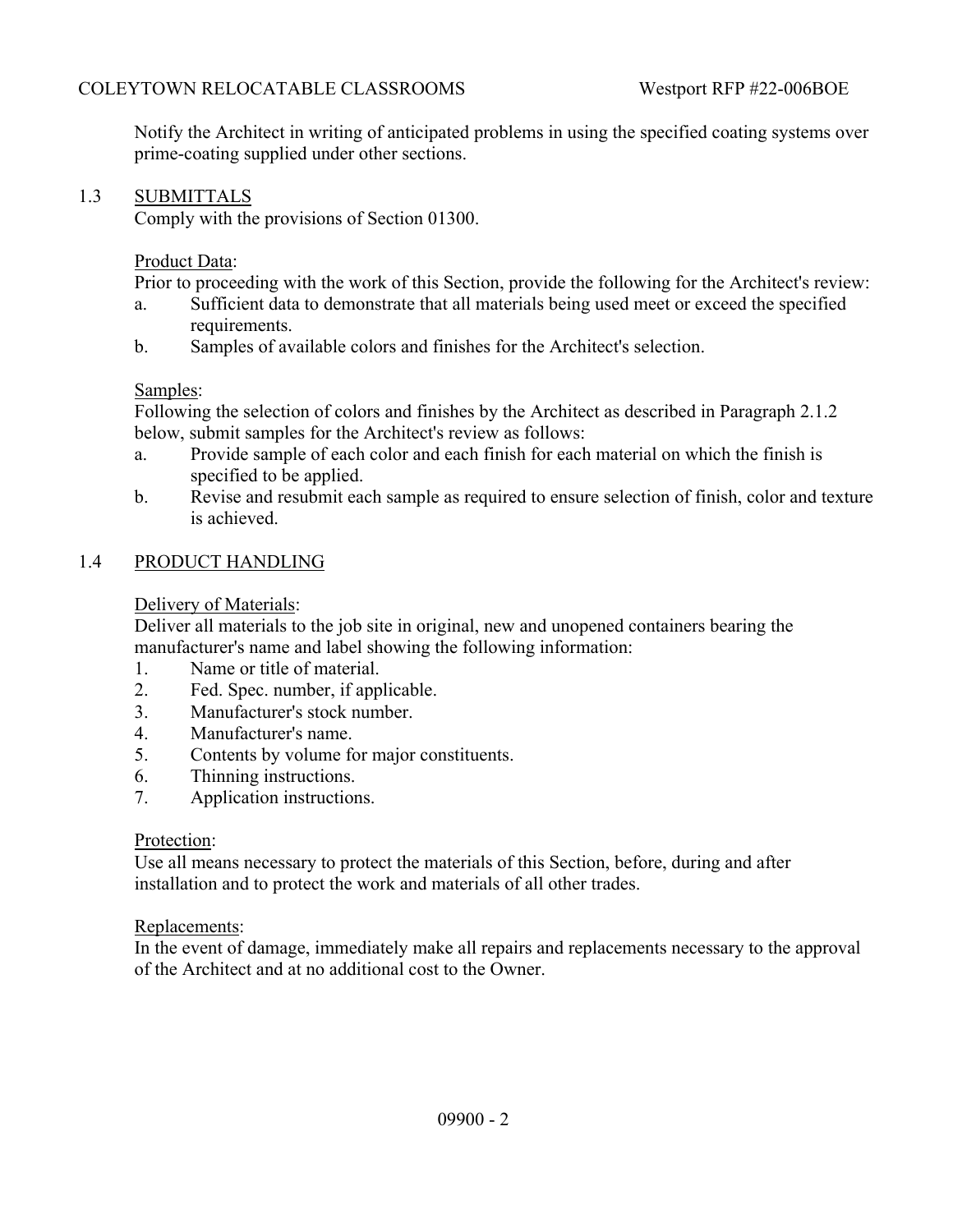## 1.5 EXTRA STOCK

Upon completion of the work of this Section, deliver to the Owner an extra stock of one gallon of each type and color stain or paint used. Each container shall be tightly sealed and clearly labeled.

## PART TWO - PRODUCTS

## 2.1 PAINT MATERIALS

## General:

Provide the best quality grade of the various types of coatings as regularly manufactured by paint materials manufacturers approved by the Architect. Materials not displaying the manufacturer's identification as a standard best grade product will not be acceptable.

## Colors:

All colors are to be selected by the Owner.

Undercoats and Thinners: Provide undercoat paint and thinners produced by the same manufacturer as the finish coat.

#### 2.2 OTHER MATERIALS

All other materials, not specifically described but required for a complete and proper installation of the work of this Section, shall be new, first quality of their respective kinds, and as selected by the Contractor subject to the approval of the Architect.

## PART THREE - EXECUTION

## 3.1 SURFACE PREPARATION

Prepare all surfaces as directed by the paint manufacturer to properly receive the designated finish. The Painting Contractor is to report any unsatisfactory conditions to the Architect prior to proceeding.

## 3.2 APPLICATION

Slightly vary color of succeeding coats and do not apply second coat until previous coat is 100% dry.

## 3.3 PAINT SCHEDULE - EXTERIOR

All paints listed below shall be manufactured by ICI Paint Stores (Devoe Coatings) unless noted otherwise. Equivalent products manufactured by Sherman Williams & Benjamin Moore will be acceptable.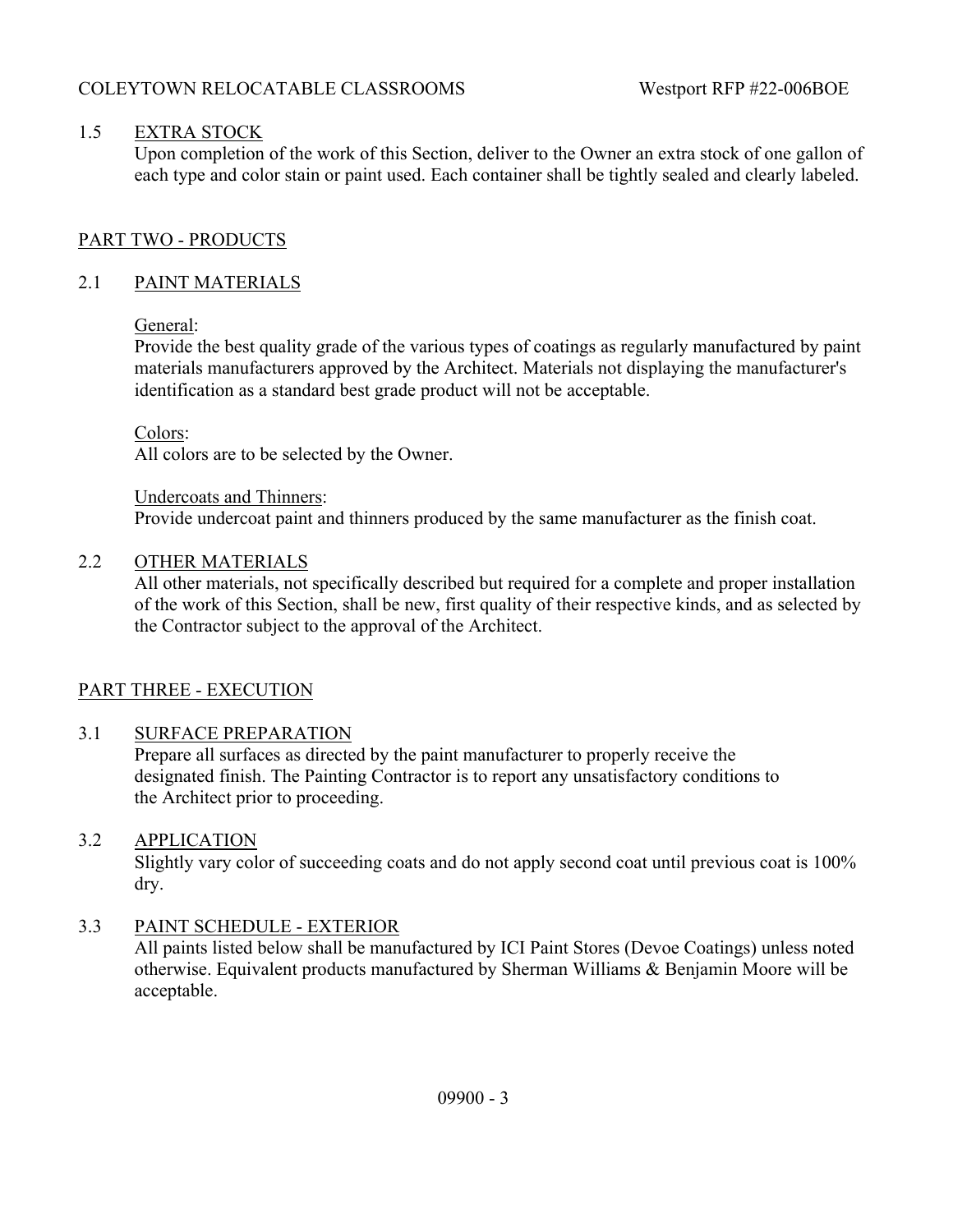## Metal Doors & Railings:

a. One coat Rust Inhibitor Primer and one coat Devoe Ultrahide Durus Exterior Alkyd Gloss finish #2518 on all doors & railings.

## Siding:

- a. One coat of Acrylic Latex paint on existing siding and trim.
- b. One coat of latex primer and One coat of Acrylic Latex paint on new siding and trim. Color to match hardboard siding on adjacent units.

# 3.4 PAINT SCHEDULE

#### Metal Doors & Railings:

a. One coat Rust Inhibitor Primer and one coat Devoe Ultrahide Durus Alkyd Gloss finish on all doors.

## 3.5 FASTENERS

Set and fill all nails and other fasteners, sand smooth prior to painting.

## 3.6 INSPECTION

Inspect all surfaces to be painted prior to proceeding and report all potential problems to the Architect. The Painting Contractor will be responsible for any deformities or blemishes which slow on the finished surface.

#### 3.7 CLEANING UP

Clean all areas affected by the work of this Section, including the wallcovering, upon completion of the work of this Section.

## **END OF SECTION**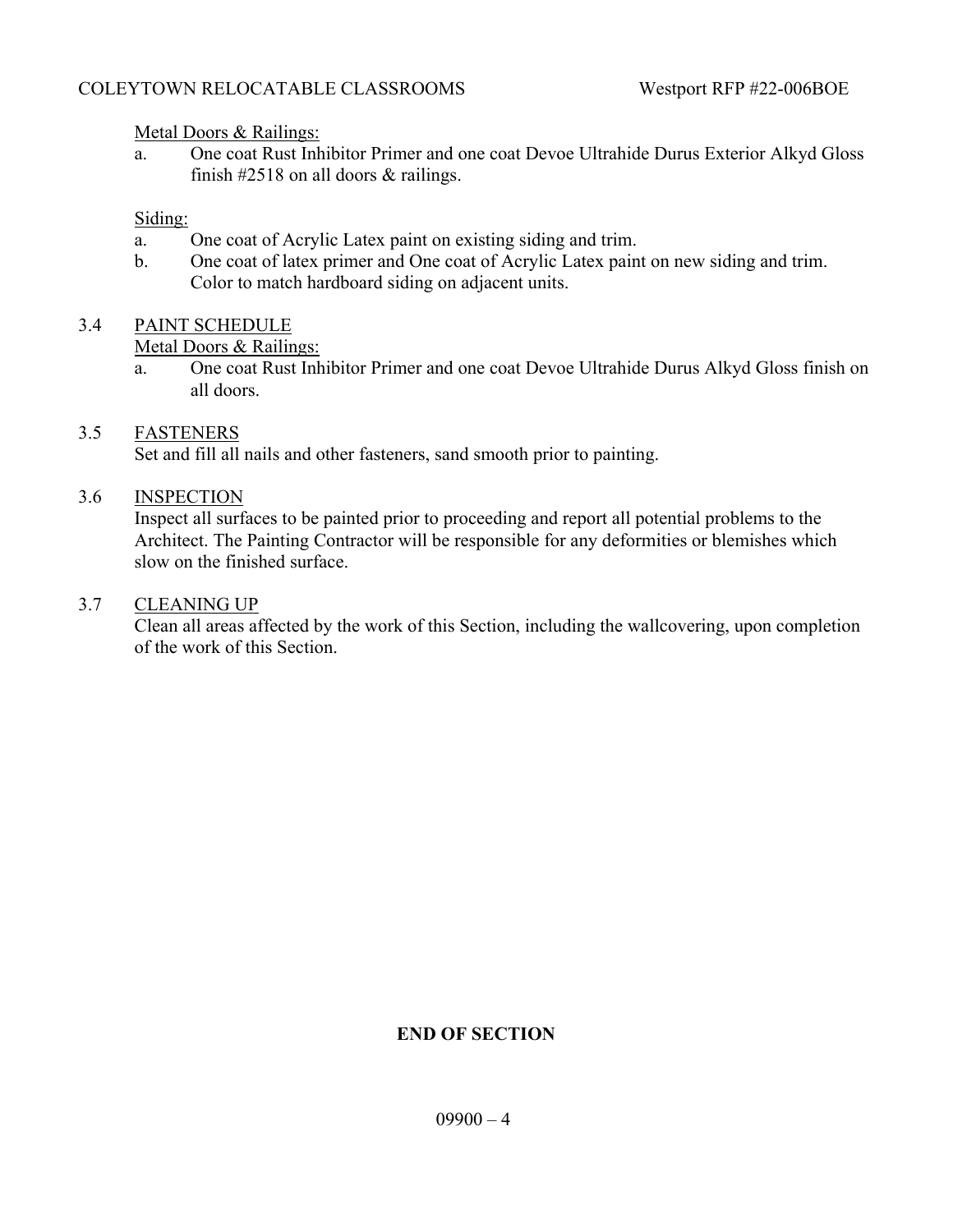## COLEYTOWN RELOCATABLE CLASSROOMS Westport RFP #22-006BOE SECTION 13122 RELOCATABLE CLASSROOMS

#### PART ONE - GENERAL

#### 1.1 SCOPE OF WORK

- A. Provide Detached (Modular) Relocatable Classroom Buildings (DRCB) that are factory fabricated modular units, completely assembled and installed, including but not limited to roof, walls, floor systems, finishes, stairs, ramps and equipment specified. Finish materials for sealing all joints at the connection point of each module shall be furnished and installed on the site. The DRCB must have the capability of being disassembled in complete sections as originally installed in keeping with the theme of relocatability.
- B. The DRCB drawings and specifications shall be reviewed and approved in writing by a licensed third party agency or person to certify code compliance. This shall be part of the base contract price. The DRCB manufacturer shall be certified by the State of Connecticut Building Code Commission as an approved supplier of modular units.
- C. All Architecture, Engineering, design, materials, equipment, tools, services, labor, inspections, fees, zoning & building permits and all other operations and costs necessary to design, manufacture, and install the DRCB's shall be part of the base bid. The DRCB's shall be Complete and operable for safe and reliable use by the owner for the purpose for which the DRCB's are intended and specified.
- D. It is Not the intent of the site drawings provided by the owner to show all existing conditions. The contractor must verify the exact location of all existing underground services or utilities, including those concealed from view. The contractors are advised to visit and examine the site prior to submitting a bid. Failure to visit the site and note conditions will in no way relieve the contractor of his responsibility for properly completing the work without additional cost to the owner.
- E. The Contractor shall be responsible for providing a complete set of drawings and specifications (except for the Owner supplied site plan) that are in strict conformance with all state, federal and local codes statues and regulations in force at the time of application for state approvals and local approvals and permits.
- F. The new fence, gates and canopy connection to the school are not part of the contract and will be contracted for separately by the Owner.
- G. All drawings and specifications shall bear the seal & original signature of a professional Engineer or Architect licensed to practice in the State of Connecticut.
- H. The contractor shall survey the site to accurately locate the new DRCB's.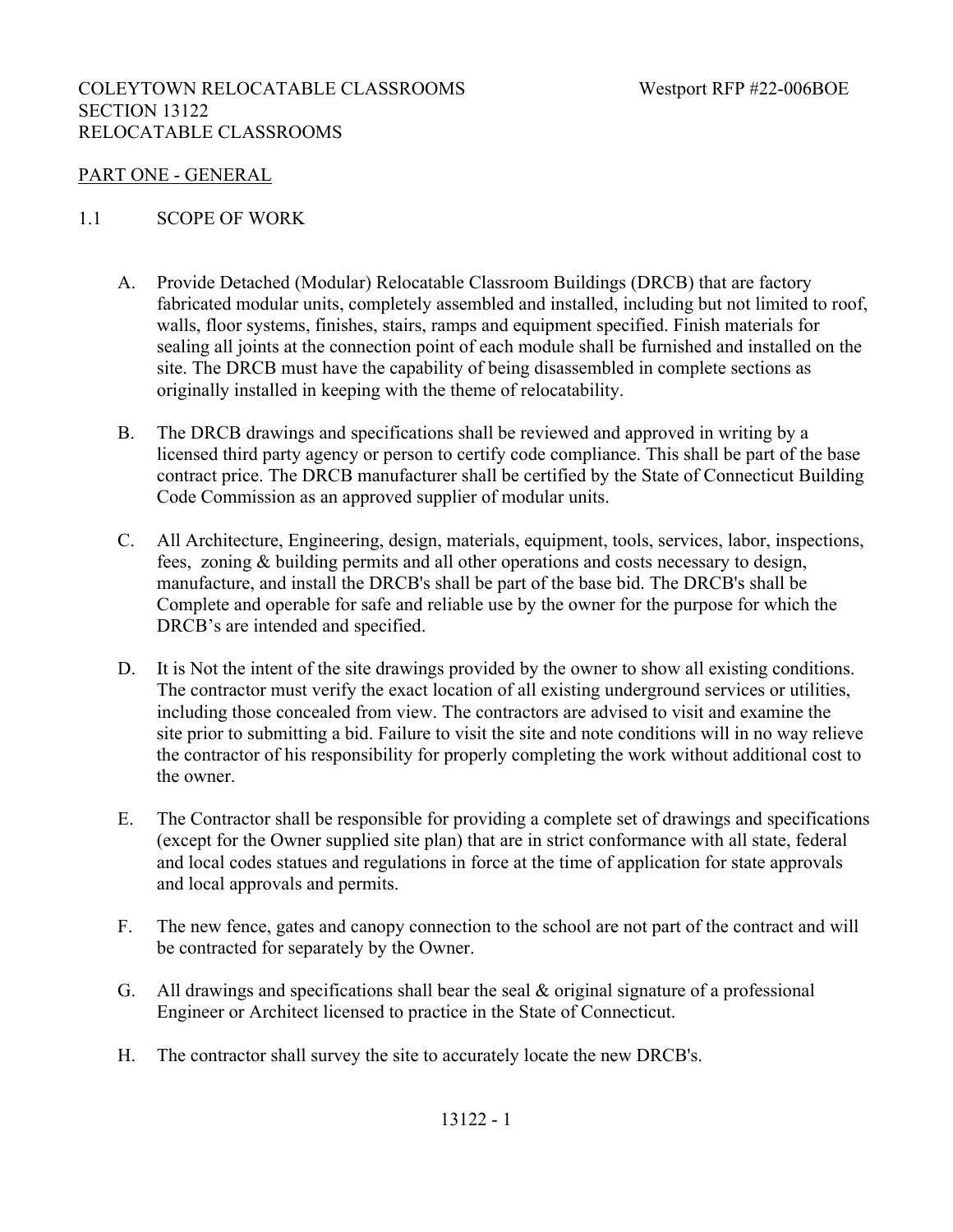I. The Contractor must complete installation and obtain a Certificate of Occupancy prior to applying for final payment.

The Owner will be responsible for bringing electrical service to the new modular structure.

DRCB Contractor is responsible for running the electricity from this panel to the new structure.

- J. The Contractor must provide electrical service from the existing building and final connection to the DRCB at the building service entrance.
- K. The Owner will obtain Zoning Approval from the Town of Westport.
- L. The contractor must submit complete drawings and specifications to the Owner within 14 calendar days of the day that the Contract is awarded.
- M. The Owner will install fire alarm, P/A system and computer network in the DRCB. Contractor to provide all conduits and junction boxes.
- N. The Owner will install proximity card reader at one exterior door to each classroom and at one gate in the new fence for each building. Contractor shall provide conduit to junction box and all required provisions.
- 1.2 DESIGN CRITERIA GENERAL
	- A. Classrooms to be designed, constructed and installed in strict accordance with all applicable codes, regulations, and authorities including the State of Connecticut Building Code. Refer to the drawings for the dimensions of each unit.

# 1.3 DESIGN CRITERIA - STRUCTURAL/INSULATION

- A. The floor system shall be capable of supporting a minimum of 60 pounds per square foot live load. Floor framing to be steel joists or beams with perimeter steel frame, ½" thick plywood sub floor and 5/8" thick plywood underlayment.
- B. The foundation system shall be capable of supporting the weight of the building and shall extend a minimum of 42" below grade. Foundation shall be constructed of concrete footings with 3000 PSI concrete piers or load bearing concrete masonry piers. Footings shall bear on undisturbed or virgin soil with adequate bearing capacity. If approved by the local Building Official the ramps and exterior stairs may be installed on precast, pyramid shaped, concrete Post bases.

Block and level system will be accepted for the classrooms if design is signed and sealed by CT Licensed Structural Engineer and certified to be in conformance with the CT Building Code.

C. Roof system shall be capable of supporting a minimum of 45 pounds per square foot live load, all applicable snow loads and all roof mounted equipment. Roof framing to be pre engineered wood trusses with minimum 5/8" thick CDX plywood sheathing. Roof pitch must be a minimum of ½"/foot.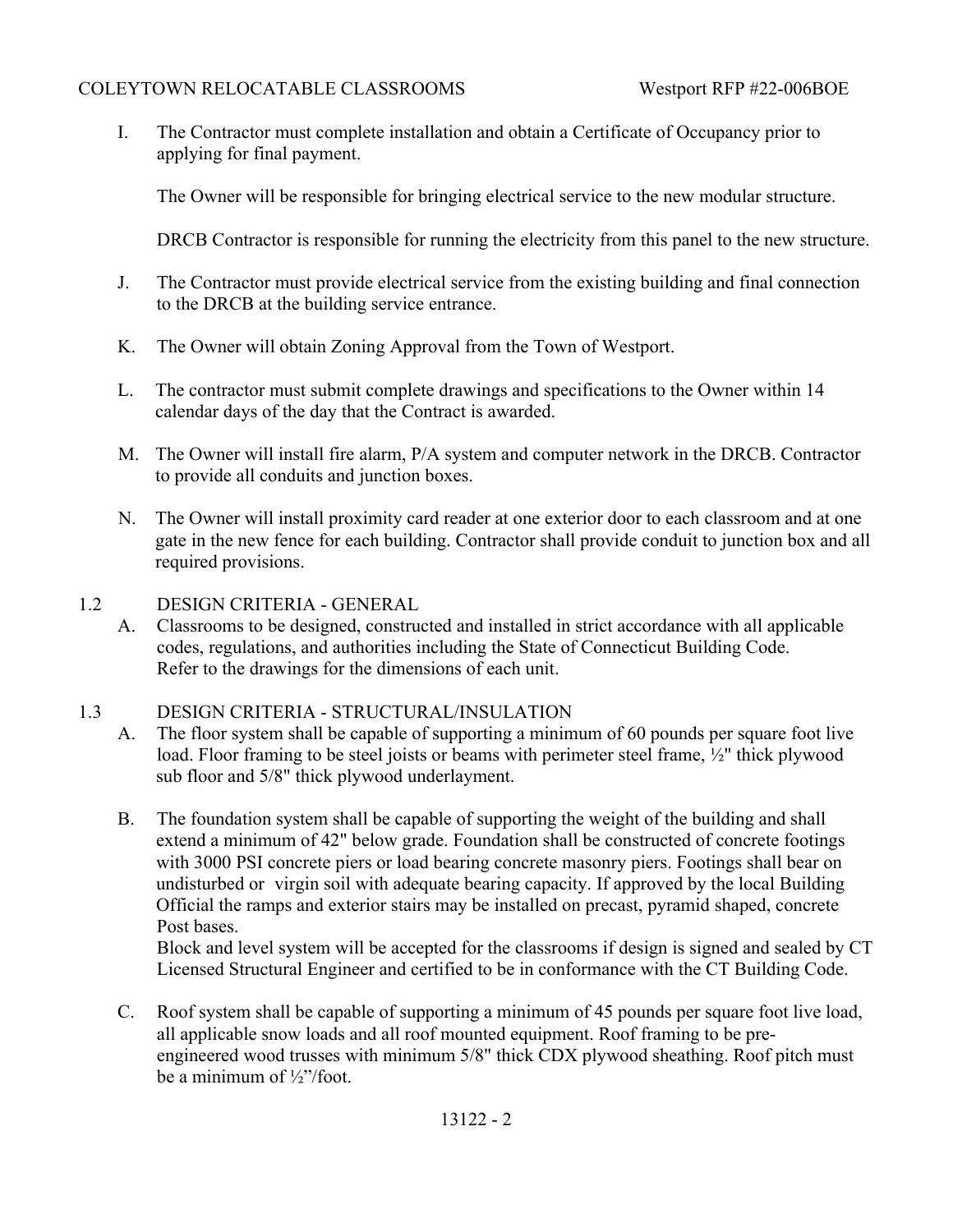- D. Exterior walls shall be constructed with a minimum of 2" x 4" wood studs at 16" on center.
- E. Classroom shall have the following thermal  $&$  STC values: Exterior walls R-21 Kraft faced fiberglass insulation/STC-45 min. Floor R-30 Kraft faced fiberglass insulation Roof/Ceiling R-38 insulation or R-30 continuous Demising wall STC 45 min. **Any deviations must be noted in the Bid submitted.**
- F. All applicable portions of the following codes and standards are hereby made part of this specification in their entirety and all work shall conform with the requirements of these standards. American Concrete Institute Standards and Specifications (ACI). American Institute of Steel Construction Standards and Specifications (AISC). American Society of Testing Materials (ASTM). American Society of Civil Engineers (ASCE).
- G. Classroom buildings shall be constructed, tied down and adequately anchored to the foundation system in accordance with all governing requirements including seismic requirements. Manufacturer shall submit a letter from a Connecticut Licensed Structural Engineer certifying that the requirements for seismic loads and considerations have been incorporated for all structural, mechanical, electrical and ceiling systems.
- 1.4 DESIGN CRITERIA INTERIOR
	- A. Design interior to withstand the daily use by students and staff.
- 1.5 DESIGN CRITERIA EXTERIOR
	- A. The entire perimeter of the underside of each classroom shall be skirted with removable skirting which shall match the siding. All wood within 8" of finished grade shall be treated with water-borne preservatives in accordance with AWPB LP-2 for above ground lumber and AWPB 22 for wood in contact with the ground. Install 24" x 36" access panel for each classroom. Screw panel in place.
	- B. The Exterior finish shall be 7/16" thick Prefinished Hardboard siding with reversed board and batten pattern and vertical grooves 8" on center, maximum. All trim to match the siding.
	- C. Buildings shall have 12" wide vented soffits on two sides with aluminum gutters and downspouts leading to precast concrete splash blocks at grade.
	- D. The roof system shall be Class 'A' Single Ply EPDM roofing system, either fully adhered or mechanically fastened to plywood sheathing. 45 mil minimum thickness membrane. Carlisle or Owner approved equal. Installation shall be in strict conformance with the Roofing Manufacturers Specifications and with the National Roofing Contractors Association. Roof shall have a minimum of 1/2" pitch per foot for water run-off, ponding will not be acceptable. 13122 - 3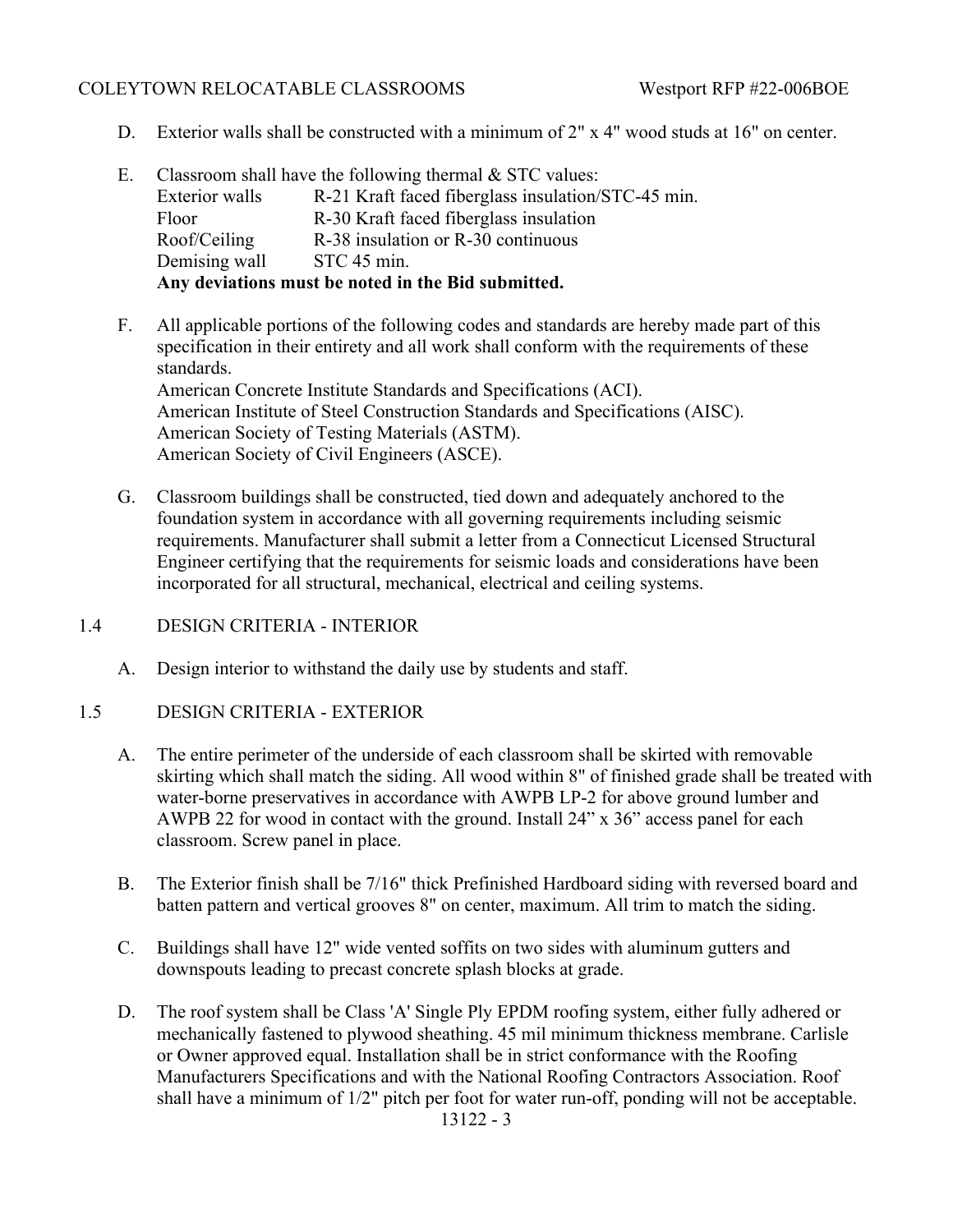- E. Roof system shall have a 5-year unlimited Manufacturers' guarantee for water tightness covering material and workmanship on entire roof system.
- F. All doors and windows shall have drip caps at the head. Roof flashing must be compatible with the roofing system installed.
- G. A railing and guard shall be installed along the roof edge where any rooftop equipment is located within 10 feet of the roof edge or when required by governing regulations. Railing system shall match the railings at the stairs and ramps.

# 1.6 DESIGN CRITERIA - DOORS & WINDOWS

- A. Exterior doors shall be 3'-0" wide by 6'-8" x 1-3/4" thick insulated, flush steel hollow metal doors, Ceco Door Products, Imperial Design or approved equal, installed in a steel hollow metal jamb equipped as follows. Minimum two doors per classroom with one to the exterior.
	- 1. Weatherstripped with bottom sweep and 5" wide aluminum threshold.
	- 2. Hinges shall be heavy duty ball bearing hinges, primed and painted with enamel to match the doors. Stanley or equal.
	- 3. Doors shall be constructed of 18 gauge steel sheets with rigid urethane core with a minimum 'R' value of 14.0.
	- 4. Door and frame shall have factory applied, baked on rust inhibitor primer with alkyd enamel finish coat.
	- 5. All doors to have automatic, adjustable closers with rack & pinion operation sized for door size, LCN Smoothee or approved equal. Mount on interior side of door.
	- 6. Refer to drawings for Door and Hardware Schedule. All doors in the same room must be keyed alike and keyed to school master key system.
	- 7. All exterior doors shall have a 100 square inch glass panel with ½" tempered insulating glass. Bottom of glazing to be a maximum of 42" above the adjacent floor surface.
	- 8. Exterior doors to have a minimum STC rating of 26.
- B. Doors and frames shall be constructed in strict conformance with the specifications of The Steel Door Institute, most recent edition.
- C. Each classroom shall have a minimum of 4' x 4' windows. Windows shall be aluminum frame with thermal break, sliding sash, ½" insulating glass in neoprene gaskets, removable insect screens and locks so that they can be securely locked.Universal Aluminum Series 200 or approved equal. Latching mechanism to be a maximum of 48" above the floor.
- D. Doors & windows must meet or exceed the following:
	- Min. STC of 26 in accordance with ASTM A90
	- Air infiltration rate of less than 0.4 CFM/FT, Class AN & Grade 65 by the American Architectural Manufacturing Association (AAMA).
- E. Windows to meet or exceed Architectural Aluminum Manufacturer Association specification for water & air infiltration.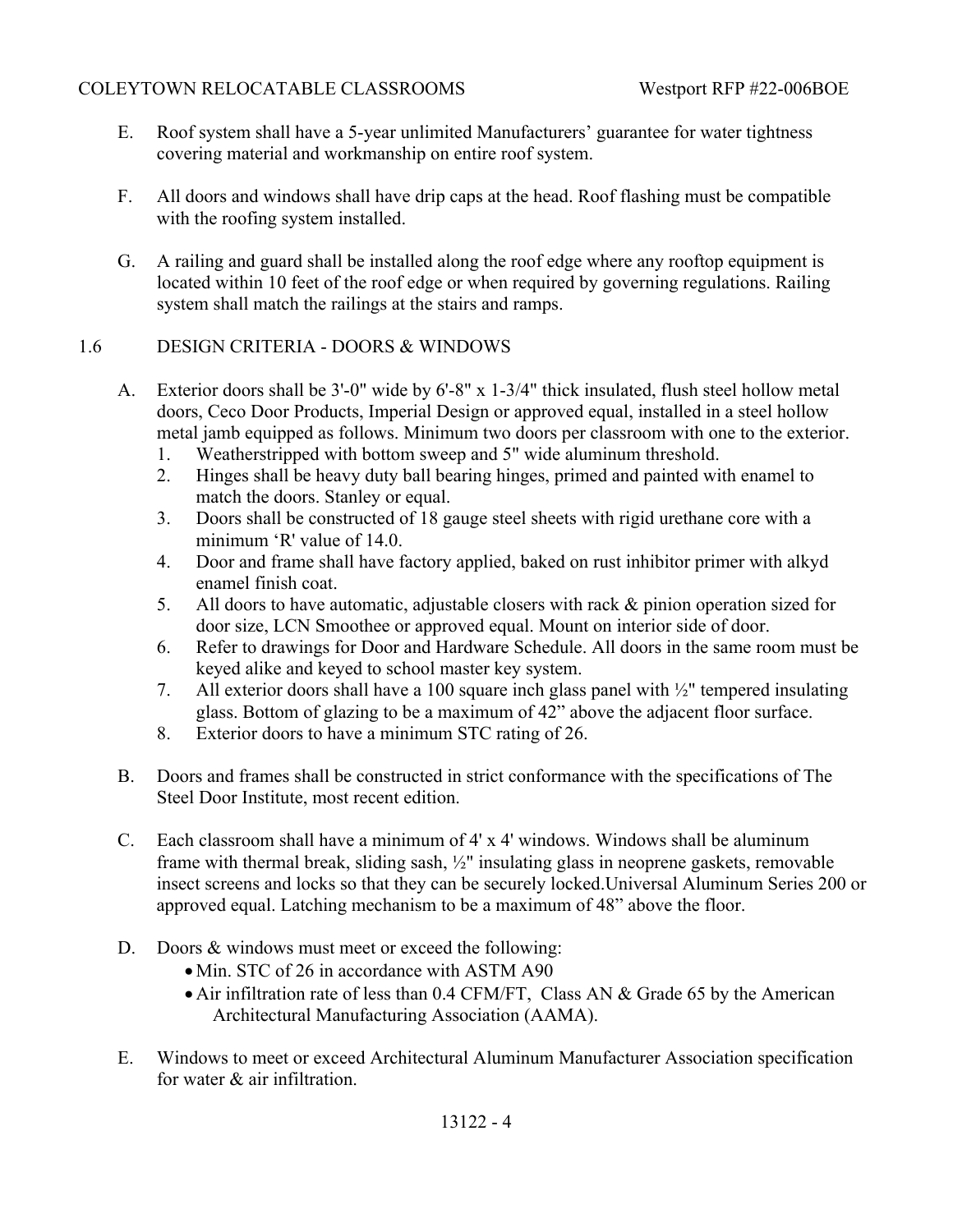F. Door hardware to be as specified on the drawings.

## 1.7 DESIGN CRITERIA - RAMPS & STAIRS **Note: Aluminum stairs and ramps are acceptable if in conformance with current codes and noted in bid submitted. Ramp & Stair treads must be constructed with slip resistant surfaces.**

- A. The building shall have ramps, decking and stairs in conformance with all accessibility and building regulations. Ramps and stairs shall be constructed with non-arsenate pressure treated framing lumber with 5/4" x 6" Trex decking. Lumber to be treated with water-borne preservatives in accordance with AWPB LP-2 for above ground lumber and AWPB 22 for wood in contact with the ground. Refer to Section 06000 of Specification.
- B. Ramps and stairs shall be constructed to support a live load of 100 pounds per square foot. Ramps and stairs must be adequately anchored to concrete or masonry foundation system with concrete footings at 42" below grade, minimum. If approved by the local Building Official the ramps and exterior stairs may be installed on precast, pyramid shaped, concrete post bases.
- C. Ramp shall not exceed a slope of 1" in 12" with landings at intervals required by the governing regulations. Stairs shall have closed risers, maximum of 7" high with 11" minimum treads.
- D. Stair and ramp platforms shall be installed at the same level as the finished classroom floor with a maximum threshold height of ½".
- E. Stairs and ramps shall have guards and 1-1/4" National Pipe Standards (NPS) diameter schedule 40 hollow metal pipe handrails on each side with extensions, anchoring, and locations to meet all governing regulations.
- F. Refer to Section 06100 for carpentry.
- 1.8 DESIGN CRITERIA FINISHES & MISCELLANEOUS A. Interior surface of walls shall be finished with 1/2" thick vinyl clad gypsum board, with 5/8" Type 'X' gypsum board on fire rated walls, with flame Class 'A' fire rating.
	- B. All interior floors shall be covered with Armstrong Excelon 12" x 12" vinyl composition floor tile with 4" high vinyl cove base. Install with low VOC adhesive.
	- C. All classrooms must have identifying signs in accordance with all governing regulations, including ADA.
	- D. Interior of all classrooms shall be equipped with 4ft high Whiteboard on the front wall and 4ft high self-sealing tack board on each side and rear wall.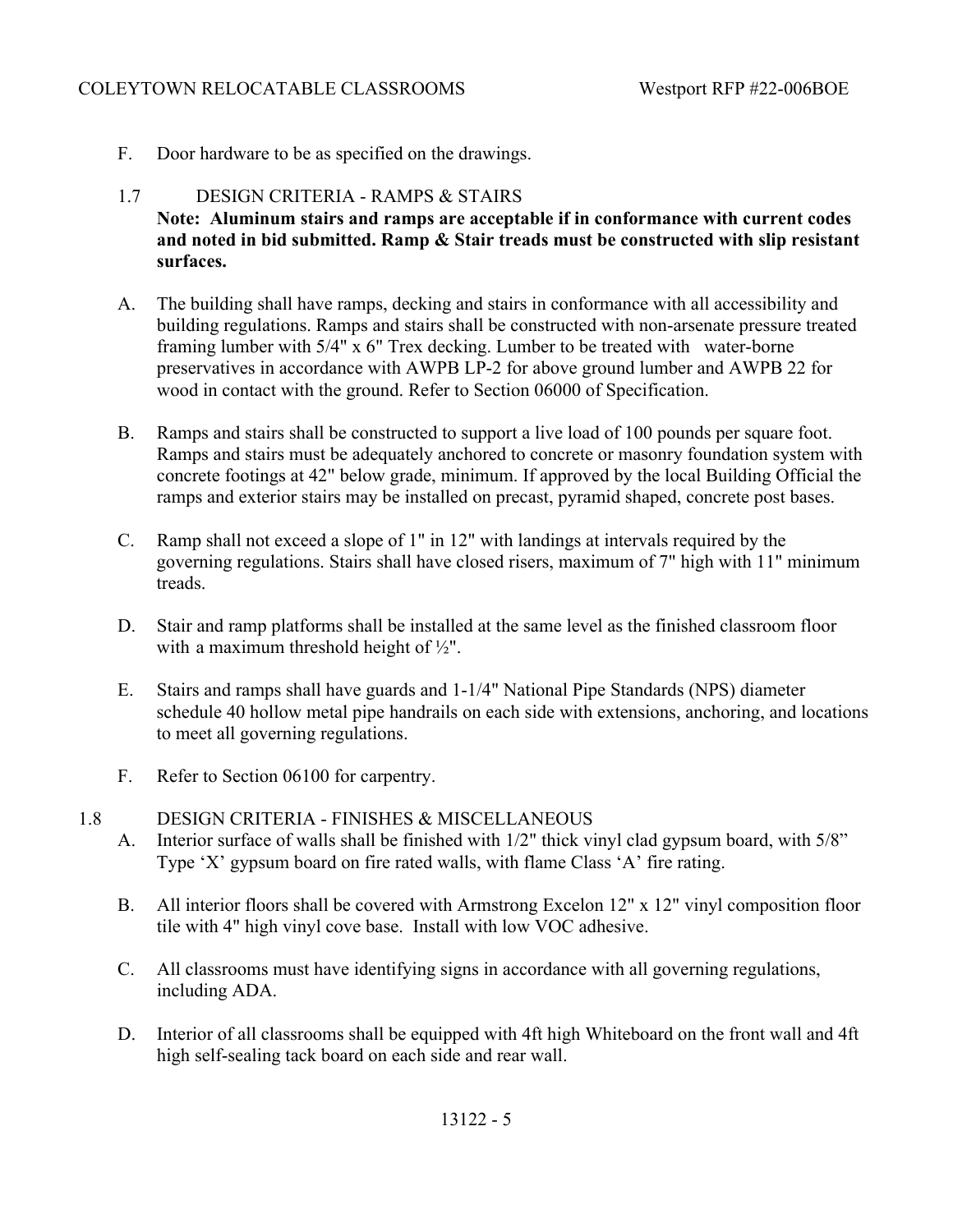- E. Wall mounted coat hooks shall be provided in each classroom. Minimum of 25 per classroom shall be provided. Coat hooks shall have rounded (not protruding) fronts to prevent harm to occupants.
- F. Ceiling shall be 2' x 4' x 5/8" white suspended acoustical ceiling tiles in conformance with ASTM-C 1264 with square edge and white inverted tee suspension system. Mount ceiling at 8'- 0" above the finished floor and install to meet all applicable codes and regulations, including all seismic requirements. Ceilings to have Class 'A' fire rating and minimum noise reduction coefficient (NR) of 0.55 and ceiling attenuation class (CAC) of 35.

Suspension system to be in conformance with ASTM-C635 and C636.

## 1.9 DESIGN CRITERIA - HEATING, VENTILATING & AIR-CONDITIONING

- A. Furnish and install a single package rooftop heat pump unit complete with automatic controls. The equipment shall be shipped completely factory assembled, precharged, piped & wired internally ready for field connections. All components must be U.L. Listed and all wiring must be in compliance with the National Electric Code. The manufacturer shall have parts and services readily available to the Owner.
- B. Air distribution shall be from the bottom of the unit. Ducts shall be Fiberglass duct or galvanized steel duct with a minimum of 2" thick, 1.5 pound density fiberglass insulation, or equivalent.
- C. Each unit shall be complete with a DX Cooling Coil and supplemental electric heat coil to meet the following criteria:
	- 1. Heat the classroom to maintain 70 $\degree$  F based on an outdoor temperature of 0 $\degree$  F
	- 2. Cool the classroom to maintain  $72^{\circ}$  F based on an outdoor temperature of 95 $^{\circ}$  F, with relative humidity maintained at 50%.
- D. Compressors shall be resiliently mounted, have overload protection, internal pressure relief and compressor crankcase heater. The refrigeration system shall have suction and liquid line service gauge ports, high pressure switch, reversing valve, and full refrigeration charge.
- E. Roof mounting frame shall be flashed into the roof to provide a weatherproof connection.
- F. Supply and return air grilles shall be ceiling mounted in suspended ceiling system.
- G. Heating and Air-Conditioning shall be controlled by one wall mounted thermostat in each classroom. Honeywell or equal.
- H. All work to be in conformance with The International Energy Code (2015 Edition) and ASHRAE Standard 90.1 Energy Efficiency Standards, most recent applicable edition.
- I. Documentation must be submitted that the HVAC system meets or exceeds the fresh air requirements in the current code.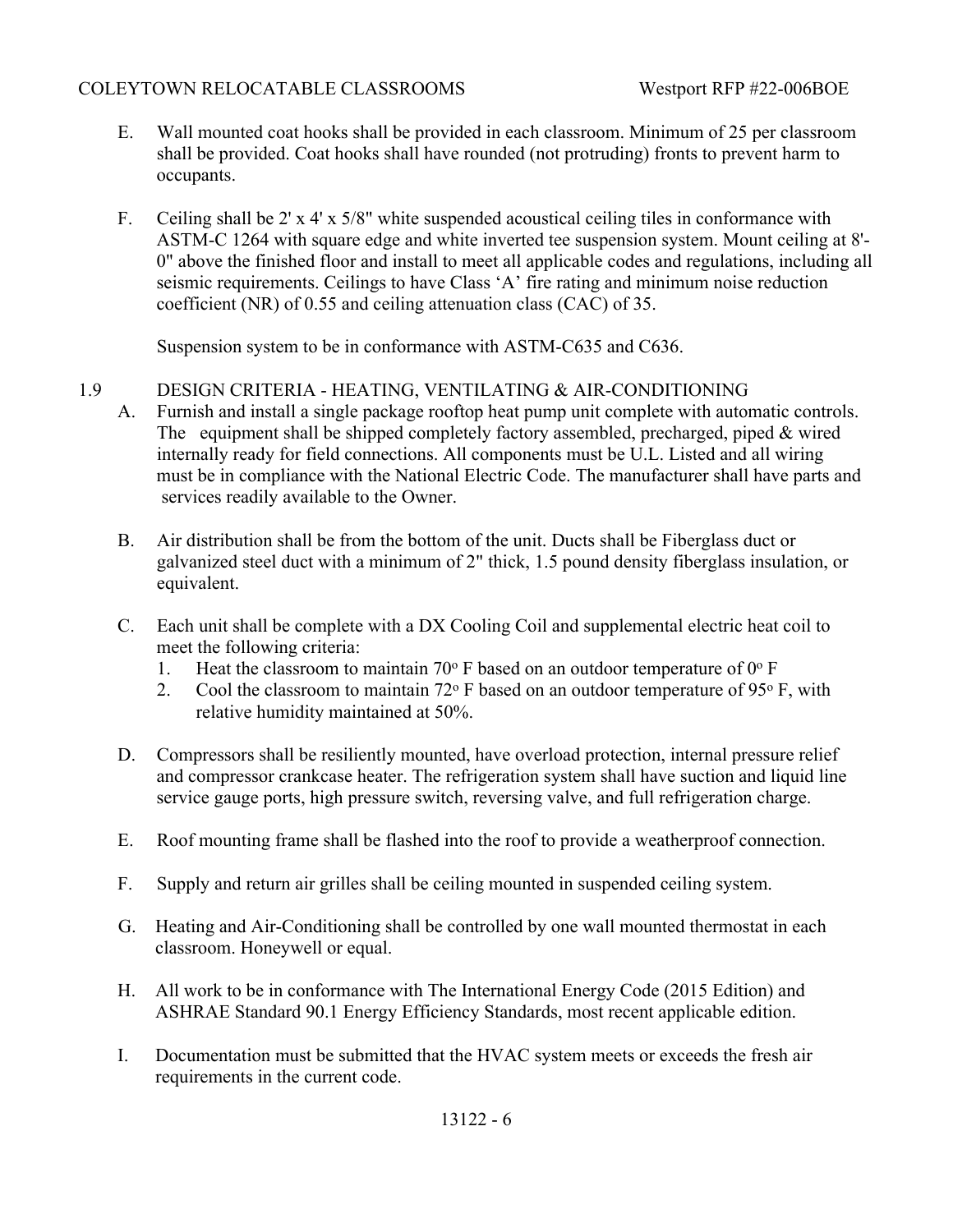## 1.10 DESIGN CRITERIA - ELECTRICAL

- A. Contractor shall install 3-phase, 4-wire, MCM copper wire and #2 copper ground in conduit from existing building to main service distribution panel in new modular building. Size cable as required based on the intended load.
- B. All classrooms shall include a complete electrical system with a lockable circuit breaker panel. System shall be sized to properly operate all HVAC equipment, electrical outlets, 5 computers, lighting, etc. (100 amp minimum main breaker). All equipment to be U.L. listed.
- C. Wall receptacles shall be 110/125 volt 3 wire duplex grounding receptacles with a minimum 15 Amp rating with matching metal cover plates. Leviton Specification Grade or Owner approved equal. Install quantity based on building code requirements and as illustrated on the typical floor plan.
- D. Each classroom shall have a tamper proof exterior wall mounted fixture with a 60-watt incandescent bulb and a photocell located adjacent to each exterior door.
- E. Switches shall be Specification Grade motion sensor switches with matching metal cover plate.
- F. Lighting for classroom shall be 2' x 4' lay-in energy saving fluorescent fixtures, with three T8 lamps or LED fixtures. Install fixtures to supply a minimum of 100 footcandles at desk level throughout the classroom.
- G. Emergency lights and illuminated LED exit signs with battery back-up shall be installed in all classrooms. Emergency lights with battery back-up to be installed at exterior of all doors.
- H. Data, public address and telephone systems shall be supplied and installed by a separate contractor retained by the Westport School system. The modular contractor shall install all conduits with pull wire to above the finished ceiling and all empty boxes.
- I. One Edwards ceiling mounted thermal sensing device shall be installed at the center of each classroom. Edwards fire alarm pull station, horn and flashing light shall be provided adjacent to each exterior door. All Edward's equipment shall be wired to and terminated at the unit services entrance. Final connection to the school's fire alarm system by the Owner.
- J. All wire used shall be copper conductor rated for 600 volts minimum.
- K. Provide electric door latch release for card readers at doors as indicated on the Door Schedule.
- L. All electrical fixtures and equipment must meet or exceed the International Energy Conservation Code (2015 Edition) requirements.

## 1.11 WORK INCLUDED

A. Scope of work outlined in 1.1

13122 - 7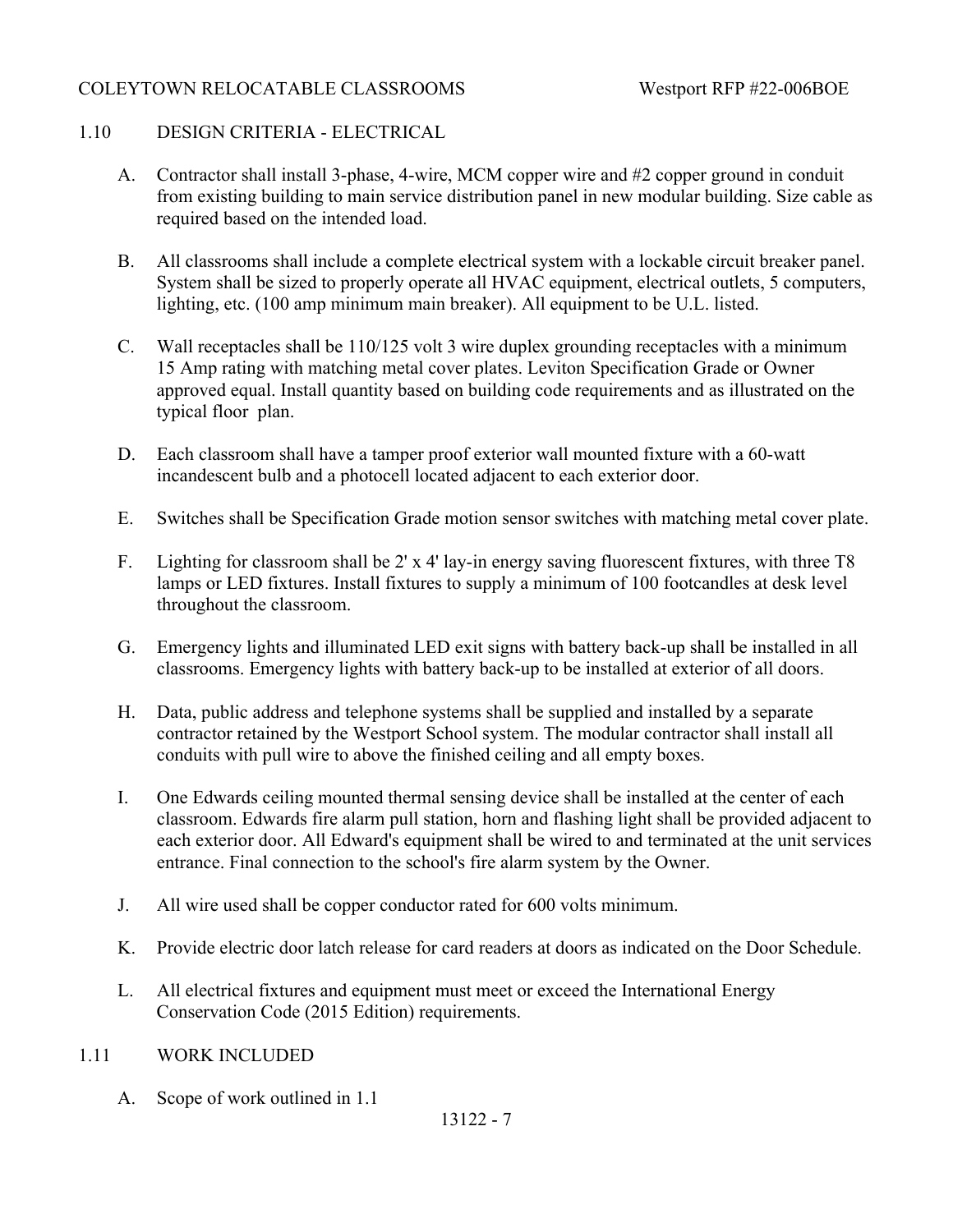- B. All Design, Engineering, drawings, specifications, and Construction as required to properly construct and install the Detached Relocatable Classroom Buildings.
- C. The responsibilities of the Contractor shall include but not be limited to the following:
	- 1. File construction documents as required and obtain all necessary state and local building permits and approvals. Local  $P \& Z$  approval and all fiscal approvals will be obtained by the Owner.
	- 2. Provide all construction including for exterior stairs and ramps.
	- 3. Obtain a Certificate of Occupancy upon completion of construction.
- D. All work shall be completed in strict accordance with the State and Local Codes, Code Enforcement Officials, the Fire Marshall, The Americans with Disabilities Act and all other applicable regulations or authorities.

## 1.12 SUBMITTALS

- A. Prior to proceeding with the work of this specification provide the following for the Owner's review. Submit three copies of all submittals.
	- 1. Samples of each colors & textures available for surface and finish.
	- 2. Manufacturers instructions indicating special surface preparation procedures, or substrate conditions requiring special attention.
	- 3. Sufficient data to demonstrate that all materials meet or exceed the specified requirements.
- B. Upon completion of construction submit operating and maintenance manuals for all equipment and all letters of certification as outlined in 1.15 of this Specification Section.

## 1.13 QUALIFICATIONS

- A. Manufacturer: Company specializing in manufacturing products specified with a minimum of 10 years documented experience.
- B. Contractors: Adequate number of skilled workers that are thoroughly trained and experienced in the necessary crafts and who are completely familiar with the materials and methods required for proper performance of the work specified.
- C. All contractors shall be Licensed and registered as required.

## 1.14 DELIVERY, STORAGE & HANDLING

A. Deliver, store, protect and properly handle all products for prompt delivery and to protect against damage.